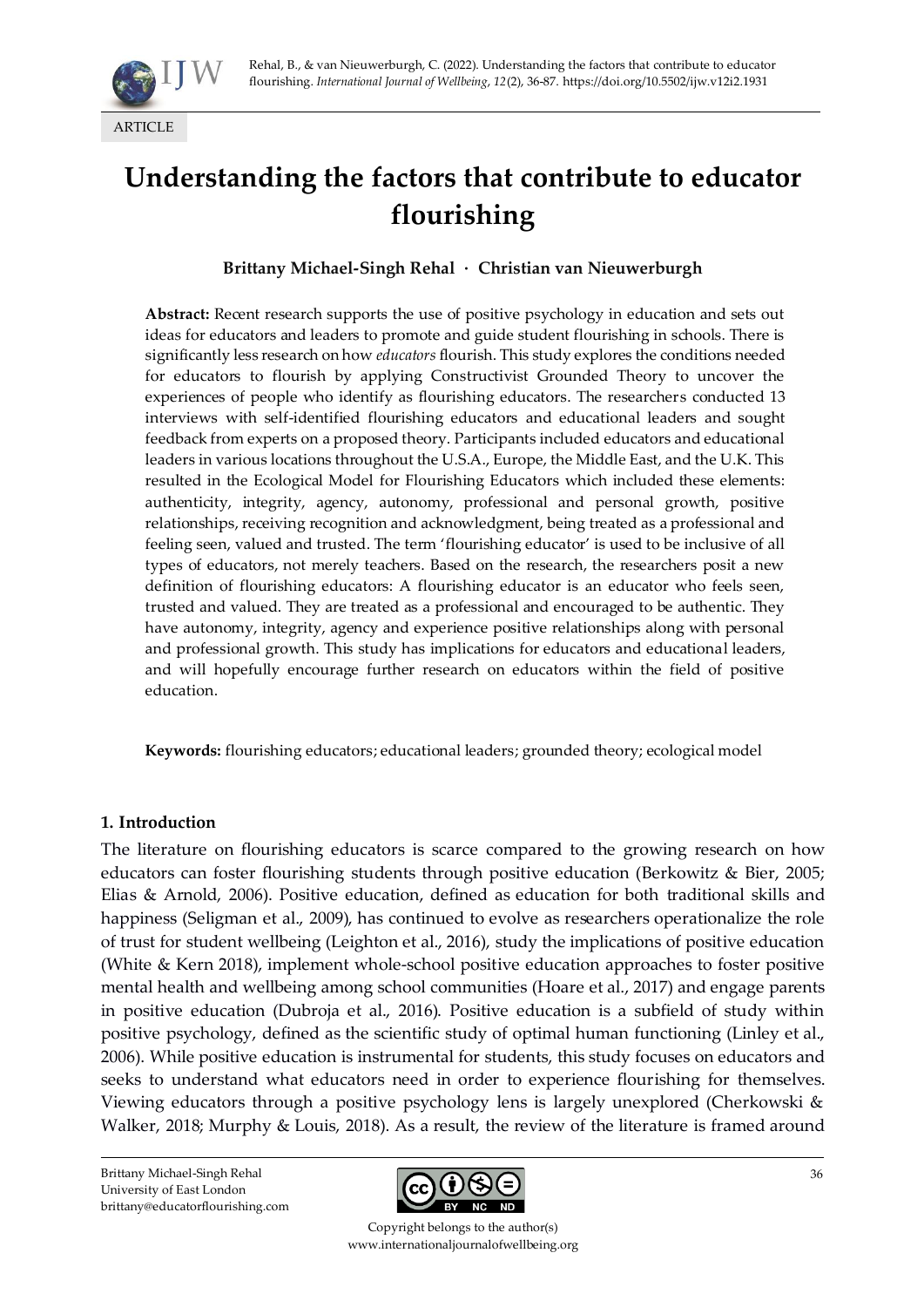

key aspects of flourishing that are relevant for educators: positive relationships, meaning, accomplishment and trust.

#### *1.1 Positive relationships*

Meaningful relationships are part of a flourishing learning climate (Cherkowski & Walker, 2018) and according to the theory of PERMA (Seligman, 2011) and Ryff's 6-factor model of wellbeing (1995), positive relationships are essential for wellbeing. The effect of positive relationships are illustrated in Professional Learning Communities (PLCs) and have the potential to create lasting and sustainable change by expanding school capacity, educator growth, measurable improvement in student learning, and collective as well as individual development of professional skills (Cherkowski & Walker, 2018; Fullan, 2002; Hargreaves, 2003; Muijs & Harris, 2006; Toole & Louis, 2002).

#### *1.2 Meaning*

Meaning is a significant element of the PERMA theory and a distinct dimension of Ryff's model categorized as purpose in life (1995). Meaning can be channeled to create a shared vision when leadership is distributed, which can create more opportunities for educators to lead or actively contribute to the shared vision (Muijs & Harris, 2006). Finding meaning is an essential component of flourishing and experiencing a continuum of wellbeing (Cherkowski & Walker, 2018; Seligman, 2011; Lyubomirsky et al., 2006).

#### *1.3 Accomplishment*

In schools, accomplishment is often interpreted as academic achievement. However, there is currently increased attention on holistic education scaffolded by an education model that focuses on developing social and emotional competencies, in addition to intellectual competencies (Berkowitz & Bier, 2005; Cherkowski & Walker, 2014; Hayward et al., 2007). Several researchers have adopted a humanistic lens for viewing educators, looking at when educators receive compassion (McClain et al., 2010) and how wisdom can be integrated in schools (Ylimaki & McClain, 2009), which illuminates a parallel to the holistic education model as the call for humanistic education gains momentum. Educational environments rooted in humanistic education values might integrate the practice of recognizing educators' accomplishments.

#### *1.4 Trust*

While it could be argued that "trust" is a component of positive relationships, it is worth emphasising how educators benefit from being trusted in their professional roles. Studies show educators can benefit from receiving both affective trust (compassion for educator wellbeing) and cognitive trust (belief in educators' professional capabilities) (Murphy et al., 2017; Schaubroeck et al., 2011). Trust contributes to a positive social climate in schools, helps foster wellbeing, and builds psychologically safe environments for educators to talk about their teaching and take risks (Achor, 2011; Biron & Burke, 2014; Cherkowski & Walker, 2018; Lambert, 2002; Murphy & Louis, 2018). While trust may be perceived as daunting, trust is often built in the smallest moments and creates a foundation for empathy (Brown, 2018; Gottman & Silver, 2012).

Some constituents of flourishing educators are in the literature and were starting points for our study. We aim to provide a working definition of flourishing educators and better understand the conditions for creating, sustaining and nourishing flourishing educators.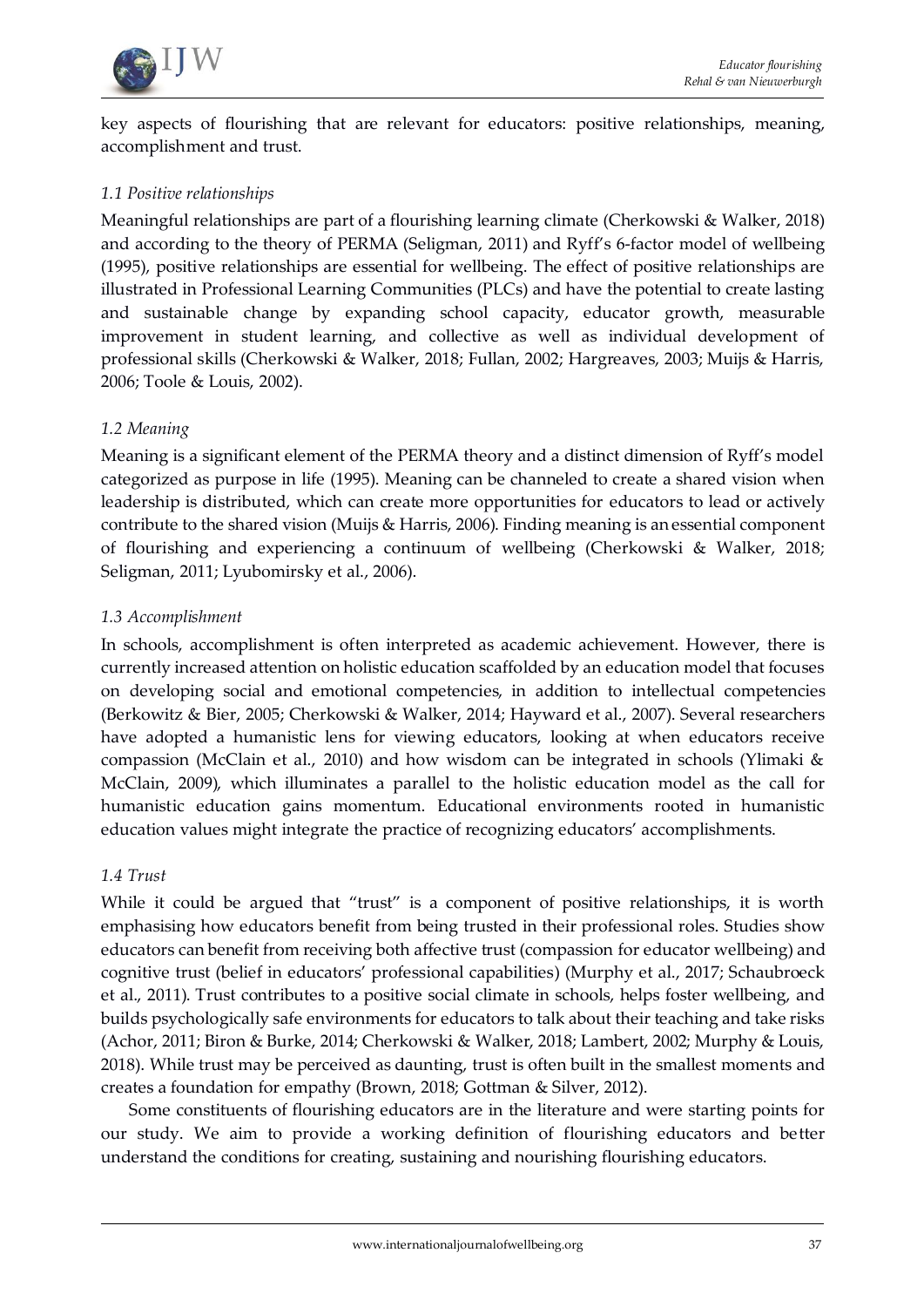

### **2. Method**

Given the lack of research on flourishing educators, grounded theory was utilized to allow a theory to surface (Charmaz, 2006). All data was analyzed and collected through employing the grounded theory approach of theoretical sampling, writing memos, initial coding, focused coding and theoretical coding (Bohm, 2004; Charmaz, 2006; Strauss & Corbin, 1997). The researchers' purpose is to invite educators, practitioners, policy-makers and educational leaders to engage with the proposed theory by exploring the theory's resonance and application to related and unrelated contexts.

### *2.1 Participants*

Participants were recruited through purposive sampling to ensure the researchers could select people who met the requirements for flourishing and additionally guarantee diversity through the global lens and focus of the study (Lincoln & Guba, 1985). There were 13 participants in various countries who self-identified as flourishing teachers or currently served as educational leaders with perspectives to share on the topic. Of the 13 participants, 5 were male and 9 were female. Participants voluntarily participated after seeing the recruitment post or after being contacted through professional colleagues. Participants included educators and educational leaders who worked in local, primary and international schools in various locations throughout the U.S.A., Europe, the Middle East, and the U.K.

#### *2.2 Procedures*

The researchers obtained ethical approval from the School of Psychology Research Ethics Committee and all participants completed a consent form. The researchers posted the criteria for participants on social media, professional databases and through professional contacts by defining flourishing and asking educators to participate if they self-identified as flourishing educators. A flourishing educator was defined as 'when teachers feel a sense of joy, play, laughter, and fun at work; when they are encouraged and supported to take risks in their teaching; and when they see they are making a difference in the lives of their students, school, and community' (Cherkowski & Walker, 2014 & 2018).

Each iteration included 5-8 participants who completed individual, 60-minute, semistructured interviews via video call. One researcher conducted each interview and asked participants four standard, open-ended questions with follow-up questions differentiated to each participant's response. First, the researcher explained the interview process and answered any questions from participants. Second, the researcher began the audio recording and asked the standard questions with follow-up questions interspersed as needed. Third, the researcher concluded each interview by asking if there was anything else participants would like to say about being a flourishing educator. Fourth, the researcher transcribed and coded all interviews in addition to notation on body language, laughter and other non-verbal data.

The first iteration began with 5 self-identified flourishing educators (round 1). The researcher followed the format described above and asked the following questions:

- 1. What experiences led you to identify as a flourishing educator?
- 2. Of all the things that you've talked about, what do you feel are the most important elements of your flourishing as an educator?
- 3. What factors sustain your flourishing as an educator?
- 4. Is there anything else that you would like to say about being a flourishing educator?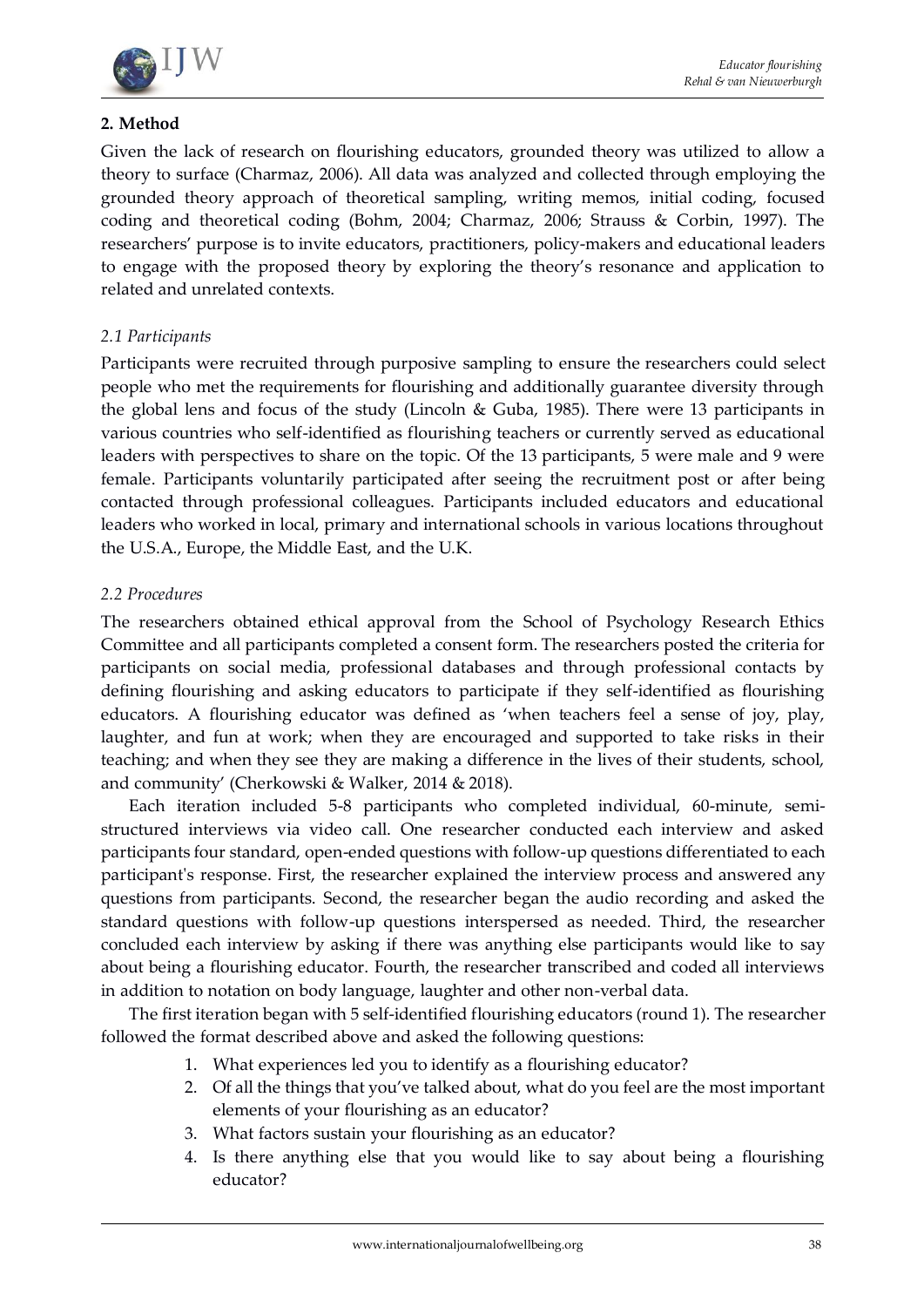

After narrowing down the themes from all 5 participant interviews in round 1, the researchers constructed a table to represent and define the 7 themes identified in the interviews.

The second iteration included 8 participants who were educational leaders (round 2). One researcher followed the format described above and asked the following questions:

- 1. What are some factors that you believe contribute to educator flourishing?
- 2. Of the things you've talked about, what are the most important elements?
- 3. What keeps/sustains educator flourishing?
- 4. Is there anything else you would like to say about flourishing educators?

The researchers reviewed the new data from the interviews in round 2 and discovered new themes with some overlap from round 1. The themes and overarching concepts of the data were causal, thus the researchers redesigned the model and edited the theory to reflect the changes and illuminate the core components.

For the third iteration, the researchers requested feedback from experts on the flourishing educator model and theory created from the combined data of the first and second iteration (round 3). The researchers reached out to 11 experts and received responses from 5. The feedback was primarily positive and suggested that the proposed theory was consistent with current and ongoing research on flourishing educators. The experts' constructive feedback was applied and informs the final theory presented in this article.

### *2.3 Analysis*

The researchers used a grounded theory approach to analyze the data throughout each iteration (Strauss & Corbin, 1997). The primary objective was to create a theory to name the conditions and factors that create, support and nourish flourishing educators which could support policymakers, educational leaders, school districts and universities. Due to the social constructivist grounded theory process, there were some modifications to questions after transcript analysis to investigate emerging concepts in greater depth (Charmaz, 2006). The researchers reached saturation with 13 participants and stopped interviews at this point. The final submission of the theory was complete when the researchers concluded that there was nothing more to add to the proposed theory.

### **3. Results and discussion**

The term 'flourishing educator' is used to emphasize the inclusivity of all types of educators, not merely teachers. The model presented here is an "Ecological Model" per feedback from experts who incorporated ecological metaphors in past and ongoing research on educator and leader flourishing (Cherkowski et al., 2018; Walker et al., 2021). In this model, the flourishing educator (tree) is sustained by the sun (leaders earning trust), water (leaders demonstrating trust) and soil (leaders prioritizing educator flourishing). The elements of the model reflect the differentiation required to foster all types of flourishing educators, just as different types of trees have different needs to reach their full, abundant potential. Taylor discusses a similar idea likening the diversity of trees in nature to the diversity of each individual (2021).

Watering a tree is an action, as is demonstrating trust. The ways leaders demonstrate trust in their teams include observable actions such as empathy, granting educators autonomy, and presuming positive intentions. In contrast, the sun sustains the tree simply by being; the ways leaders earn trust are less through individual, specific actions, and more through embodying ways of being, such as vulnerability, integrity, and intellectual humility. For a seed to grow to its full potential, the seed needs ample space and the soil needs to contain nutrients that foster the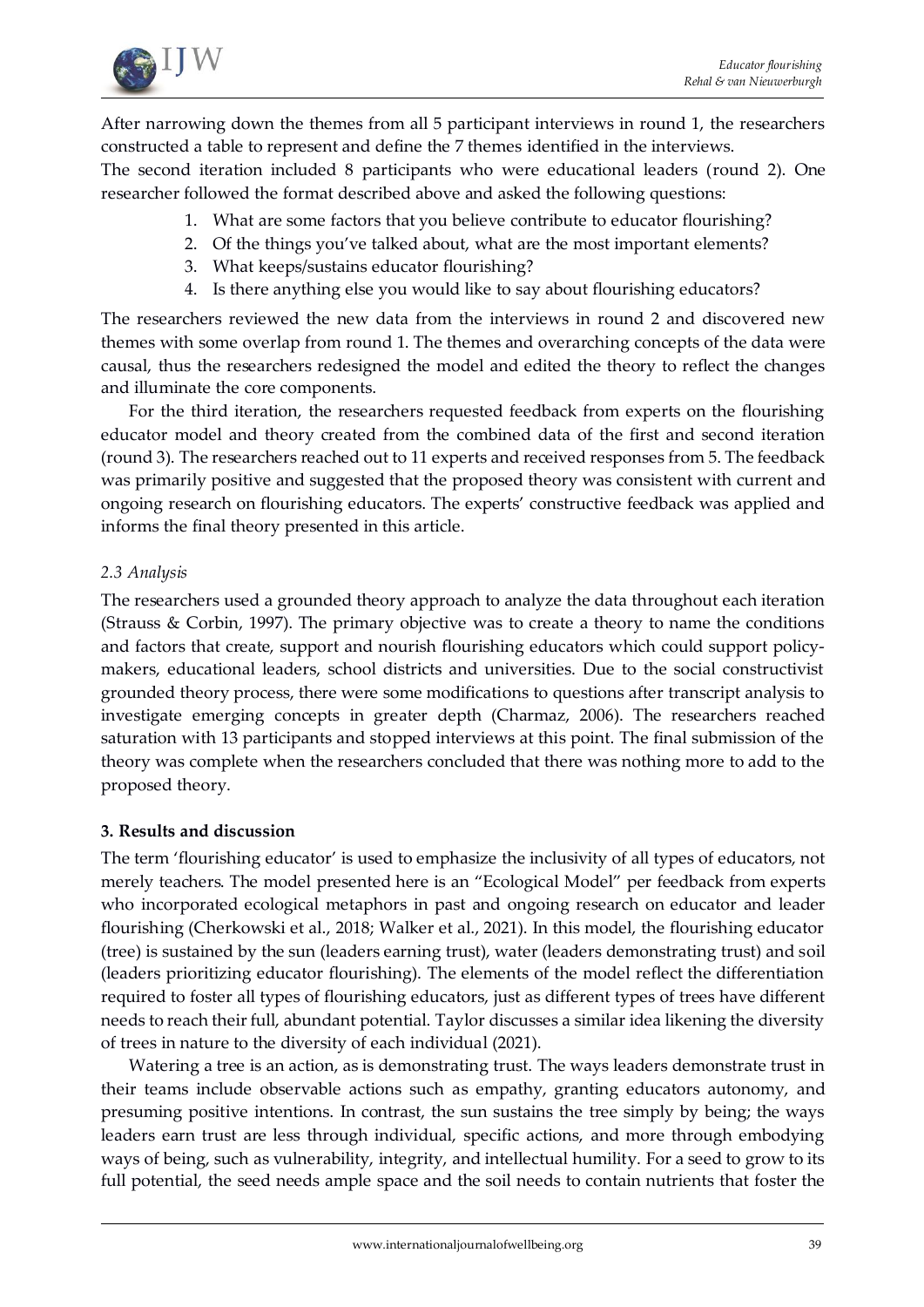

seed's growth. Similarly, flourishing educators require a seemingly paradoxical balance of space and nourishment from their leaders and environment.

The following section describes each element of the Ecological Model for Flourishing Educators.

# *3.1 Leaders prioritizing educator flourishing*

Leaders prioritize educator flourishing by differentiating professional development to include opportunities for both personal and professional growth for educators, specifically educatordirected opportunities. This element is similar to Leithwood and colleagues' claim that successful schools have educational leaders who provide individualized support for educators to continue developing their knowledge and skills (2008, p. 30). A Head Teacher gave a poignant example about giving educators:

'the opportunity to research, reflect and lead some of their own professional learning in contrast to being directed in terms of what to learn, when to learn, how to learn, who to learn it from--the idea that a teacher is a leader in their own learning. There is a deep emphasis on reflective practice and practice-based research' (Participant H, p. 1).

Giving educators an abundance of choice aligns with Eger's work that links choice to freedom and agency (2017). Flourishing educators felt their flourishing was a priority to leaders who: invested time and curiosity in them by offering ongoing coaching conversations, used shared language such as the inclusive 'we' and demonstrated consistent actions that intentionally removed barriers obstructing or delaying the growth of flourishing educators.

One participant shared, 'support looks like removing barriers' (Participant M, p. 5). Another leader remarked on the ripple-effect of coaching:

'it doesn't need to be just me coaching staff, the ideal level is when staff members are coaching each other' (Participant N, p. 7).

This view echoes the findings of O'Connor's study on the ripple-effect of coaching at an organizational level (2013). Rather than a linear model of change, the ripple-effect and Complex Adaptive Systems theory addresses the complexity of organizational change along with the impact on the wellbeing of individuals within these systems (O'Connor, 2013).

### *3.2 Feeling seen, valued and trusted*

Flourishing educators described how feeling seen, valued and trusted unlocked their potential and gave them permission to be fully authentic. These feelings were fostered by leaders, coaches, mentors, students and/or colleagues in the educators' current or past environment. Research has identified valuing, hearing and seeing educators as important components to leadership for school improvement (Harris et al., 2013; Hopkins et al., 2014; Jacobson et al., 2005). The specific phrase, 'what support do you need?' asked in a safe space contributed to educators feeling heard when there was actionable follow-up. Educators felt seen when their contributions and perspectives were incorporated into decision-making and when they were asked what they wanted feedback on rather than told what they should work on. Heintzelman and King include 'mattering' as an important aspect of meaning in life (2014) and Steger specifically identified finding meaning in work as a key contributor to finding meaning in life (Steger et al., 2012).

Educators felt valued when they were given opportunities to lead and share their knowledge. An Assistant Head Teacher stated:

'I feel like I've gone even further than I ever thought I would or could/As soon as I set foot there [current school], as a classroom assistant, I just propelled into leadership'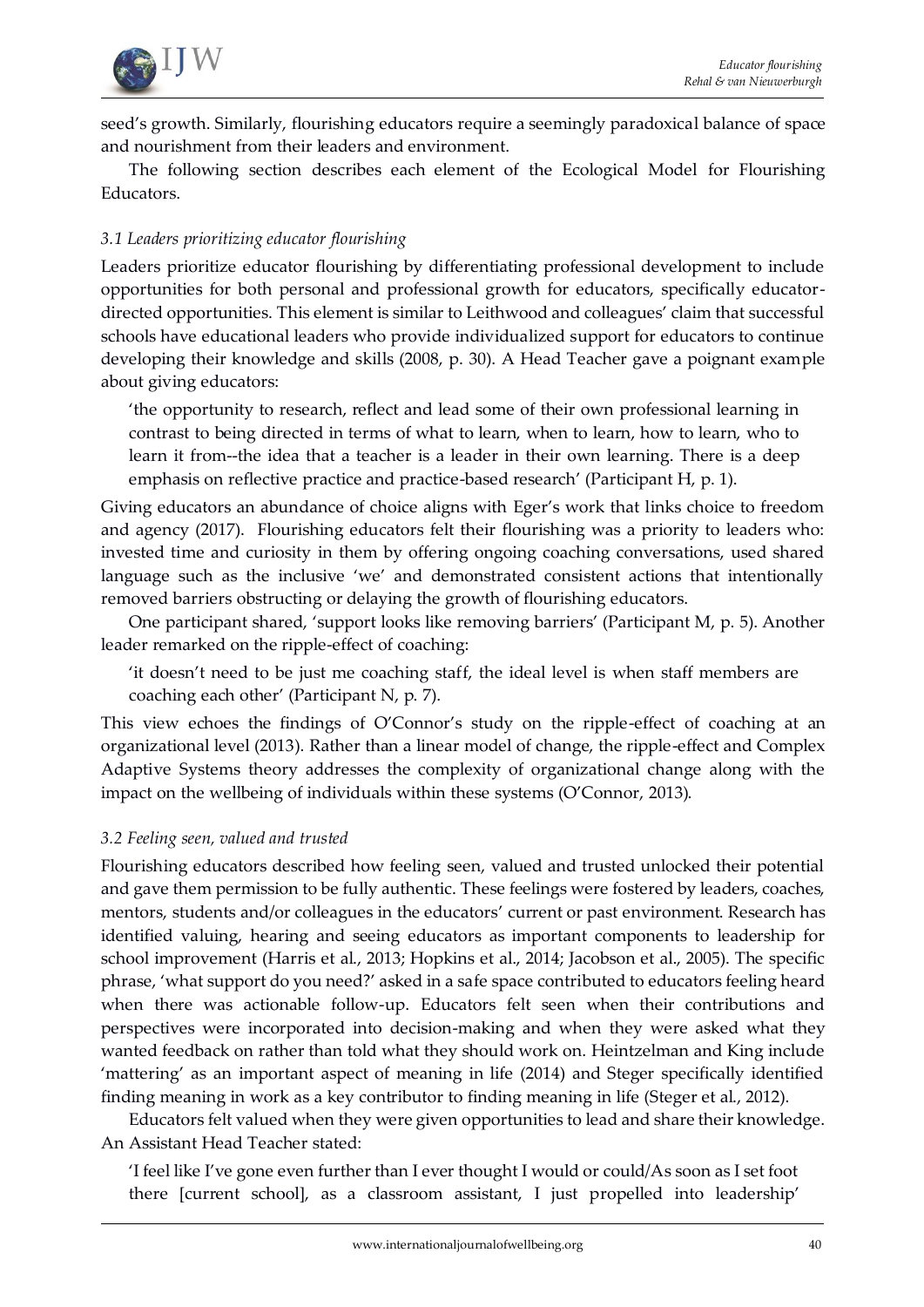

# (Participant D, pp. 4, 1)

This element is consistent with research that distributed/transformational leadership relies on building capacity in others, sharing decision making responsibilities with teachers and seeing the relationship between teachers and leaders as a reciprocal partnership rather than a hierarchy (Cherkowski, 2018; Lambert, 2002; Leithwood & Poplin, 1992; Muijs & Harris, 2006).

Educators felt trusted when they were given unstructured time and when they were encouraged to attain school-wide learning goals in unique, creative and authentic ways. The absence of the expectation of compliance leaves room for educators to appreciate and utilize their freedom in ways that ultimately benefit their students' learning and build their professional capacity. Knight's suggestion of using the 'freedom within form' theory is based on a similar idea that a balance of structure and choice intentionally honors the voice of teachers (2010).

#### *3.3 Treated as a professional*

Leaders treat educators as professionals by how they choose to respond versus react in highstress situations, giving permission and encouragement for educators to take risks in their teaching, how they *consistently* speak to educators and through creating opportunities for educators to grow and authentically exist rather than micromanaging. A principal reflected on her past experience as a teacher:

'I felt that I should be trusted as an instructional leader to reach students by any means necessary. Even if that meant going outside the frame of what was prescribed by the department or school or district to reach those students. I try to support teachers in that and treat them as professionals' (Participant L, p. 4).

From the perspective of an educator:

'the fact that I'm left to do what's best inside my classroom tells me that I'm trusted to do what I need to do as a professional' (Participant C, p. 8).

From a leadership perspective:

'we tell them [educators] the basic foundation and they can decide how to use the pieces we give them for how to build it and make it. If you don't micromanage teachers, it gives them the latitude to design their program or classroom for how they see fit. Sometimes, as an administrator, you have to get out of the way and let the teacher do what they've been doing. They're successful' (Participant K, pp. 4-5).

These quotes align with studies showing school leaders are more influential when they display both affective trust, compassion for educator wellbeing, cognitive trust and belief in educators' professional capabilities (Murphy et al., 2017; Schaubroeck et al., 2011).

### *3.4 Receive recognition and acknowledgement*

Educators report recognition accompanies wisdom when leaders show 'lack of ego, willingness to give credit' (McClain et al., 2010, p. 337). The results of this study support the importance of receiving recognition as one leader defined education as a, 'high stress, low thank' profession (Participant I, p. 5). Another participant shared:

'I'm in a school where the administration doesn't micromanage, she [administrator] will walk through occasionally and give positive words of encouragement and we are trusted to be professional adults and to do our job to the best of our ability'. (Participant C, p. 7).

This suggests that school leaders who embrace a humanistic approach to leadership might be more likely to recognize educators which is consistent with the accomplishment component of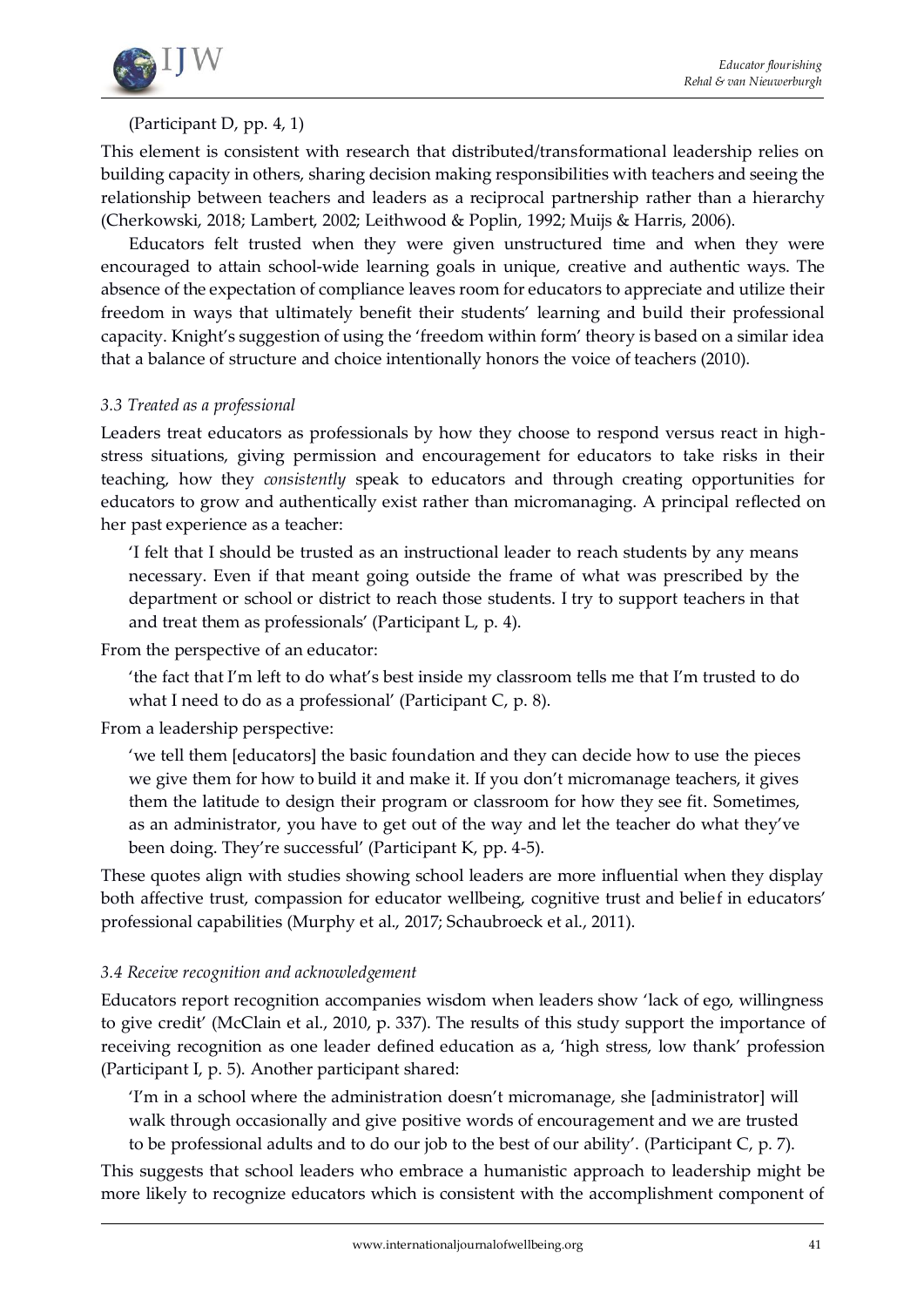

the PERMA theory (McClain et al., 2010, Seligman, 2011). There is a paradoxical tension here of educators being recognized and being left alone to do their best. As with most themes, distinguishing how and when to choose either option is subjective to individual educators and should be differentiated. A leader stated:

'you have to know your teachers. Do they like praise, do they like recognition, what type of things make those teachers tick? Individually making sure that teachers' effort has not gone unnoticed. Just like with students, when they've made improvements and gains it's important to recognize that' (Participant K, p. 3).

#### *3.5 Positive relationships*

Several participants echoed findings from previous studies that leaders and educators need to build positive relationships and leaders need to know educators individually in order to best promote educator growth (Fullan, 2002). One educator stated:

'in my flourishing, I think the most important thing for me is my relationship with the staff and the people I work with' (Participant E, p. 1).

This data supports the positive relationship component identified in Seligman's PERMA theory (2011). Another educator reflected:

'I find that when administration respects my decisions as to what I do in the classroom, it helps me to become what I believe would be a flourishing teacher' (Participant C, p. 1).

This quote demonstrates how leaders promote educator growth by granting autonomy and choice to educators which simultaneously builds relationships.

#### *3.6 Autonomy*

An important aspect of the description for what autonomy means in this study posited by a leader in an HEI:

'professional autonomy is teachers using their skill set to implement things that they know will work in their classroom based on the students they see everyday that they built relationships with' (Participant I, p. 3).

In this study, autonomy is giving teachers permission to use their skill set within their classroom as well as control in making decisions regarding their professional development and other aspects of teaching that directly impact their daily routines. Autonomy can be understood as the gift of unstructured time (i.e. 'prep periods' for educators to plan on their own rather than go to mandatory meetings), intentional and self-selected goals for growth, and curriculum options shared as helpful resources rather than monolithic scripts. An educator described:

'I was given complete flexibility and control over my schedule, and how I structure my day' (Participant B, p. 2).

A leader succinctly stated:

'an important factor is giving teachers autonomy to go from compliance to innovation' (Participant M, p. 1).

Providing educators with autonomy allows educators to integrate wisdom from personal life experiences and connections to their current and past students to tailor curriculum, content and learning experiences to best meet the needs of their students. A participant reflected:

'all of our research questions are different. So with 24, 25 teachers, every single one of us has a different question that we want to answer. If anything it's pretty clever of the Head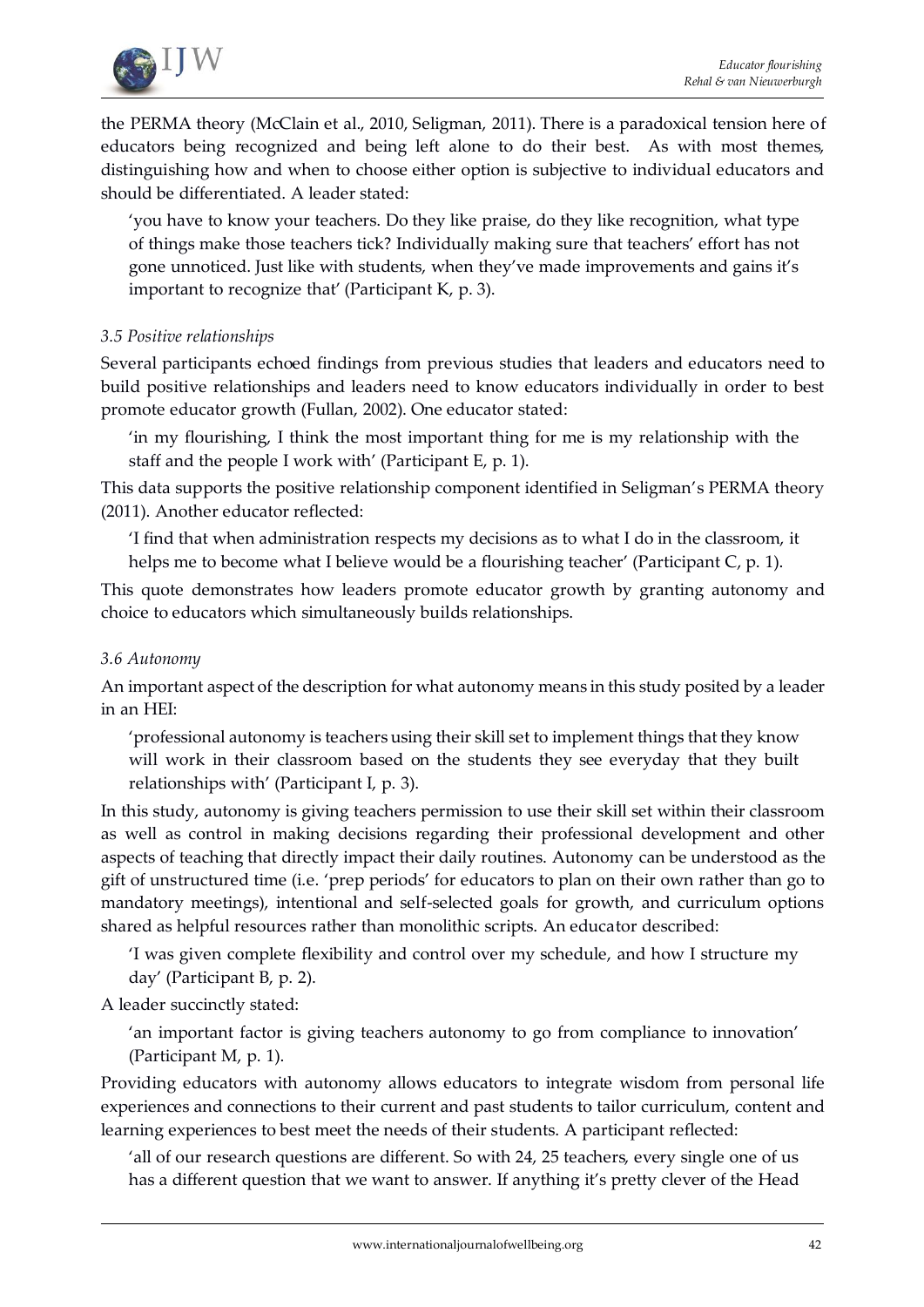

[Teacher], because we'll have some knowledgeable others around the building who will feel like they've had the autonomy to go away and learn something new, but in turn this benefits the whole school' (Participant D, p. 12).

This excerpt unpacks the paradox of how educator autonomy can lead to an increase of shared knowledge and connection among educators, leaders and school communities. Another educator explored the benefits of shared knowledge:

'...when you're excited about what you're doing you share it with others. No teacher is an island. When people start sharing then you're getting all these wonderful ideas from all different types of perspectives and backgrounds and it just helps to make for a really forward-thinking environment for the kids' (Participant C, p. 7).

These findings support Self-Determination Theory-that basic needs of competence, autonomy and connection must be fulfilled in order for people to be motivated to change and grow (Deci & Ryan, 2004).

# *3.7 Agency*

The following quote serves as the definition for agency in this study:

'when I talk about agency, I'm talking about where there is scope and where we have supported, developed people making informed choices about their work, their time, their space, their instructional practice' (Participant H, p. 2).

The phrase, 'supported, developed decision-capital' by Participant H neatly summarizes the essence of the experiences described by other participants as a paramount aspect of agency throughout educator and leader interviews and emerged as the most important contributor to educator flourishing. This element supports Hope Theory, which contends agency thinking is the level of confidence, intention and the human ability to take various routes to an ideal future (Snyder et al., 2002). Here's one example of agency for an educator's personal and professional growth:

'I was allowed to be out every Friday to attend Uni. When I needed to do a Practicum, like a placement, in another school for 10-weeks, I could go off and do my practice for 10 weeks in another school and know that my job was still safe. If I needed a study day at home because my assignments were due I was given a study day and my pay wasn't docked. If I needed to do an observation or I needed to observe somebody else, that was all put in place instantly, with no arguments. I just felt like they really wanted me to do well' (Participant D, p. 3).

Here's another example of agency in a school setting:

'a big part of flourishing is the autonomy to know what makes the most sense for you and the freedom to choose what makes the most sense as a teacher, because that's the way to get the best out of that individual teacher' (Participant B, p. 6).

This participant illuminates the connection between supported, developed decision-capital and leaders prioritizing her flourishing as an educator and as a person.

### *3.8 Integrity*

Integrity is evidenced in how flourishing educators own their values and see their values reflected in their school through actionable ways values are lived out rather than simply written. According to researcher Brene Brown, 'Integrity is choosing courage over comfort. You choose what is right over what is fun, fast, or easy. And you choose to practice your values rather than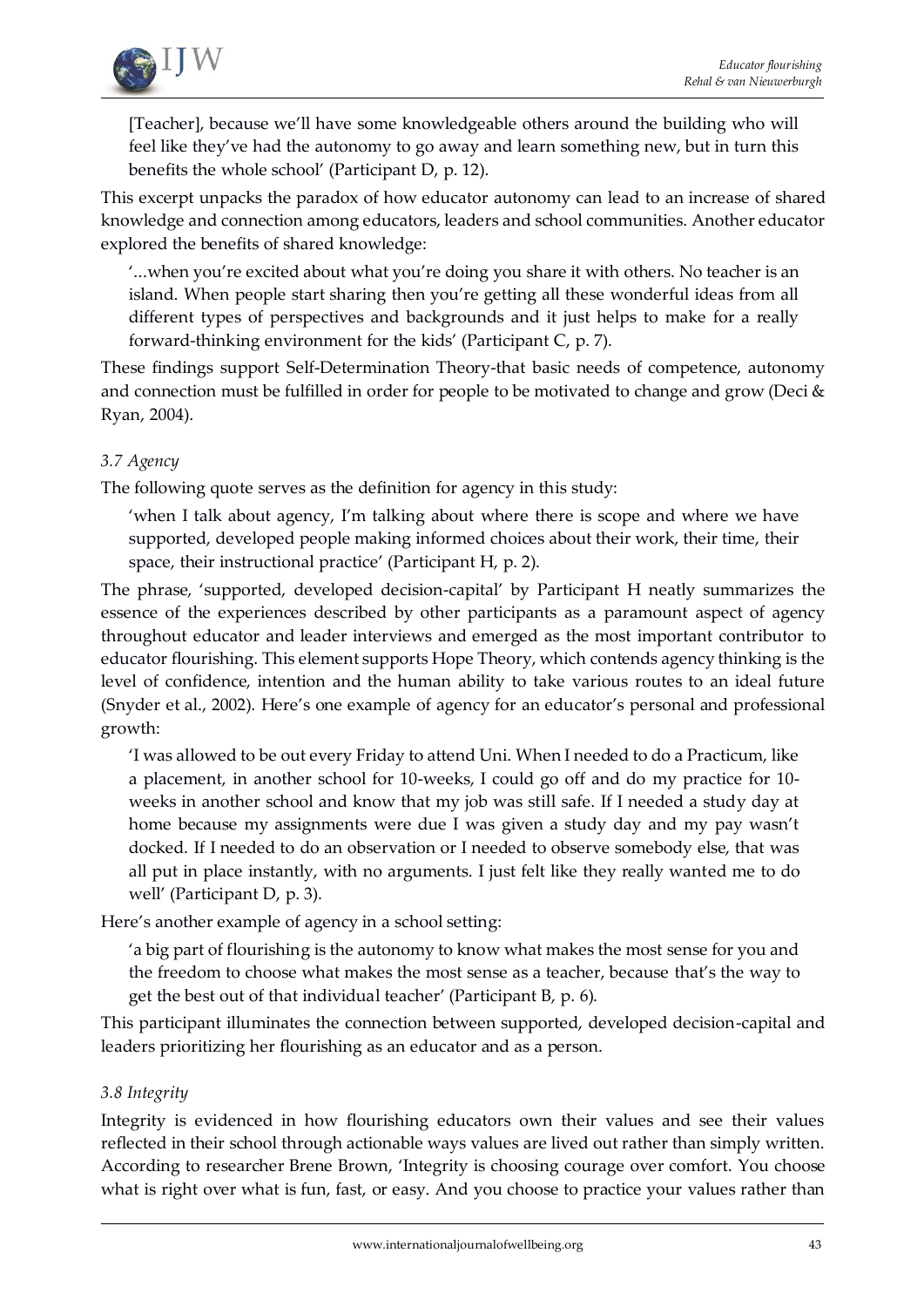

simply professing them' (Brown, 2018, p. 188). A participant shared:

'I remember when I walked into the Education Board, she used a phrase, "we take the job very seriously but we never take ourselves too seriously." That aligned with my values and now my own staff and I recognize that phrase. We take our job seriously but we don't take ourselves too seriously' (Participant N, p. 2).

The paradoxical tension in integrity is the balance between educators owning their authentic values and also recognizing alignments to core values of their school which provides opportunities for authentic contribution. As one leader shared:

'I have to feel a part of a team, I have to feel a connectedness to the overall overarching goals of education' (Participant L, p. 6).

#### *3.9 Authenticity*

One participant claims:

'the ability to be my most authentic self is giving me the opportunity to be my most effective and know it' (Participant B, p. 11).

This participant addresses the connection between permission to be authentic and increased effectiveness as an educator. Furthermore, another participant stated:

'I need to speak my own truth, I need to be a person of authenticity, according to myself,

and that is important to me as a teacher and as a person.' (Participant A, p. 16).

She went on to share:

'As a teacher, you actually teach how you are and who you are' (p. 7).

This quote embodies the prevalent connection several educators identified between who they are as individuals and how they educate their students through their way of being. Several educators and leaders discussed the salient need to be their full, holistic selves in order to best serve their students and feel consistent alignment with their values. From a leader's perspective:

'the most important element to teachers flourishing in an environment would be feeling safe to be authentic' (Participant L, p. 5).

These perspectives about the importance of authenticity align well with the conclusions of Stephen Joseph that when people feel accepted, understood and valued they are more open to learning and are more likely to experience wellbeing (2016).

### *3.10 Professional and personal growth*

Throughout the transcripts, there is an overarching emphasis on 'finding better ways' in reference to teaching, leading, and throughout personal growth. This data supports findings that professional learning communities contribute to capacity building (Stoll, 2009; Stoll & Louis, 2007; Vescio et al., 2008). One participant summarized:

'if you're not understanding different ways of achieving high results, if you're not asking yourself challenging questions about how people work and how the organization works and how it can work better ... If you're not asking yourself challenging questions as a leader, you're never going to find better answers' (Participant H, p. 11).

The act of asking challenging questions links to the importance of coaching cultures and a way leaders can model taking risks and actively seeking out better ways. Another participant reflected:

'I feel like a lot of teachers, that 5-year burnout or whatever burnout, it happens because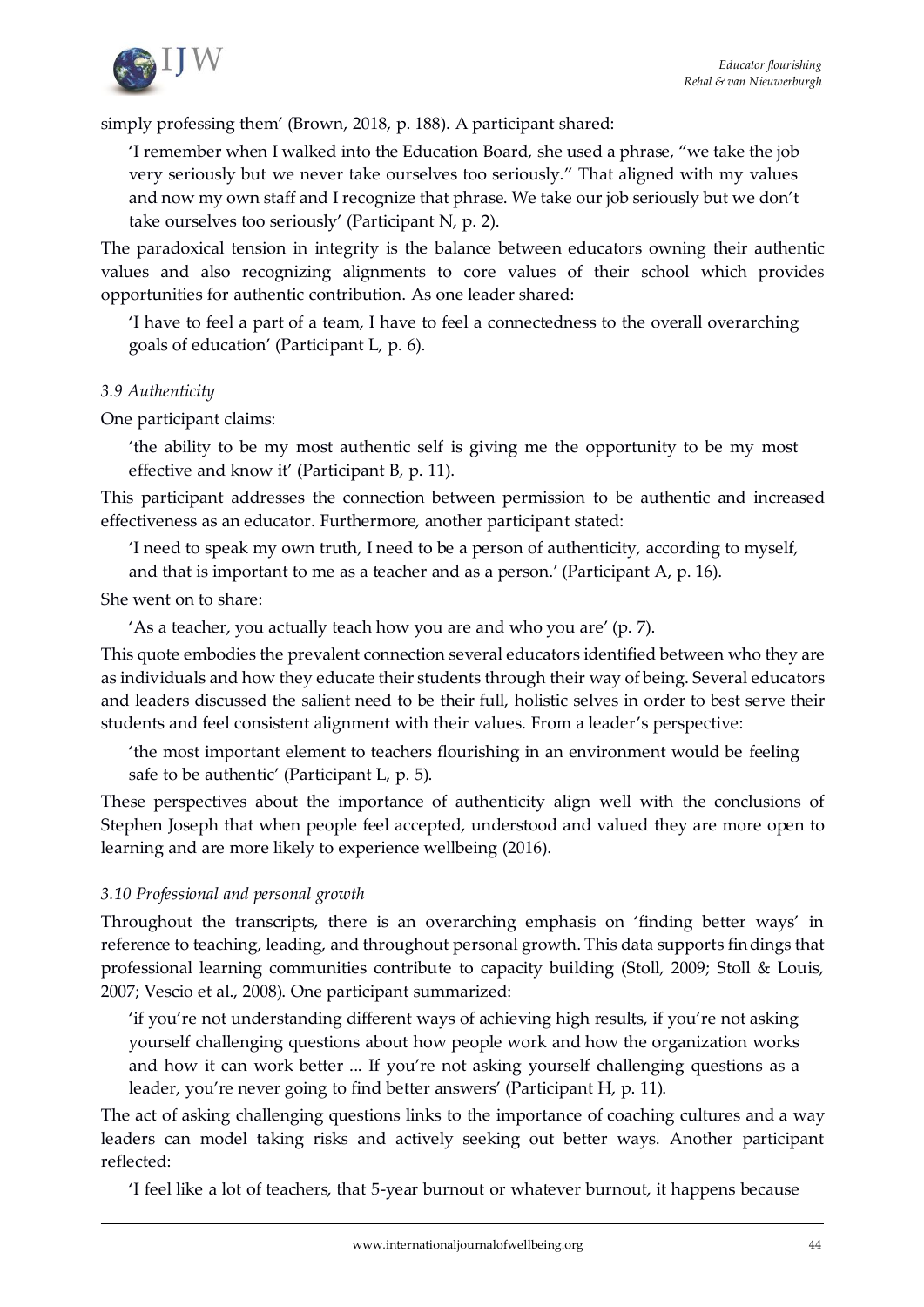

they are not also focusing on themselves because we are so student-oriented and studentfocused. One thing that helped me tremendously in the last 4-5 years is being able to take some time for myself and for my family' (Participant C, p. 11).

This quote illustrates how educators acknowledging and prioritizing their own wellbeing through permission from leaders or from themselves could combat teacher burn-out and increase flourishing educators. Research on the importance of integrating faculty wellbeing within the workplace supports this finding (Achor, 2011; Cherkowski & Walker, 2014; Seligman, 2011).

#### *3.11 Leaders demonstrating trust*

Throughout each component, the act of responding rather than reacting is evidenced. As one leader proposed:

'the key components to a relationship of trust is how you react to people who take risks or make errors for a lack of better words. The leaders' responses to those things sort of...they start to build walls or a space of trust' (Participant I, p. 3).

This element is supported by Covey who proposes trust increases through individual effort as well as through consistent contributions (2006). Additionally, trust has been identified as a key virtue of educational leaders (Cherkowski, 2018).

#### *3.12 Empathy*

Empathy can be understood as acknowledgement of the lives educators live outside of school and is often experienced through the way leaders communicate more so than what leaders say. As one leader expressed:

'it's not about what you say, it's about how you say it that's pivotal to how the information will be received. That goes with students as well as teachers' (Participant K, p. 3).

Another leader discussed:

'so often in schools there are so many other things going on. Maybe they're going through a messy divorce, maybe somebody close to them is dying; there are all sorts of factors that take place in one's life that can affect performance. Assuming kindness and understanding that we're all going through stuff is helpful and I think people flourish in that environment where they feel understood and treated like a normal person. There's lots of pressure and change that has to be dealt with. For teachers to be in a flourishing environment I think the first thing is that you [leaders] need to default to kindness, empathy and trust' (Participant H, p. 4).

This link between empathy and trust corroborates research claiming trust is often built in the smallest moments and creates a foundation for empathy (Brown, 2018; Gottman & Silver, 2012).

#### *3.13 Presuming positive intentions*

Leaders who submit to the challenging yet simultaneously rewarding outcomes of vulnerability give themselves permission to presume positive intentions for the educators they lead. Presumption of positive intent can be evidenced in how leaders respond, for example one leader explained:

'I try to say yes to everything I can. If teachers have an idea I try to say yes as often as I can' (Participant M, p. 1).

Another leader noted: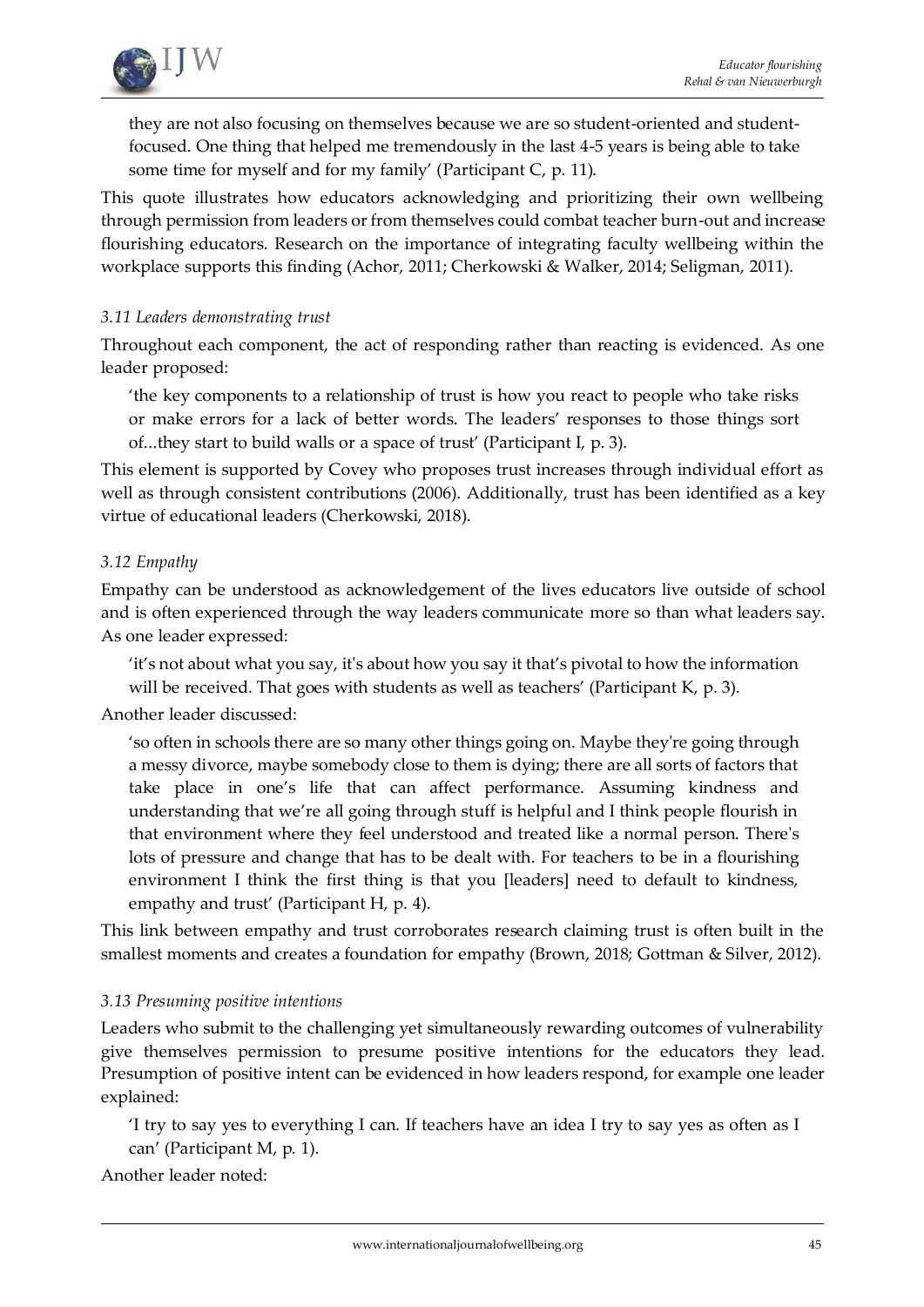

'leaders can take as much off of educators' plates as possible. That is my goal as a leader. As a Principal, I figure out what needs to be done to satisfy the people above me (superintendents) and board members, what are their expectations. We would sit down and we would say "okay, this is what needs to be done, what can we do to take this off the educator's plate." And we don't take it off to put something else there. We take it OFF. That's how you help teachers unplug. You give them less to do' (Participant I, p. 8).

This example displays how empathy can be demonstrated by intentionally respecting and valuing educators' time.

#### *3.14 Granting educators autonomy*

From an educator's perspective:

'I don't have to turn in a set of lesson plans every week to be scrutinized. I don't have to show what standards I'm checking off. It comes from a very supportive environment. So kind of the fact that I'm left alone is what makes me feel like I'm being trusted' (Participant C, pp. 7-8).

From a leader's perspective:

'what we would do is have a conversation about strategies, and it didn't have to be something that I agreed with, it was me trusting their professional judgment and expertise regardless of their experience; whether you're a first-year teacher or a twenty-year teacher. It was just me saying, "Okay, we're going to try this, great! Let me know how this works. When we come back we're going to revisit it. When I come in, I'm going to look for this and give you a little feedback' (Participant I, p. 4).

Autonomy is experienced as 'leaving educators alone', providing feedback on specific areas identified by educators themselves, giving educators supported, developed decision-capital, and then following up by providing educators with what they need.

#### *3.15 Educator-driven decision making*

Educator-driven decision making looks like collaborative decisions in which educators are not merely consulted to check the box for evidence of 'collaboration', rather educators are active and influential stakeholders in decision-making processes regarding policies, school values and ongoing changes that directly affect educators. This data adds credibility to studies showing leaders who develop a shared vision for the school with educators succeed in not only empowering educators, but generating hope, optimism, and a greater commitment and sense of responsibility when educators feel they have a voice in matters that affect them (Fullan, 2002; Leithwood & Poplin, 1992).

'You need to find a way to balance what the national aims are with what your aims as a school are and then collaboratively and collectively make decisions about how you're going to achieve those things' (Participant H, p. 2).

#### *3.16 Leaders earning trust*

This element is aligned to Cherkowski's suggestion that teacher leaders' mindset and way of viewing their role contributes to educator flourishing and potentially whole school cultures (2018).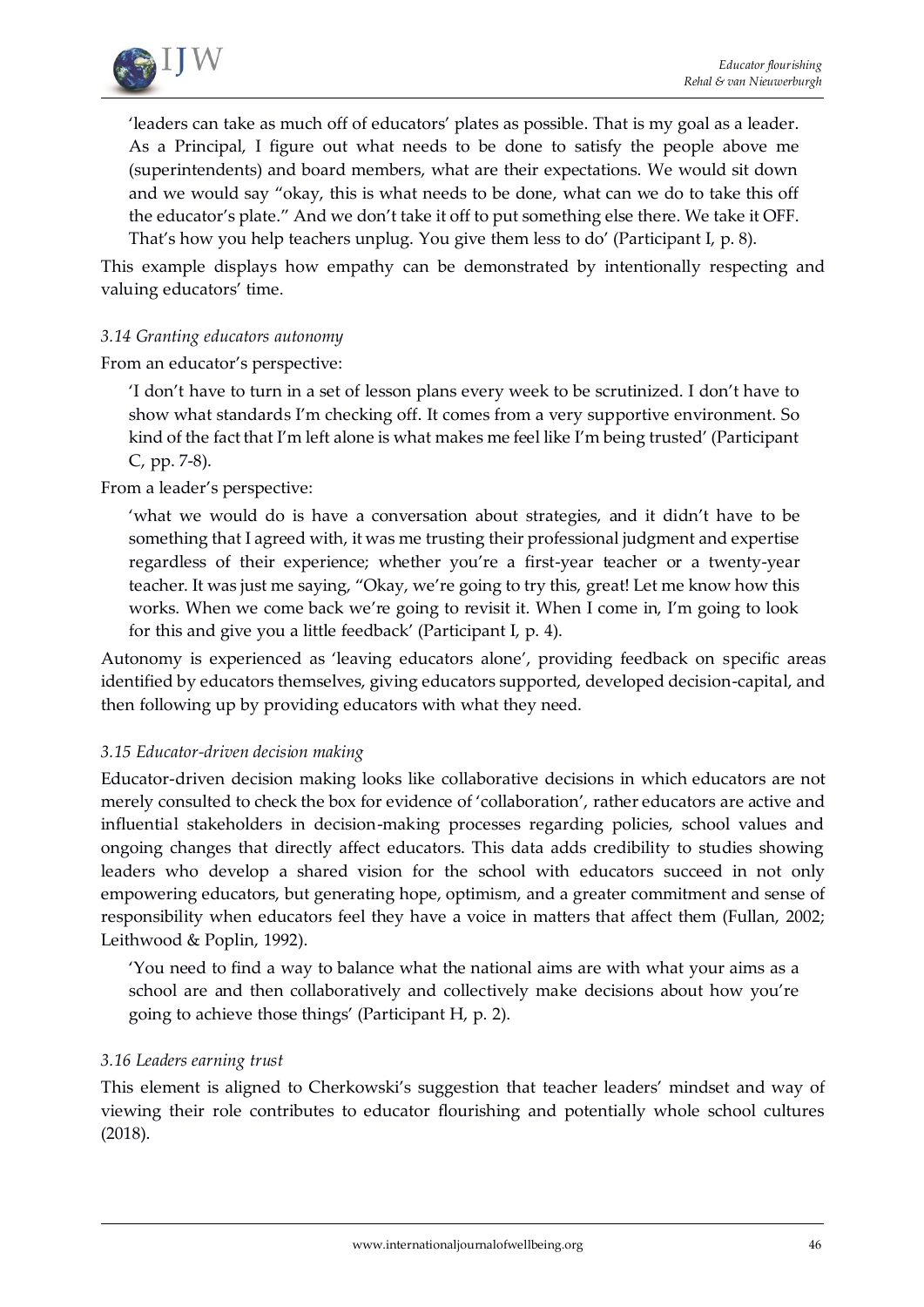

### *3.17 Transparency and vulnerability*

Transparency and vulnerability go hand-in-hand because intentional transparency is underpinned by leaders submitting to the discomfort of vulnerability. One leader gave an example of how vulnerability can be modeled through transparency stating:

'showing vulnerability as a Head Teacher. Being open with staff about things that aren't going right and things that are a real challenge to me.' (Participant N, p. 6).

Transparency and lived vulnerability can be understood as reciprocal accountability between educators and leaders. One leader discussed:

'we care about equity and we hold each other accountable for that' (Participant M, p. 4).

#### *3.18 Intellectual humility and will*

Participant data revealed a paradoxical balance between leaders demonstrating intellectual humility and professional will, a concept consistent with Collins' theory on Level 5 Leadership (2007). Leaders talked about when they recognized the need to seek help or expertise for an educator or challenge balanced with the need for determined, professional will. For example, one leader courageously shared:

'sometimes the feedback is out of my realm of expertise so I need to pass you on to human resources or the nurse. I've had to refer teachers to get some psychological assistance that I didn't feel qualified to give. I think this is another way to establish trust because even if I want to help they may need to have someone more qualified' (Participant L, p. 4).

Another leader expressed:

'for once the leader can stop being the hero for a change. I think that's a very powerful idea that this one person isn't going to solve all the problems, isn't going to come up with all the answers, etc. I think for the staff to accept that is hugely helpful because they see the side of you that's human' (Participant N, p. 6).

This element is similar to Grant's idea that leaders owning and admitting what they don't know leads to increased creativity and opportunities to build cultures that encourage rethinking (2021). At the same time, leaders own their responsibility to utilize their professional will to facilitate the empowerment of educators. As one participant shared:

'I like to empower teachers to own their own place within schools' (Participant G, p. 4).

### *3.19 Integrity*

The data may relate to a leadership concept of 'infinite mindset' coined by Sinek positing leaders who adopt an infinite mindset see change and challenge as an opportunity for transformation, value long-term and lasting solutions over short-term and temporary fixes, advance a just cause and live lives of service (2019). As one leader pointed out:

'if everything surrounds a very clear, values-based vision that we've decided together by staff telling me why they think we're doing what we're doing; we agree "this is the direction we're going" we decide "that's it" and we head towards it. The structure that it takes, the what and the how-it doesn't really matter what we choose as long as we do it in one way or another' (Participant G, p. 8).

The influence of a leader's vision aligns with Penlington and colleagues' study finding clearly communicated and positive visions from Head Teachers are an essential component to cultivating school cultures with mutual trust (2008). Living a life of service is evidenced in this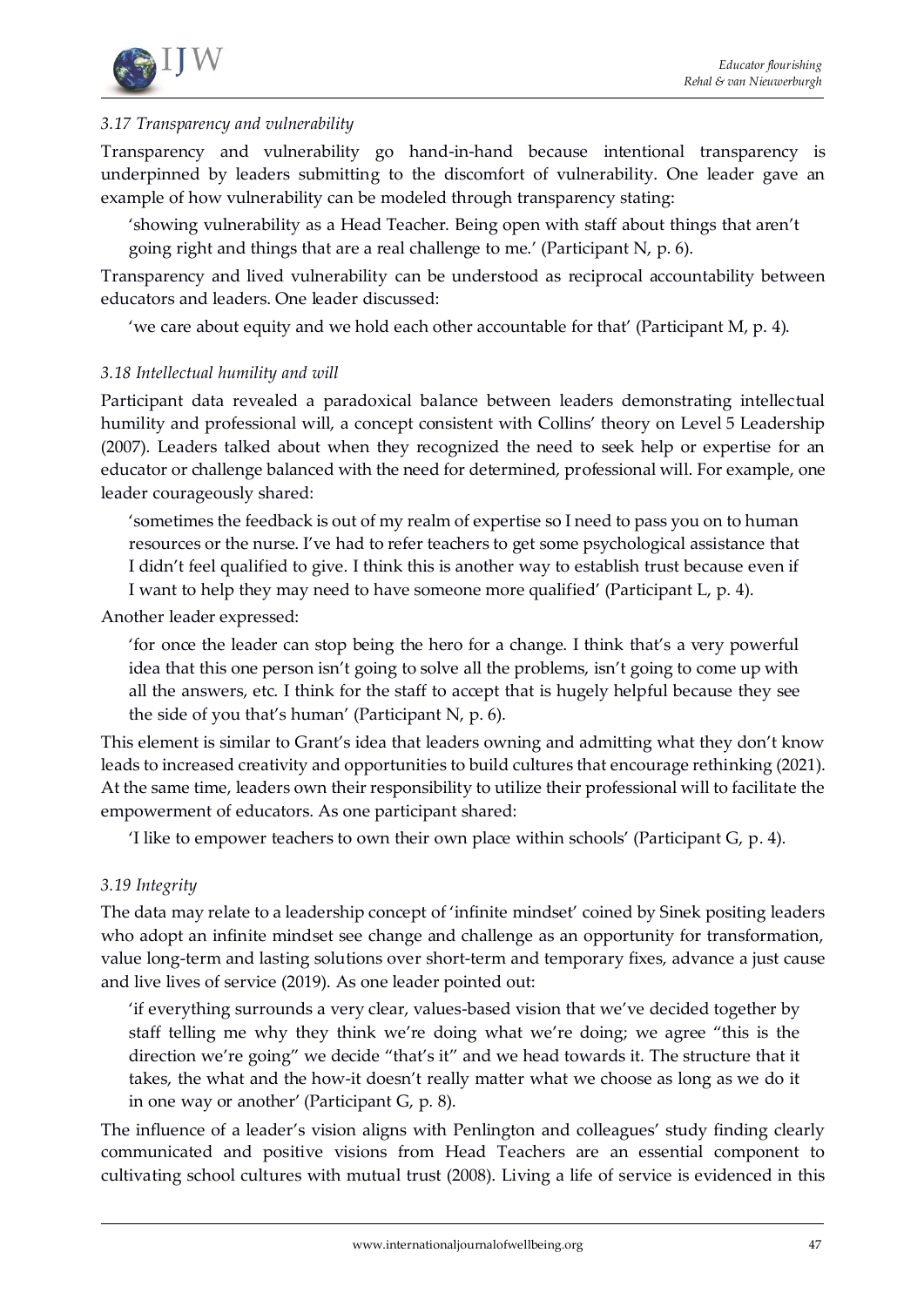

excerpt stating:

'there will come a time when some of the teachers that are here need to leave here to continue to grow. So knowing your staff really well and being able to have open and honest conversations with them about their career goals, about their development priorities, about who they are and what it is they're willing to achieve. It's also about connecting them and signposting them to those sorts of opportunities" (Participant H, p. 13).

Below is the final version of the Ecological Model for Flourishing Educators.

### **Figure 1**

Adherticit Autonomy  $leodes$ ning leaders demonstrating trust prioritizing educator flourishing

*Ecological Model for Flourishing Educators*

Artist: Shannon Potts

#### **Conclusion**

This study set out to better understand the experience of educator flourishing and then present a way of conceptualizing it to support those who are interested in pursuing the objective of enhancing the wellbeing of educators and support the endeavour of naming, creating and supporting flourishing educators. The Ecological Model for Flourishing Educators shown above (fig. 2) names the elements that could be considered when prioritizing educator flourishing and provides a metaphor that may be helpful for practitioners and policymakers. Some implications for policy-makers include increasing investment in educator wellbeing, providing more opportunities for educator-directed professional learning, and teaching the elements of educator flourishing in educator training programs. The implications for educational leaders include providing training for leaders on demonstrating trust, earning trust, and prioritizing educator flourishing to best encourage and sustain empowering leadership styles. Educators can consider the elements of this theory when applying for new positions by assessing what conditions are in place to best promote their flourishing.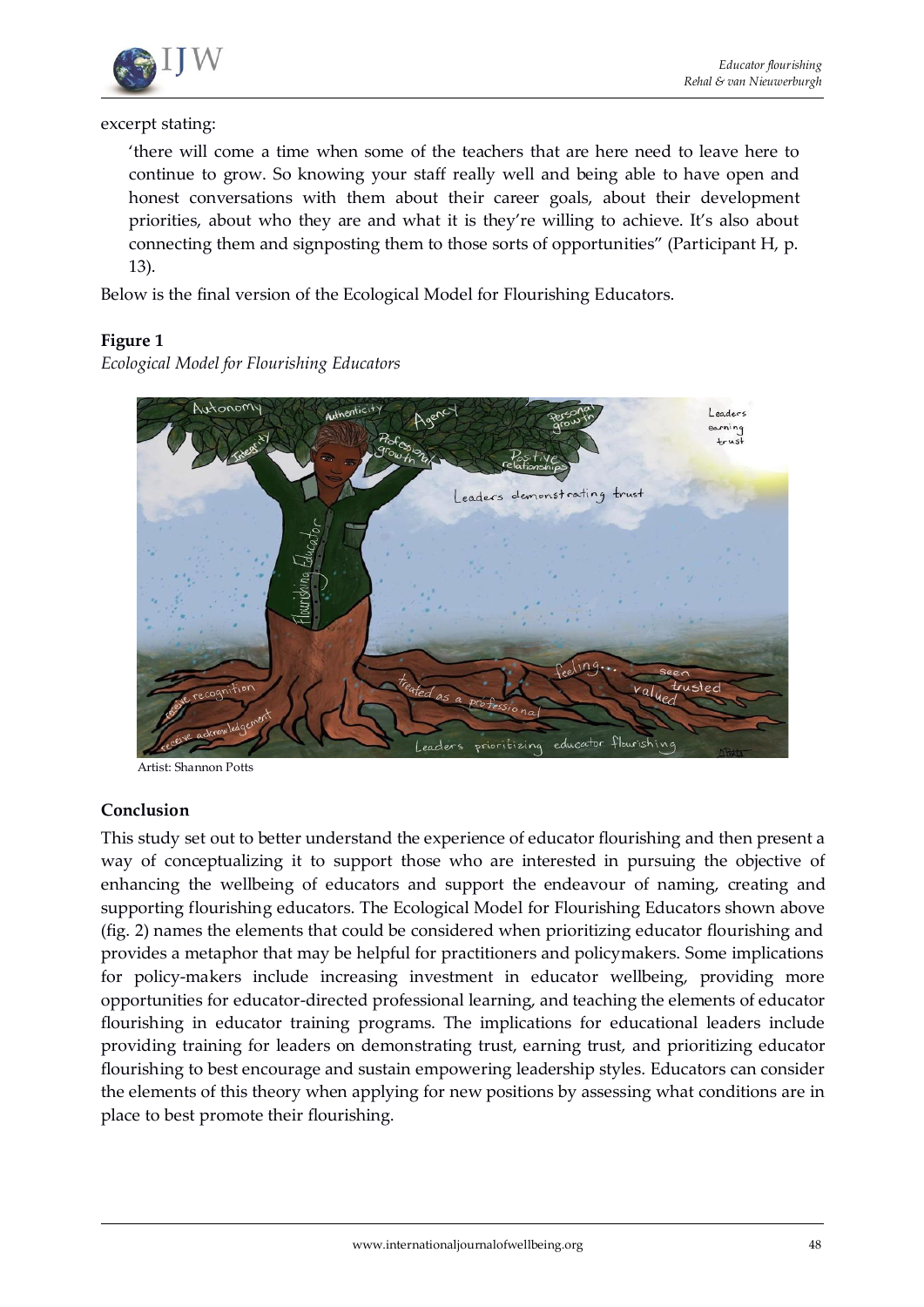

# **Figure 2**

*Ecological Model for Flourishing Educators Explanation*

| Leadership $=$ sun, water, soil                                                                                                                                                                                                                                            | Flourishing educator $=$ tree                                                                                                                                                                                                        |
|----------------------------------------------------------------------------------------------------------------------------------------------------------------------------------------------------------------------------------------------------------------------------|--------------------------------------------------------------------------------------------------------------------------------------------------------------------------------------------------------------------------------------|
| Water $=$ "leaders demonstrating trust"<br>Looks like:<br>Empathy<br>$\bullet$<br>Presuming positive intentions<br>$\bullet$<br>Granting educators autonomy<br>$\bullet$<br>Educator-driven decision making<br>$\bullet$<br>$Sun = "leading eraming trust"$<br>Looks like: | Roots (things educators need, nourishment<br>from students, mentors, coaches, leaders, etc.):<br>Feeling seen<br>• Feeling trusted<br>• Feeling valued<br>• Treated as a professional<br>• Receive recognition and<br>acknowledgment |
| Transparency<br>Vulnerability<br><b>Intellectual Humility</b><br>Will<br>Integrity (alignment with values<br>evidenced through behaviour)                                                                                                                                  | Leaves (the educators' identity and visible traits<br>that are given permission to exist from the<br>nourishment in the roots and soil):<br>• Positive relationships<br>Agency<br>• Authenticity<br>Autonomy                         |
| $Soil = "leading prioritizing education$<br>flourishing"<br>Looks like:<br>Shared language and inclusive 'we'<br>$\bullet$<br>Professional/personal growth<br>$\bullet$<br>Creating an environment for growth<br>$\bullet$<br>Coaching                                     | Integrity<br>$\bullet$<br>Professional and personal growth                                                                                                                                                                           |

This study invites further research into the elements required to create and sustain the conditions for flourishing educators. Specifically, this data aligns with Harris and colleagues' question of the limitations of current professional development for educational leaders and could lead to research on what investment in leaders' growth looks like (2013). It would be useful to extend the current findings by examining the leadership requirements for flourishing educators and understand how to help leaders learn how to adopt this leadership approach. Considering this research took place with English-speaking educators, it would be helpful to undertake a comparative study in non-English-speaking contexts. Quantitative research can be conducted to evaluate whether flourishing educators have an impact on student wellbeing and student academic performance. As the research seeks to be inclusive of all educators, it may be helpful to apply similar research in HEIs. This research invites fellow educators, researchers, educational leaders and lifelong learners to ask better questions about how flourishing can be sustained and fostered systemically.

One of the limitations of this study is the inclusion of only English-speaking participants. Thus further research needs to be undertaken in different cultures. The first author is an educator, thus the possibility of bias was addressed through regular meetings with the second author to manage any bias throughout data analysis. Participants were educators or educational leaders primarily from K-12 schools with the exception of one participant who is a leader in an HEI, therefore the researcher has been explicit about the type of educational institutions involved in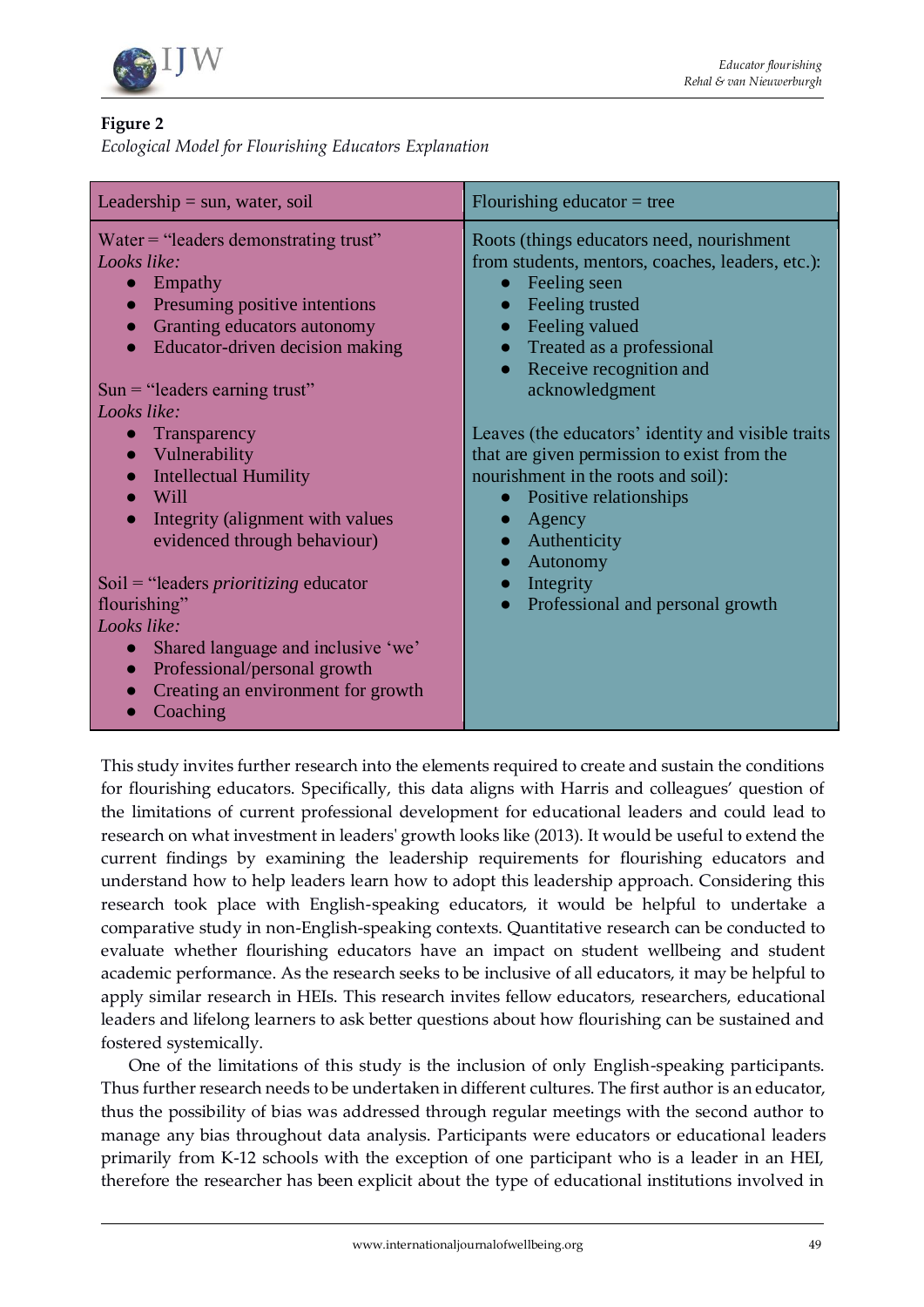

the demographic data table (Appendix A).

Based on the research, a new definition of flourishing educators is suggested for future research. A flourishing educator is an educator who feels seen, trusted and valued. They are treated as professionals and encouraged to be authentic. They have autonomy, integrity, agency and experience positive relationships along with personal and professional growth. This Ecological Model for Flourishing Educators is intended to push forward the research agenda on the topic of positive education. It is not intended to be the final theory on flourishing educators or identify the only elements needed to foster flourishing educators. Education is fluid and evolving, thus the theory seeks to continue the work of previous research on what elements are needed for educators to flourish. The findings propose many of these elements are needed to foster and sustain educator flourishing. The researchers believe flourishing educators will be able to create a ripple effect of flourishing students, flourishing schools and flourishing communities.

#### **Conflict of interest statement**

The authors report no conflicts of interest.

#### **Authors**

Brittany Michael-Singh Rehal University of East London brittany@educatorflourishing.com

Christian van Nieuwerburgh Royal College of Surgeons in Ireland

#### **Acknowledgments**

The authors thank the readers who chose to take the time to read and reflect on this research.

#### **Publishing Timeline**

Received 14 September 2021 Revised version received 12 February 2021 Accepted 12 February 2022 Published 1 June 2022

#### **References**

- Achor, S. (2011). *The happiness advantage: The seven principles of positive psychology that fuel success and performance at work*. Random House.
- Berkowitz, M. W., & Bier, M. C. (2005). What works in character education: A research-driven guide for educators. *Washington, DC: Character Education Partnership*.
- Biron, C., & Burke, R. J. (Eds.). (2014). *Creating healthy workplaces: Stress reduction, improved well-being, and organizational effectiveness*. Ashgate Publishing, Ltd.
- Brown, B. (2018). *Dare to Lead: Brave Work. Tough Conversations. Whole Hearts*. Random House.
- Charmaz, K. (2006). Constructing grounded theory: A practical guide through qualitative analysis. London, United Kingdom: Sage Publications.
- Cherkowski, S., & Walker, K. (2014). Flourishing communities: Re-storying educational leadership using a positive research lens. *International Journal of Leadership in Education*, *17*(2), 200-216. https://doi.org/10.1080/13603124.2013.827240
- Cherkowski, S. (2018). Positive Teacher Leadership: Building Mindsets and Capacities to Grow Wellbeing. *International Journal of Teacher Leadership*, *9*(1), 63-78.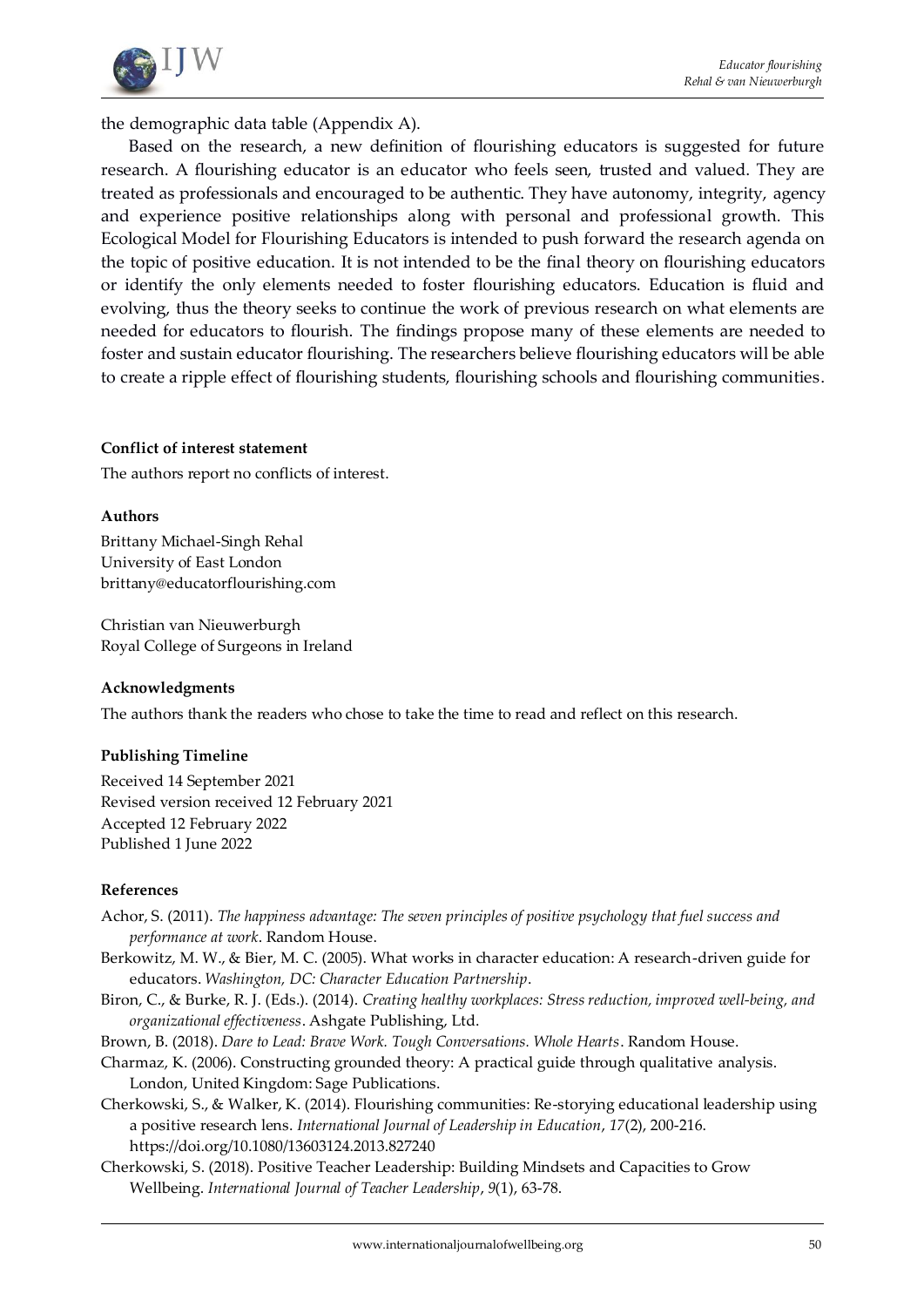

- Cherkowski, S., Hanson, K., & Walker, K. (2018). Flourishing in adaptive community: balancing structures and flexibilities. *Journal of Professional Capital and Community*, *3*(2), 123-136. https://doi.org/10.1108/JPCC-09-2017-0021
- Cherkowski, S., & Walker, K. D. (2018). *Teacher wellbeing: Noticing, nurturing, sustaining, and flourishing in schools*. Word & Deed Publishing Inc.
- Collins, J. (2007). Level 5 leadership. *The Jossey-Bass reader on educational leadership*, *2*, 27-50. https://doi.org/10.2307/j.ctvpg85tk.35
- Covey, S. R., & Merrill, R. R. (2006). *The speed of trust: The one thing that changes everything*. Simon and Schuster.
- Deci, E. L., & Ryan, R. M. (Eds.). (2004). *Handbook of self-determination research*. University Rochester Press.
- Dubroja, K., O'Connor, M., & Mckenzie, V. (2016). Engaging parents in positive education: Results from a pilot program. *International Journal of Wellbeing*, *6*(3)[. https://doi.org/10.5502/ijw.v6i3.443](https://doi.org/10.5502/ijw.v6i3.443)
- Eger, E. E. (2017). *The Choice: Embrace the Possible*. Simon and Schuster.
- Elias, M. J., & Arnold, H. (2006). *The educator's guide to emotional intelligence and academic achievement: Social-emotional learning in the classroom*. Corwin Press.
- Fullan, M. (2002). The change. *Educational leadership*, *59*(8), 16-20.
- Gottman, J., & Silver, N. (2012). *What makes love last?: How to build trust and avoid betrayal*. Simon and Schuster.
- Grant, A. (2021). *Think Again: The Power of Knowing What You Don't Know*. Diversified Publishing.
- Hargreaves, A. (2003). *Teaching in the knowledge society: Education in the age of insecurity*. Teachers College Press.
- Harris, A., Day, C., Hopkins, D., Hadfield, M., Hargreaves, A., & Chapman, C. (2013). *Effective leadership for school improvement*. Routledge. https://doi.org/10.4324/9780203754849
- Hayward, K., Colman, R., & Pannozzo, L. (2007). *Developing indicators for the educated populace domain of the Canadian Index of Wellbeing: Background information literature review*. Canadian Index of Wellbeing.
- Heintzelman, S. J., & King, L. A. (2014). Life is pretty meaningful. *American psychologist*, *69*(6), 561. https://doi.org/10.1037/a0035049
- Hoare, E., Bott, D., & Robinson, J. (2017). Learn it, Live it, Teach it, Embed it: Implementing a whole school approach to foster positive mental health and wellbeing through Positive Education. *International Journal of Wellbeing*, *7*(3)[. https://doi.org/10.5502/ijw.v7i3.645](https://doi.org/10.5502/ijw.v7i3.645)
- Hopkins, D., Stringfield, S., Harris, A., Stoll, L., & Mackay, T. (2014). School and system improvement: A narrative state-of-the-art review. *School Effectiveness and School Improvement*, *25*(2), 257-281. https://doi.org/10.1080/09243453.2014.885452
- Jacobson, S. L., Day, C., Leithwood, K., Johnson, L., Ylimaki, R., & Giles, C. (2005). Successful leadership in challenging US schools: Enabling principles, enabling schools. *Journal of Educational administration, 43*(6), 607-618. https://doi.org/10.1108/09578230510625700
- Joseph, S. (2016). *Authentic: How to be yourself and why it matters*. Piatkus.
- Knight, J. (2010). *Unmistakable impact: A partnership approach for dramatically improving instruction*. Corwin Press. https://doi.org/10.4135/9781452219721
- Lambert, L. (2002). A framework for shared leadership. *Educational leadership*, *59*(8), 37-40. https://doi.org/10.1002/bl.59
- Leighton, J. P., Seitz, P., Chu, M. W., & Gomez, M. C. B. (2016). Operationalizing the role of trust for student wellbeing, learning and achievement. *International Journal of Wellbeing*, *6*(2), 57-79. <https://doi.org/10.5502/ijw.v6i2.467>
- Leithwood, K. A., & Poplin, M. S. (1992). Transformational Leadership. *Educational leadership*, *49*(5), 8-12.
- Leithwood, K., Harris, A., & Hopkins, D. (2008). Seven strong claims about successful school leadership. *School leadership and management*, *28*(1), 27-42. https://doi.org/10.1080/13632430701800060
- Lincoln, Y., & Guba, E. (1985). *Naturalistic inquiry*. Beverly Hills, CA: Sage Publications. https://doi.org/10.1016/0147-1767(85)90062-8
- Linley, A., Joseph, S., Harrington, S., & Wood, A. M. (2006). Positive psychology: Past, present, and (possible) future. *The Journal of Positive Psychology*, *1*(1), 3-16. <https://doi.org/10.1080/17439760500372796>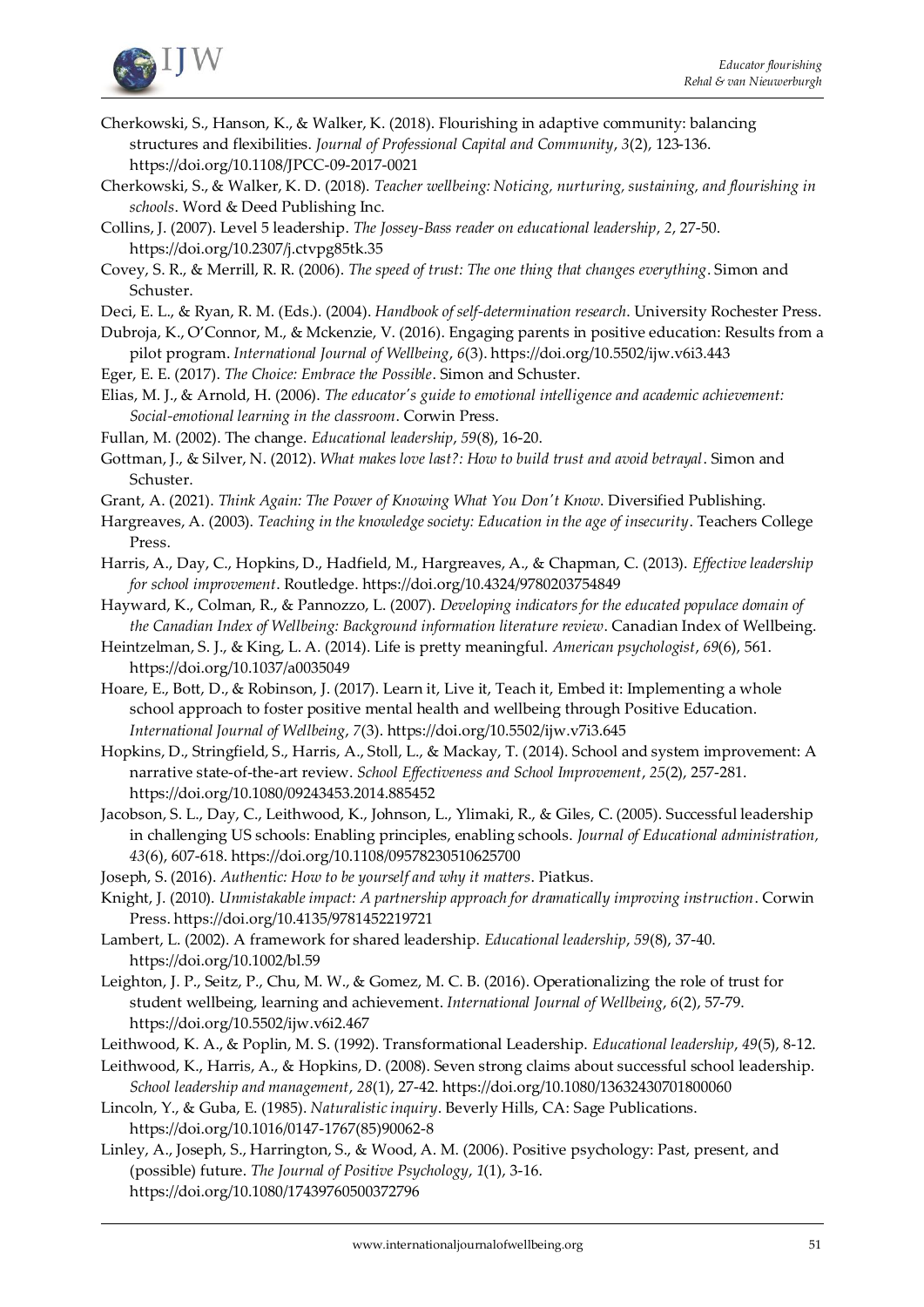

- Lyubomirsky, S., King, L., & Diener, E. (2005). The benefits of frequent positive affect: Does happiness lead to success?. *Psychological bulletin*, *131*(6), 803. https://doi.org/10.1037/0033-2909.131.6.803
- McClain, L., Ylimaki, R., & Ford, M. P. (2010). Wisdom and compassion in democratic leadership: Perceptions of the Bodhisattva ideal. *Journal of School Leadership*, *20*(3), 323-351. https://doi.org/10.1177/105268461002000304
- Muijs, D., & Harris, A. (2006). Teacher led school improvement: Teacher leadership in the UK. *Teaching and teacher education*, *22*(8), 961-972. https://doi.org/10.1016/j.tate.2006.04.010
- Murphy, J., Louis, K. S., & Smylie, M. (2017). Positive school leadership: How the Professional Standards for Educational Leaders can be brought to life. *Phi Delta Kappan*, *99*(1), 21-24. https://doi.org/10.1177/0031721717728273
- Murphy, J. F., & Louis, K. S. (2018). *Positive school leadership: Building capacity and strengthening relationships*. Teachers College Press.
- O'Connor, S., & Cavanagh, M. (2013). The coaching ripple effect: The effects of developmental coaching on wellbeing across organisational networks. *Psychology of Well-Being: Theory, Research and Practice*, *3*(1), 1-23. https://doi.org/10.1186/2211-1522-3-2

Penlington, C., Kington, A., & Day, C. (2008). Leadership in improving schools: A qualitative perspective. *School Leadership and Management*, *28*(1), 65-82. https://doi.org/10.1080/13632430701800086

- Peterson, C. (2006). *A primer in positive psychology*. Oxford university press.
- Ryff, C. D., & Keyes, C. L. M. (1995). The structure of psychological well-being revisited. *Journal of personality and social psychology*, *69*(4), 719. https://doi.org/10.1037/0022-3514.69.4.719
- Schaubroeck, J., Lam, S. S., & Peng, A. C. (2011). Cognition-based and affect-based trust as mediators of leader behavior influences on team performance. *Journal of Applied Psychology*, *96*(4), 863. https://doi.org/10.1037/a0022625
- Seligman, M. E. (2011). Flourish: a visionary new understanding of happiness and well-being. *Policy*, *27*(3), 60-1.
- Seligman, M. E., Ernst, R. M., Gillham, J., Reivich, K., & Linkins, M. (2009). Positive education: Positive psychology and classroom interventions. *Oxford review of education*, *35*(3), 293-311. https://doi.org/10.1080/03054980902934563
- Sinek, S. (2019). *The infinite game*. Penguin.
- Snyder, C. R., Rand, K. L., & Sigmon, D. R. (2002). Hope theory. *Handbook of positive psychology* (Snyder, C.R. & Lopez, S.), 257-276.
- Steger, M. F., Dik, B. J., & Duffy, R. D. (2012). Measuring meaningful work: The work and meaning inventory (WAMI). *Journal of Career Assessment*, *20*(3), 322-337. https://doi.org/10.1177/1069072711436160
- Stoll, L. (2009). Capacity building for school improvement or creating capacity for learning? A changing landscape. *Journal of educational change*, *10*(2-3), 115-127.
- Stoll, L., & Louis, K. S. (2007). *Professional learning communities: Divergence, depth and dilemmas*. McGraw-Hill Education (UK).
- Strauss, A., & Corbin, J. M. (1997). *Grounded theory in practice*. Sage.
- Taylor, R.T. (2021). The Body is Not an Apology . (2nd ed.). Berrett-Koehler Publishers.
- Toole, J. C., & Louis, K. S. (2002). The role of professional learning communities in international education. In *Second international handbook of educational leadership and administration* (pp. 245-279). Springer, Dordrecht. https://doi.org/10.1007/978-94-010-0375-9\_10
- Vescio, V., Ross, D., & Adams, A. (2008). A review of research on the impact of professional learning communities on teaching practice and student learning. *Teaching and teacher education*, *24*(1), 80-91. https://doi.org/10.1016/j.tate.2007.01.004
- Walker, K., Kutsyuruba, B. & Cherkowski, S. (2021). Positive leadership for flourishing schools. Information Age Publishing.
- White, M., & Kern, M. (2018). Positive education: Learning and teaching for wellbeing and academic mastery. *International Journal of Wellbeing, 8*(1), 1-17*.* <https://doi.org/10.5502/ijw.v8i1.588>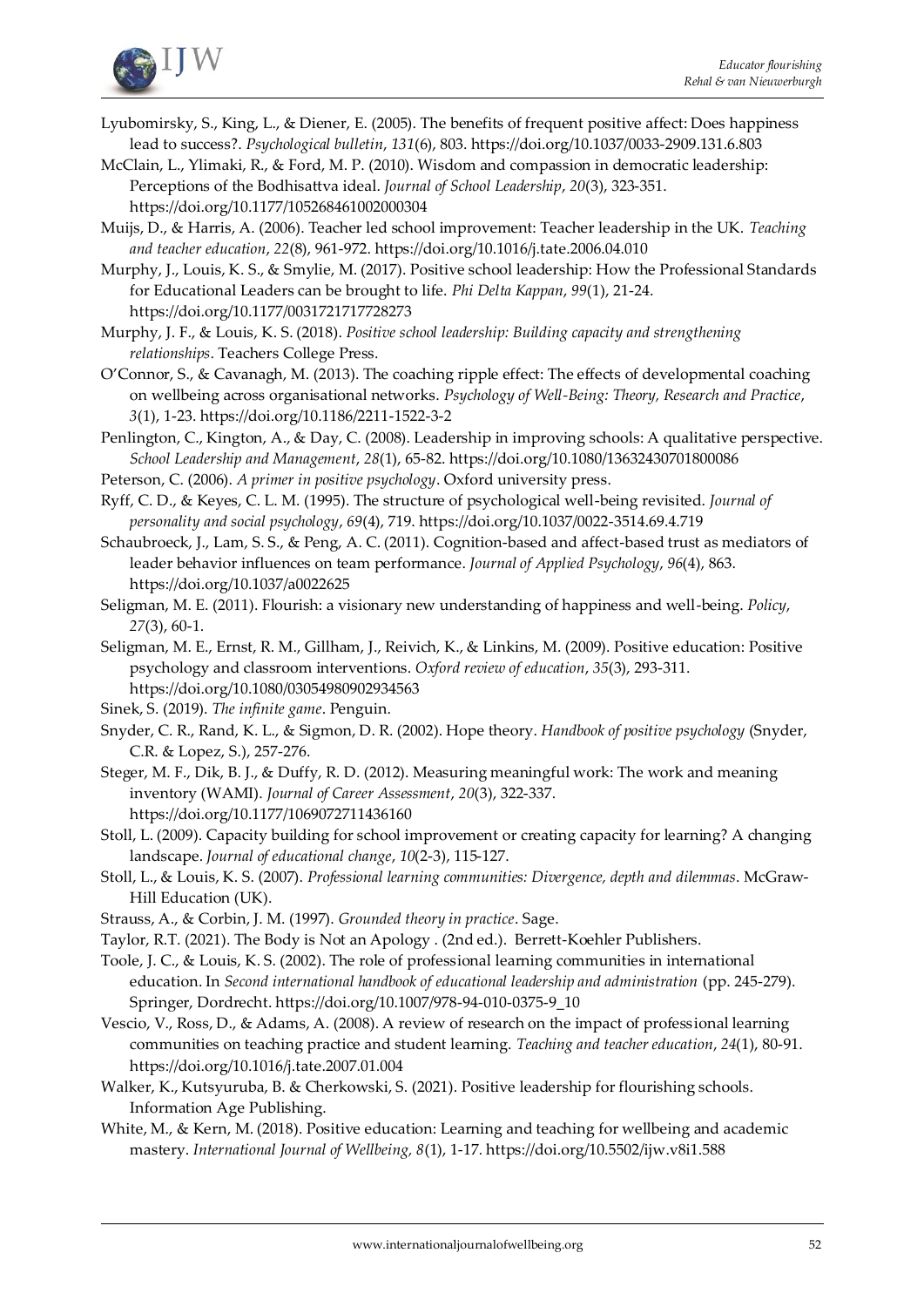

# **Appendix A**

*Demographic data table for all participants*

# Participant A

| Gender                                      | Female                                                          |
|---------------------------------------------|-----------------------------------------------------------------|
| Current role/title                          | Permanent Primary School Teacher                                |
| Country you're teaching in                  | Ireland                                                         |
| Type of school (international, local, etc.) | Urban, local school in the village - with<br>approx 286 pupils. |

# Participant B

| Gender                                      | Female                   |
|---------------------------------------------|--------------------------|
| Current role/title                          | Kindergarten Teacher     |
| Country you're teaching in                  | California, USA          |
| Type of school (international, local, etc.) | Local, Montessori school |

# Participant C

| Gender                                      | Female               |
|---------------------------------------------|----------------------|
| Current role/title                          | Fourth-Grade Teacher |
| Country you're teaching in                  | <b>USA</b>           |
| Type of school (international, local, etc.) | Local/public         |

# Participant D

| Gender                                         | Female                                                                                          |
|------------------------------------------------|-------------------------------------------------------------------------------------------------|
| Current role/title                             | Assistant headteacher & Y6 teacher-<br>transitioning from primary school to<br>secondary school |
| Country you're teaching in                     | UK                                                                                              |
| Type of school (international,<br>local, etc.) | Public school                                                                                   |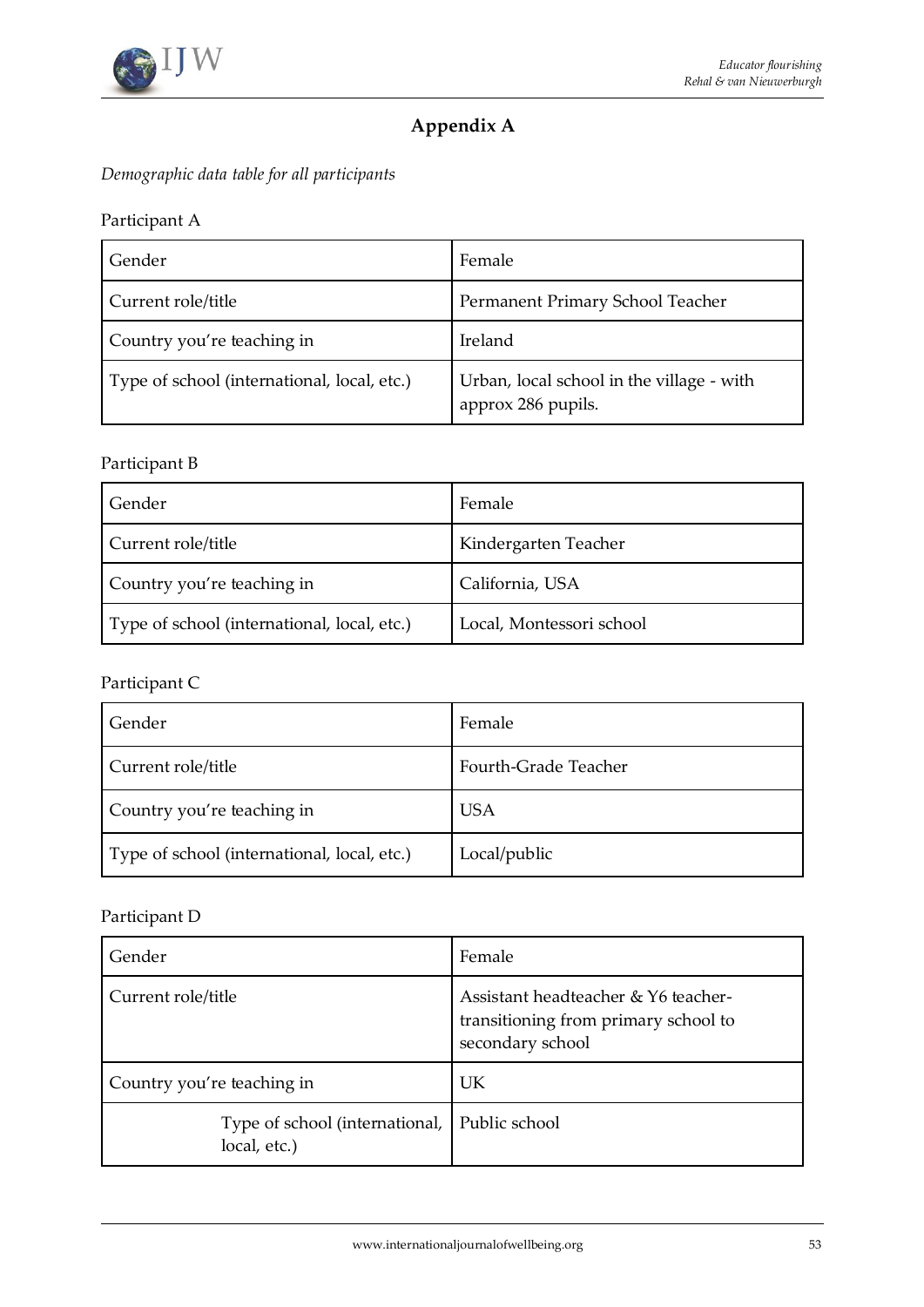

# Participant E

| Gender                                      | Female                                |
|---------------------------------------------|---------------------------------------|
| Current role/title                          | Special Education Teacher (grade 3-6) |
| Country you're teaching in                  | Ireland                               |
| Type of school (international, local, etc.) | Local, Primary School                 |

# Participant F

| Gender                                      | Female                |
|---------------------------------------------|-----------------------|
| Current role/title                          | Head Teacher          |
| Country you're teaching in                  | London                |
| Type of school (international, local, etc.) | Local, Primary School |

# Participant G

| Gender                                      | Male                                                                                                                                                                                             |
|---------------------------------------------|--------------------------------------------------------------------------------------------------------------------------------------------------------------------------------------------------|
| Current role/title                          | <b>Executive Principal</b>                                                                                                                                                                       |
| Country you're teaching in                  | North England                                                                                                                                                                                    |
| Type of school (international, local, etc.) | Community school, an Academy, non-<br>selected government funded school. School<br>in a deprived area, 70% of students<br>receiving free meals, significantly high on<br>the deprivation scales. |

# Participant H

| Gender                                      | Male         |
|---------------------------------------------|--------------|
| Current role/title                          | Head Teacher |
| Country you're teaching in                  | England      |
| Type of school (international, local, etc.) | Public       |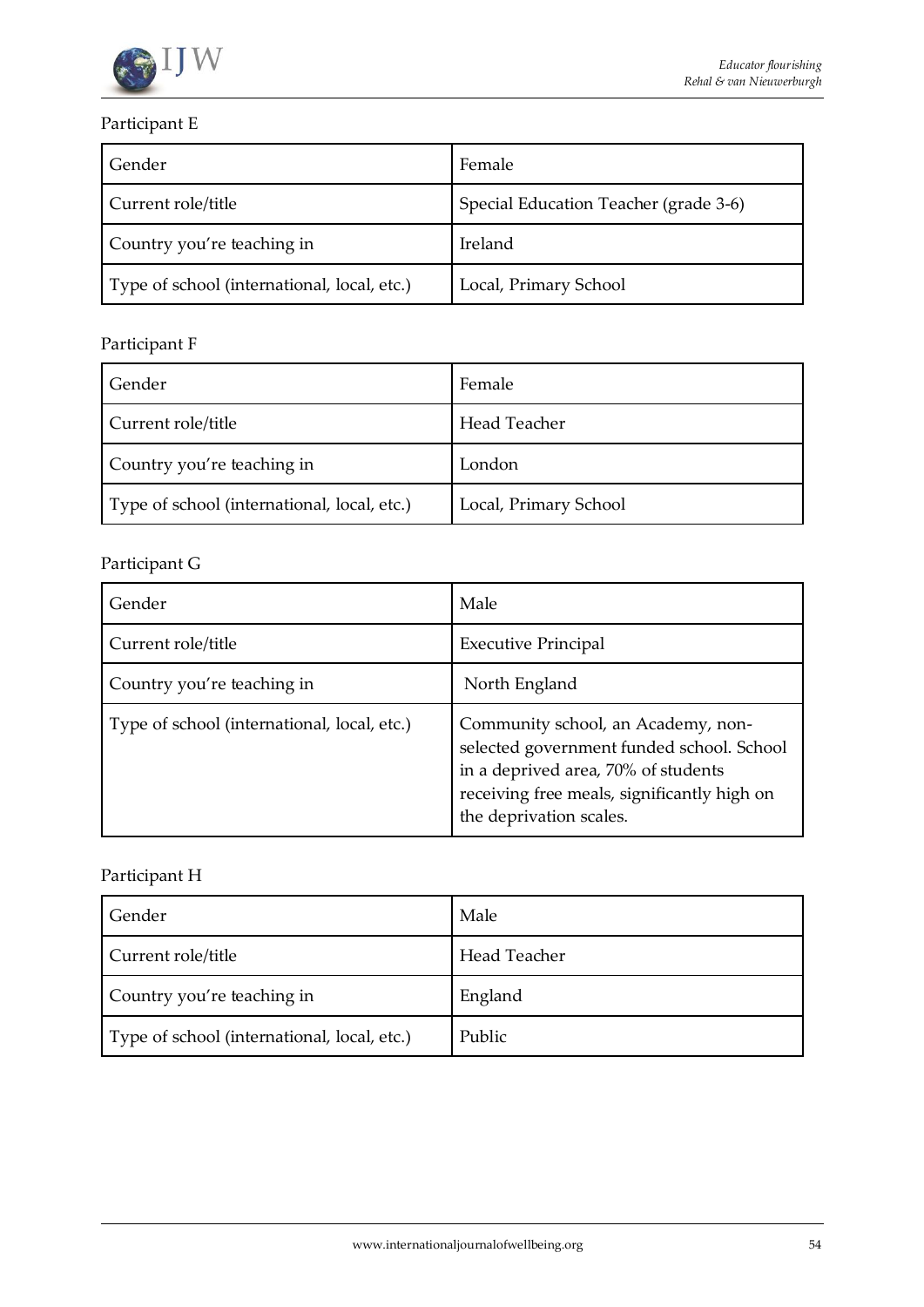

# Participant I

| Gender                                      | Female                          |
|---------------------------------------------|---------------------------------|
| Current role/title                          | Director of Student Success     |
| Country you're teaching in                  | Kuwait                          |
| Type of school (international, local, etc.) | <b>International University</b> |

# Participant J

| Gender                                      | Male                                                                                                                           |
|---------------------------------------------|--------------------------------------------------------------------------------------------------------------------------------|
| Current role/title                          | Educator, Author, teaching 7th Grade<br>Science, Director of Dean of Students Office,<br>Blue and Gold Officer (naval academy) |
| Country you're teaching in                  | North Carolina, USA                                                                                                            |
| Type of school (international, local, etc.) | Local school                                                                                                                   |

# Participant K

| Gender                                      | Male                       |
|---------------------------------------------|----------------------------|
| Current role/title                          | <b>Assistant Principal</b> |
| Country you're teaching in                  | Ohio, USA                  |
| Type of school (international, local, etc.) | Public                     |

# Participant L

| Gender                                      | Female                                                 |
|---------------------------------------------|--------------------------------------------------------|
| Current role/title                          | Principal                                              |
| Country you're teaching in                  | Kuwait                                                 |
| Type of school (international, local, etc.) | Local school with International/American<br>curriculum |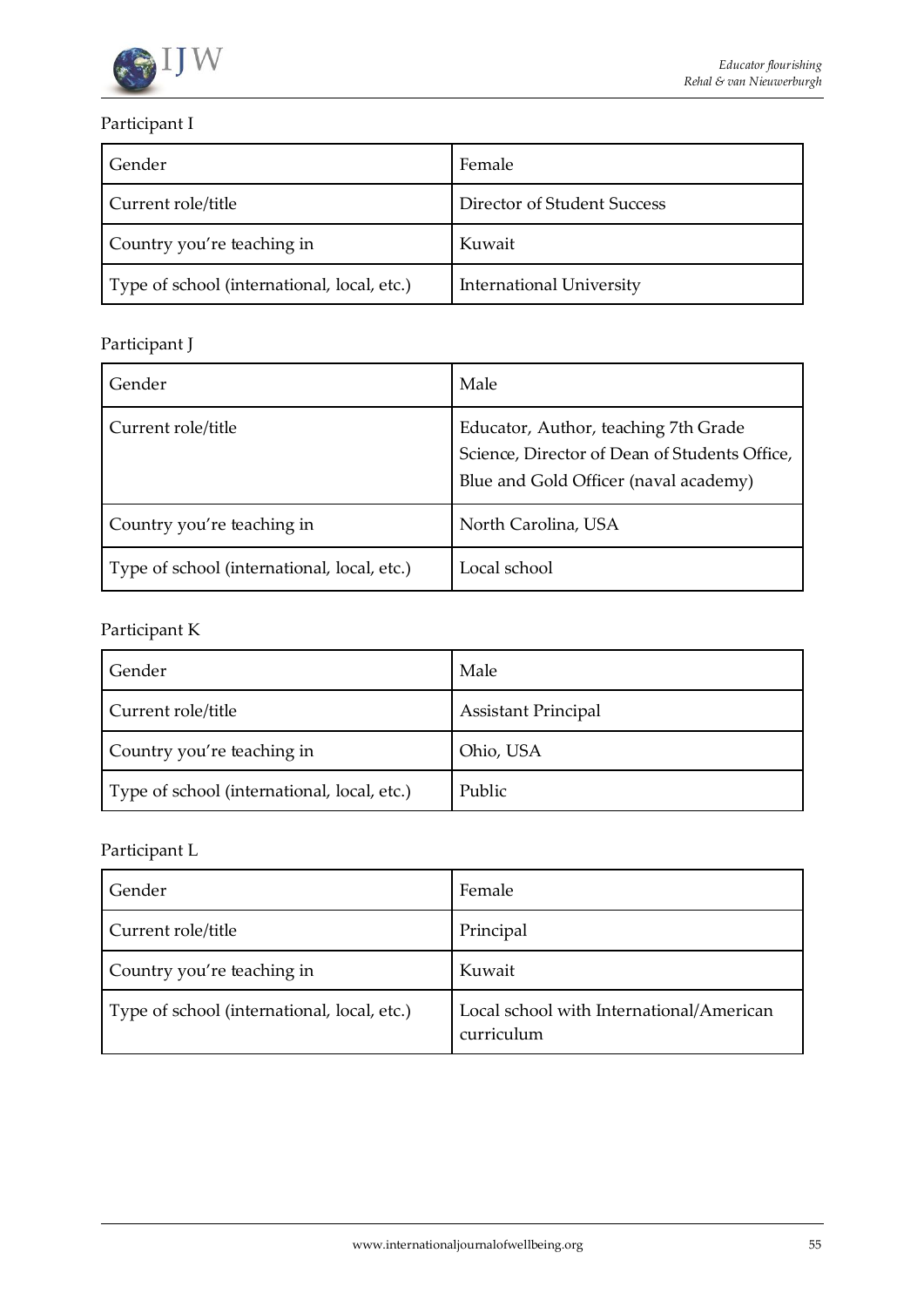

# Participant M

| Gender                                      | Female     |
|---------------------------------------------|------------|
| Current role/title                          | Principal  |
| Country you're teaching in                  | <b>USA</b> |
| Type of school (international, local, etc.) | Public     |

# Participant N

| Gender                                      | Male             |
|---------------------------------------------|------------------|
| Current role/title                          | Head Teacher     |
| Country you're teaching in                  | Northern Ireland |
| Type of school (international, local, etc.) | Local school     |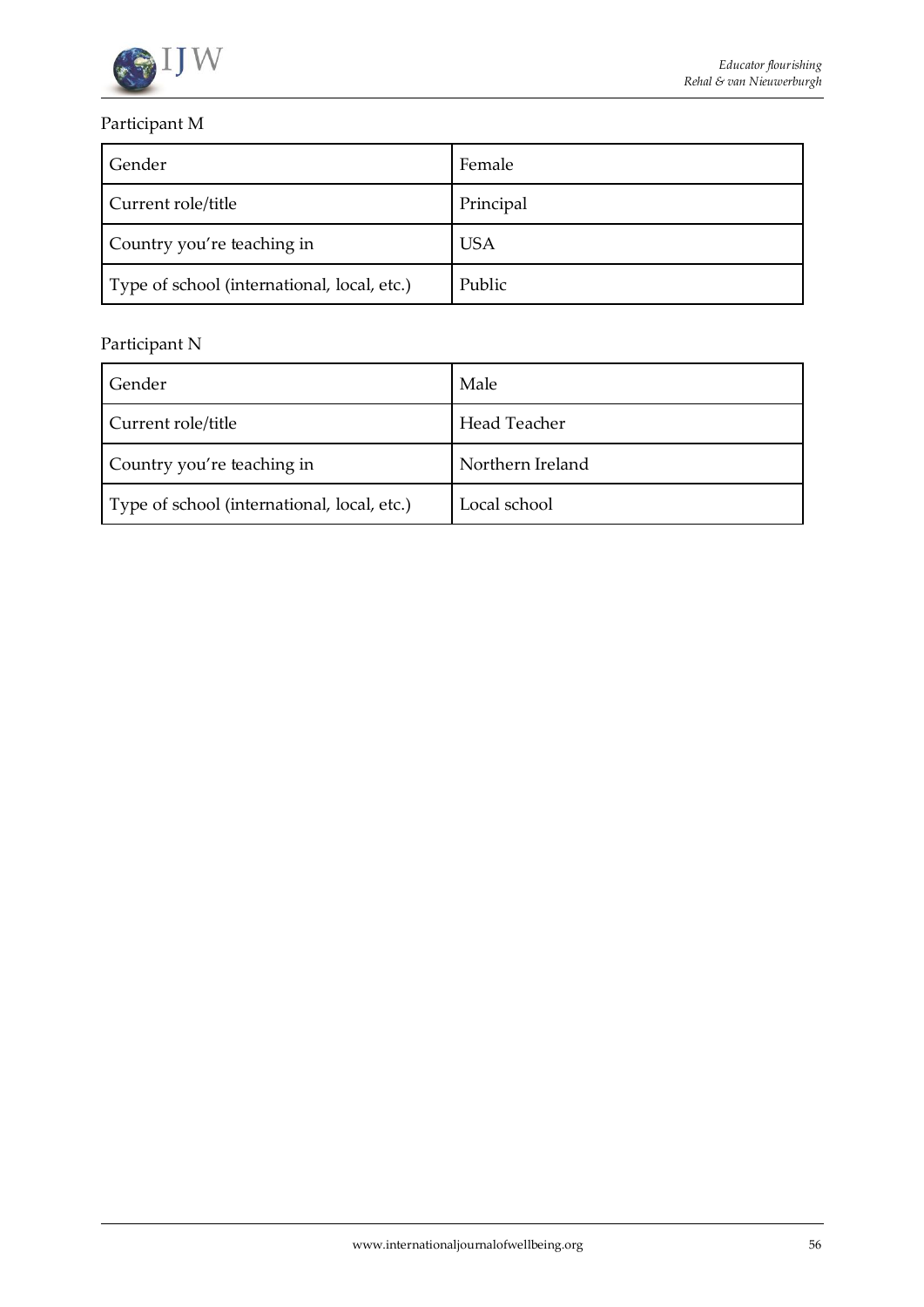

# **Appendix B**

*Coded transcripts (2 examples)*

| Participant B (educator) |  |
|--------------------------|--|
|--------------------------|--|

| Code                 | Raw Transcript                                       | Thoughts/noticings                                              |
|----------------------|------------------------------------------------------|-----------------------------------------------------------------|
| <b>Boundaries</b>    | Researcher: Can you tell me what experiences         |                                                                 |
| Personal             | led you to identify as a flourishing teacher?        |                                                                 |
| growth               |                                                      |                                                                 |
|                      | Participant B: I had three years of teaching         | -contrasting                                                    |
| Autonomy             | experience in environments that I would say are      |                                                                 |
| Supportive           | the exact opposite of flourishing. [brief            | -awareness                                                      |
| Leadership           | laughter] I was not flourishing, no one around       |                                                                 |
|                      | me was flourishing, these were in urban charter      | -"high turnover" = big predictor for                            |
| Authenticity         | schools in Brooklyn. These charter schools are       | teacher happiness                                               |
| <b>SEL</b>           | known for their high turnover, my last year in       |                                                                 |
|                      | central Brooklyn, when I quit that school out of     |                                                                 |
| Classroom            | I believe 46 staff, 46 teaching staff, only six      | -specific examples                                              |
| /school              | returned the next year. 50% turnover would be        |                                                                 |
| <b>Ethics</b>        | really high, would be really typical at these        |                                                                 |
| Positive             | schools, and so those experiences showed me          |                                                                 |
| relationships        | what the worst teaching environmentand then          |                                                                 |
|                      | now I am working for a school that, I'm              |                                                                 |
| *=name<br>changed to | working for a family partnership in California,      | -Supportive leadership                                          |
| anonymize            | and it's the exact opposite of all of the things     | -"feel successful" = great feeling, what                        |
| data                 | that I hated. I just recognize that I'm so I feel    | could this be called?<br>-"opinion counts"=not only listened to |
|                      | so super supported, and I feel successful, I feel    | but heard                                                       |
|                      | like my opinion counts, I feel like I matter, I feel | -seen                                                           |
|                      | like what I'm doing is seen-I feel like that's the   |                                                                 |
|                      | biggest thing, I feel really seen and recognized.    | -"individual and as a teacher"                                  |
|                      | Both as an individual and as a competent             |                                                                 |
|                      | teacher. I think for me, the biggest marker of       | -authenticity                                                   |
|                      | what I define for me as "yes I am a flourishing      |                                                                 |
|                      | teacher" is I feel like I get to be myself at work   | -contrast                                                       |
|                      | and I just get to do the job that I love. I think    |                                                                 |
|                      | especially the contrast of having had the prior      |                                                                 |
|                      |                                                      |                                                                 |
|                      |                                                      |                                                                 |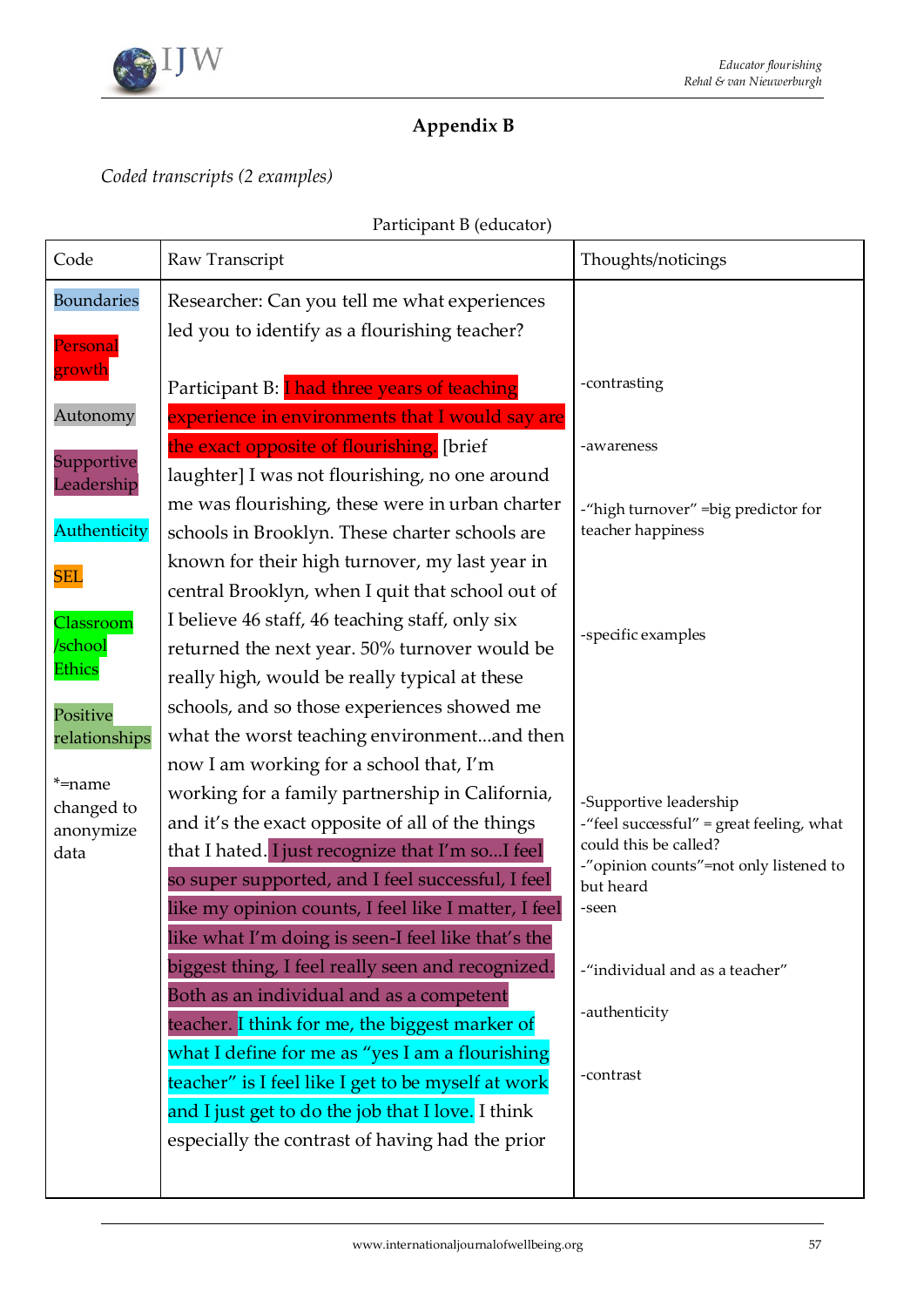

| experiences and now having this, just it just<br>puts it in relief you know. |                                                                  |
|------------------------------------------------------------------------------|------------------------------------------------------------------|
|                                                                              |                                                                  |
| Researcher: When you say that you feel super                                 |                                                                  |
| supported, tell me what that feels like on a daily                           |                                                                  |
| basis.                                                                       | -"they wanted" -administrative<br>direction/decision             |
|                                                                              |                                                                  |
| Participant B: From the beginning, I came into a                             |                                                                  |
| situation where they wanted to redo the                                      |                                                                  |
| physical environment of the classroom and I                                  |                                                                  |
| have a lot of strong opinions about that and                                 | -authenticity                                                    |
| they were like "great, what do you want? Let's                               | -autonomy                                                        |
| do it." So I was allowed perfect freedom to                                  |                                                                  |
| design the physical environment of my                                        |                                                                  |
| classroom within the confines of the building.                               |                                                                  |
| The room shape is weird but other than the                                   |                                                                  |
| physical structure, I was given complete                                     | -supportive admin                                                |
| freedom to design that physical space. I was                                 |                                                                  |
| coming in new to the school and with my                                      |                                                                  |
| experiences and my curriculums that I was                                    | -experience, familiar curriculums                                |
| familiar with. One of the curriculums I've used                              | -phonics is so important                                         |
| in the past is called "fundations" it's a phonics                            |                                                                  |
| curriculum, I really like it. I know how to use it,                          | -authenticity<br>-awareness                                      |
| I'm very successful with it, and I told them-                                |                                                                  |
| even though they have an existing phonics                                    |                                                                  |
| program, I told them I really want this and I                                |                                                                  |
| will show you that it's really good and it's                                 |                                                                  |
| better than what you had before and they were                                |                                                                  |
| like "okay, how much? Okay, that's                                           | -trust                                                           |
| reasonable". It was like, \$600.00 and they were                             | -supportive leadership<br>-respecting her as a competent teacher |
| like "sure, OK, we can do that". That blanket                                | -Curriculum as a tool, not a script                              |
| trust of like "we saw something in you that                                  |                                                                  |
| made us want to hire you, we clearly think that                              | -boundaries                                                      |
| you're competent for this job, you are telling us                            | -autonomy                                                        |
| that you believe this tool would be the best way                             |                                                                  |
| for you to accomplish it, sure-we can get that                               | -trusted "by people who are above me"<br>-supportive admin       |
| tool for you". Again, obviously everything                                   |                                                                  |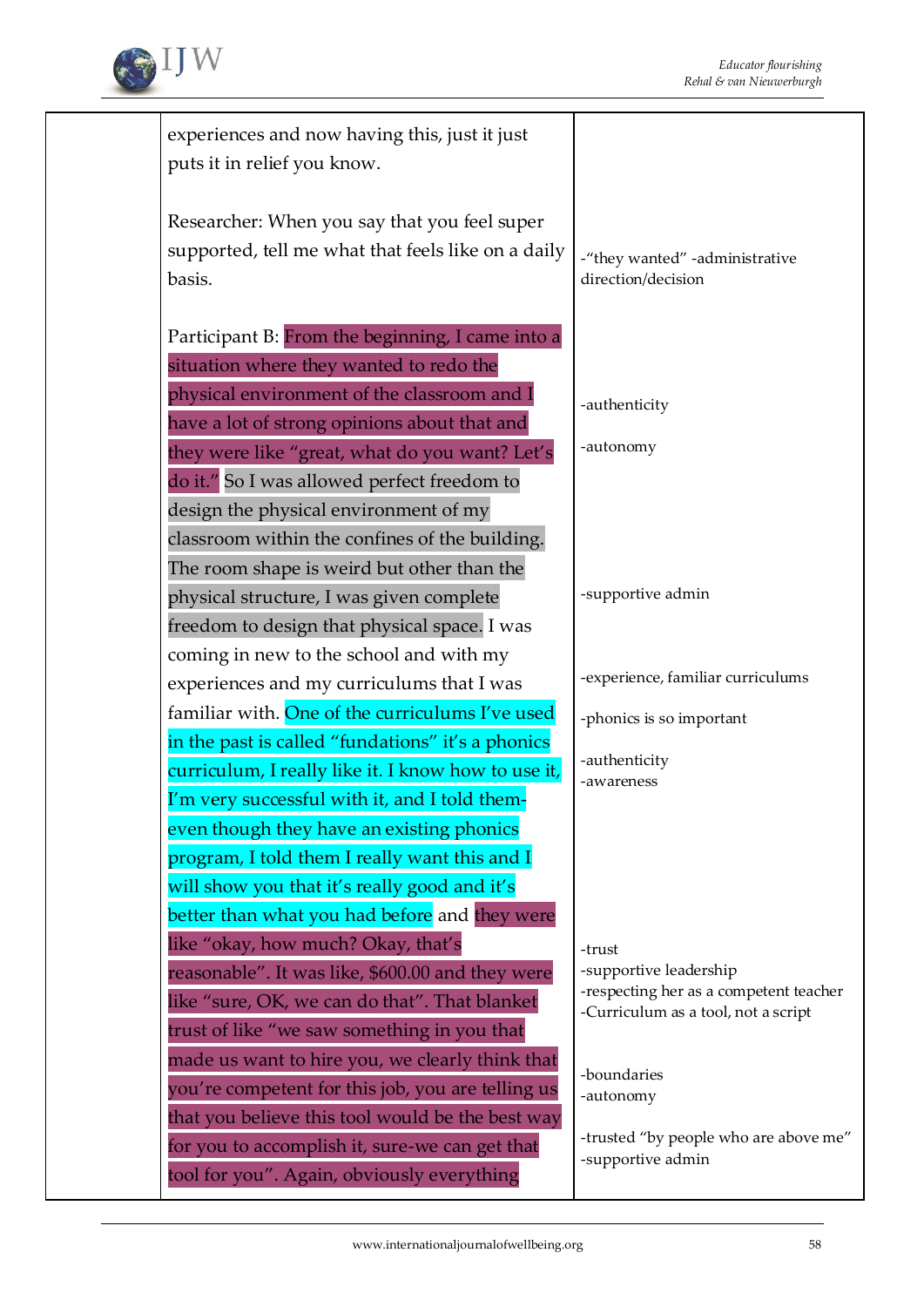

within reason. I was given complete flexibility and control over my schedule, and how I structure my day, again, within reason and coordinating with the other teachers for lunch and recess and all of that. I think overwhelmingly I feel very trusted by the people who are above me. My site coordinator, who I call my principal but he's not really my principal, he's more of an administrator and then the CEO of the charter. My site coordinator is Jason\* and the CEO is Kevin\* and he runs all of the family partnership schools. There's two elementary, two high/middle schools, I'm not sure how many total but he runs all of them. The autonomy that I have...from the very beginning I didn't feel like I had to prove myself. I felt like I had the benefit of trust and then, obviously, as I got results, that trust increased. But I wasn't fighting an uphill battle to convince people of anything. They were on my side from the beginning. As I got more successful, I got more trust and more wiggle room to have even more freedom. Their basic position was "yeah, we trust you, we believe you're going to do great." versus "wait and see" or "ok, prove it". I had one experience early on with parents who were really difficult and both Jason and Kevin and the whole administration and staff just 100% had my back. He was physically threatening and *immediately* it was "no, you're not allowed on campus without an appointment and without one of us. You're not allowed anywhere near her". So it was very clear. Again, there was no questioning of "what did you do to piss him off or what did you do…?" none of that. And, you know, other teachers and staff have had difficulties with this

-specific details about school and how admin is set up

-autonomy mentioned -"didn't feel like I had to prove myself" -powerful, empowering

-trust as a continuum, beginning with trust and gradually building more -contrasting, not fighting

-"on my side" = support, backup, belief in her

-increased success = increased 'wiggle room' and trust for more freedom

-"we believe you're going to do great" = positive beliefs about her capability

-"100% had my back" = prioritize teachers over parents

-immediate consequences for parents who overstep

-contrasting, rather than blame her

-this parent had a record with other teachers and staff -school somewhat expected this

-"swiftness with which they had my back and the unquestioning" = the school/school leaders have their own boundaries and will not question the consequences to ensure teachers safety. -"Just left me to do my best job" = support is the absence of the admin at times

-"just leave me alone" -direct same quote as Participant C -balance between support when needed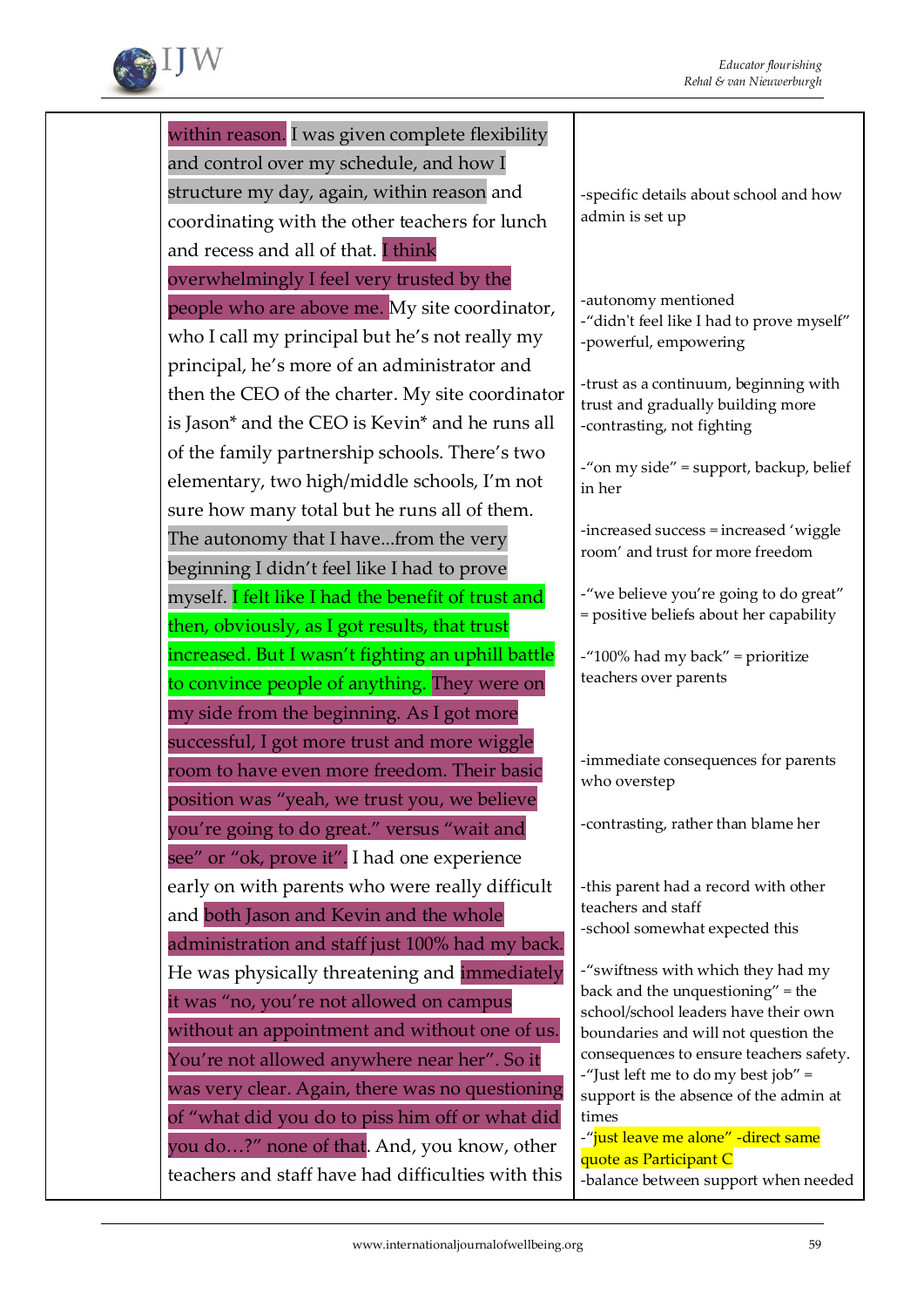

person so it's not like they didn't expect it in a way but the swiftness with which they had my back and the unquestioning like "no, you don't feel safe, so we're going to fix that". Again, just left me to do my best job. I feel like the biggest thing that they've done is just leave me alone when I just need room to do my job and supported me when I needed support. Researcher: You mentioned before that you felt you had freedom in designing the physical space, you mentioned that you felt that you had autonomy from the very beginning and once you continued to get results you felt the trust increased and that you had even more freedom. Can you tell me more about the freedom that you feel as a flourishing teacher? Participant B: Yeah, I don't have someone checking up on me very often. Especially right now, you know, we have distance-learning happening, and it's very...admin has less of an opportunity to kind of "check-in" on what's going on with the students. Previously, it wouldn't be uncommon for there to be a meeting at school and they'd perhaps walk by my classroom, and I've said that their always welcome to just walk by, or walk in and observe, they don't need to tell me ahead of time, which again, was respectful, because Kevin told me in the beginning that he would always let me know ahead of time before he came to observe and I was the one who said "no it's fine" because that's just my personality. So before, there was a little more accountability in that he could walk in at any time and see what's and trust and distance when she needs room to 'do her job' -"I don't have someone checking up on me very often" = this is seen/felt as an invasion of trust or lack of trust -COVID is providing more autonomy for some teachers -meetings at school referenced -walk by referenced -this teacher specified that the drop-ins are okay -seen as respectful -authenticity - connection to her personality as well as autonomy -interesting, his focus is on the kidsmost supervisors are focused on the teacher, what is the teacher doing -less accountability, yet kids are still learning and teachers are still teaching...interesting -'foundation of trust' = something built over time and in the beginning of her role -data - potentially helpful strategy to demonstrate student growth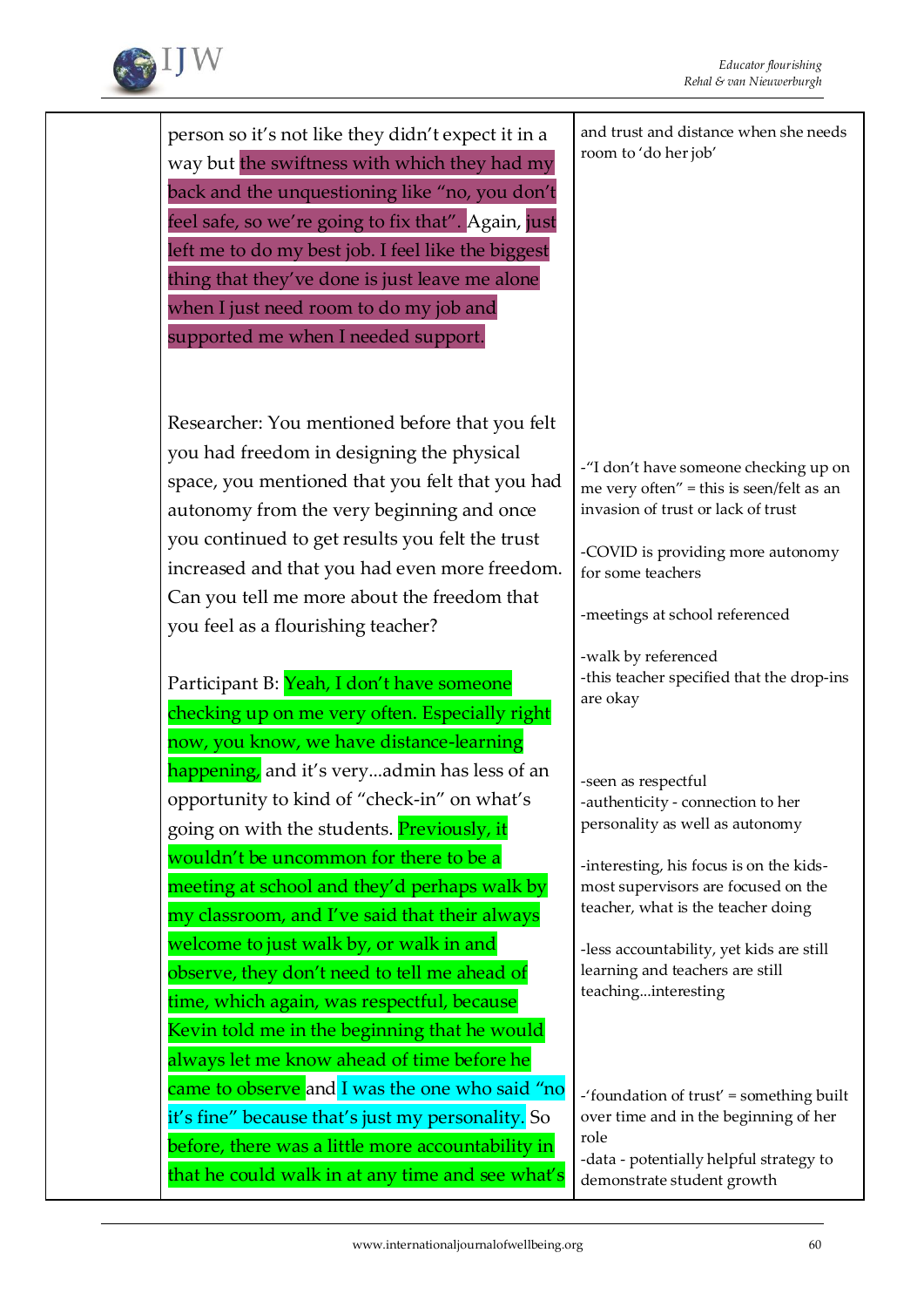

| going on "oh yeah, the kids are learning" but     |                                                                               |
|---------------------------------------------------|-------------------------------------------------------------------------------|
| now, there really isn't that kind of              | -"it's not an accusation" - such an<br>interesting contrast of what it's not. |
| accountability. No one has dropped in on a        | -style of communication                                                       |
| zoom lesson, no one is checking in on my kids     |                                                                               |
| and seeing how they're reading, but I built up    | -contrasting<br>-'no secret test that I have to pass' =                       |
| enough of a foundation of trust that when I       | powerful description                                                          |
| present my data, it's not questioned. When        | -"catch me" - similar to 'firing line'<br>quote from Participant A            |
| admin asks, and it's not just me-it's all of the  | -"genuinely to gather information" -                                          |
| teachers at my school, "So what are you           | even though this is for their benefit, she                                    |
| doing?" I can just answer and it's not an         | feels safe and trusted to answer<br>honestly.                                 |
| accusation it's genuinely a question that is      |                                                                               |
| asked to gather information. I feel like that's a |                                                                               |
| big one; the communication towards me is          |                                                                               |
| never accusatory or judgmental, there's no        |                                                                               |
| subtext, no secret test that I have to pass, you  | -description of communication                                                 |
| know, their not trying to like "catch me", if     | -supportive leadership                                                        |
| their asking a question, it's genuinely to gather |                                                                               |
| information that they need and my answer is       |                                                                               |
| accepted at face value.                           |                                                                               |
|                                                   |                                                                               |
|                                                   |                                                                               |
| Researcher: So you feel that the communication    |                                                                               |
| is genuine when their talking to you, is that     |                                                                               |
| correct?                                          |                                                                               |
|                                                   | -authenticity                                                                 |
| Participant B: Genuine, respectful,               |                                                                               |
| complimentary, positive, validating,              |                                                                               |
| acknowledging.                                    |                                                                               |
|                                                   | -specific examples from first grade                                           |
|                                                   |                                                                               |
| Researcher: You talked about trust and how        |                                                                               |
| you were listened to when you brought up new      |                                                                               |
|                                                   | -autonomy                                                                     |
| ideas, you feel that you're able to get to do the |                                                                               |
| job that you love. Tell me more about getting to  | -connection to student autonomy and                                           |
| do the job you love.                              | teacher autonomy                                                              |
|                                                   |                                                                               |
|                                                   | -authenticity                                                                 |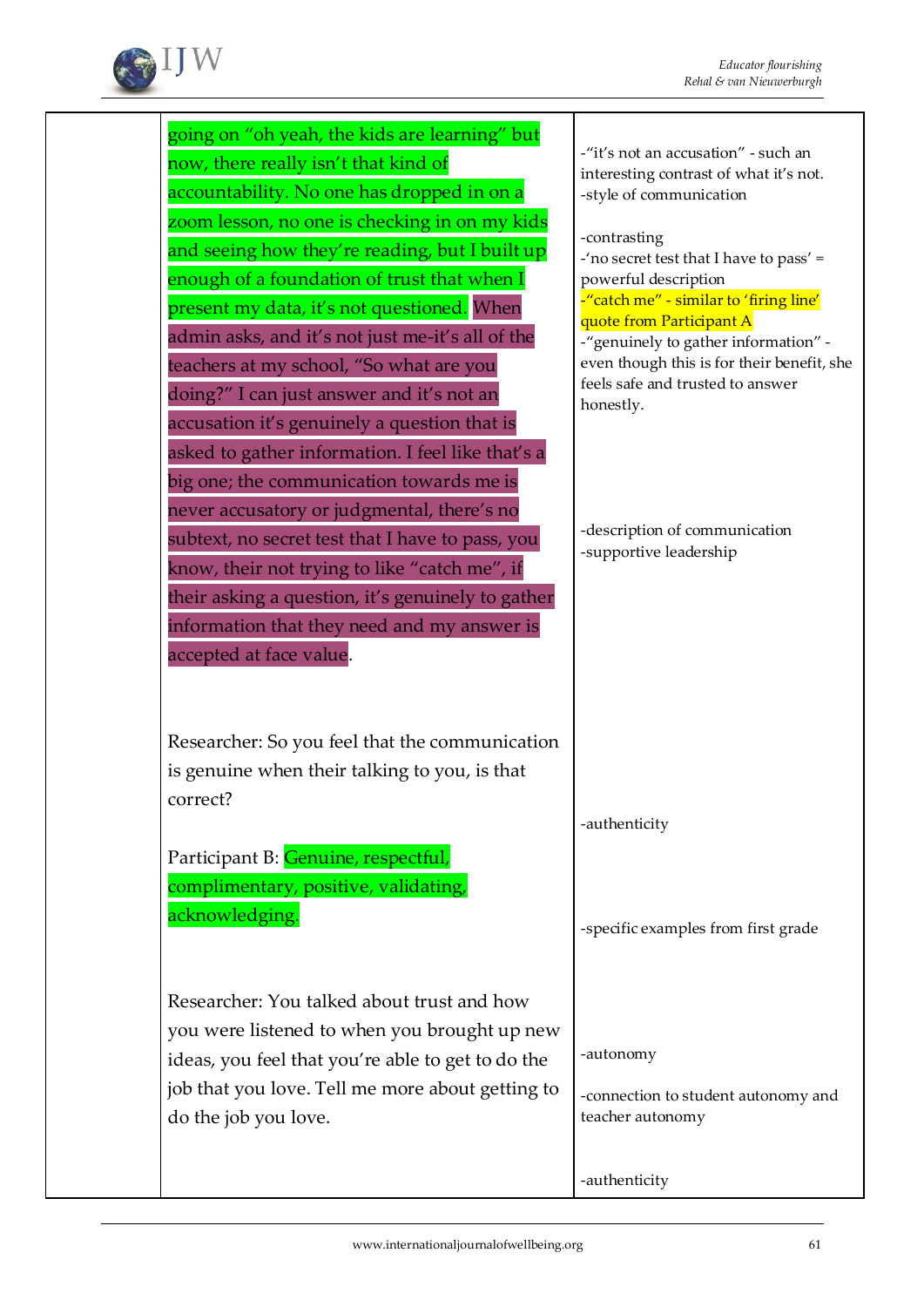

Participant B: I mean I love teaching. I love working with this age group. I teach kindergarten and first grade and it's my favorite age group. It's the exact, ideal age group that I want and **I love having the kids** make connections and figure out language and figure out numbers and our number system and put things together and think deeply about character motivation and figure out why a book is funny and get the jokes that the author kind of sprinkles into the chapter. All of those things I love and so the autonomy that I have lets me do that in the way that is most effective for me. I think just like our students function best in different mediums and different ways, I know how my brain works and I have a very good sense of how I can teach and what materials and methods are most effective from me then to the kids. So the autonomy that I have allows me to flourish and allows my students to flourish, which is ultimately the best part, because I'm allowed to teach in the way that's most authentic to me. If I had, and I have had, to do...follow a certain lesson plan structure or a curriculum that for someone else may have been great, but for me, didn't work. It just wasn't authentic to me, so it wasn't effective, or as effective because it wasn't authentic. I think a big part of flourishing is the autonomy to know what makes the most sense for you and the freedom to choose what makes the most sense as a teacher, because that's the way to get the best out of that individual teacher, right? Then, therefore, the kids are going to flourish, which makes that teacher happy. Then I think, you know, the opposite, where I was in NY a big thing that I hated was norming for the sense of

-ripple effect of flourishing\*\*mentioned in several transcripts

-authenticity is 'allowed' = supportive leadership/environment

-structure in lesson plans or curriculum can be an inhibitor to some. It's not a one-size-fits-all deal. -contrasting -when something isn't authentic, it's less effective = interesting

-autonomy

-trust and support from leadership -'to get the best out of that individual teacher' = choice and freedom which ripple effect to kids

-contrasting -opposite = 'norming for the sense of norming'

-'easiest for admin' - rather than 'best for student learning' or 'most helpful for teachers'. Interesting.

-"instead of making me change myself to make it easier for them to assess me, they do the heavy lifting" = such a powerful quote

-authenticity

-'shifting the burden' =supportive leadership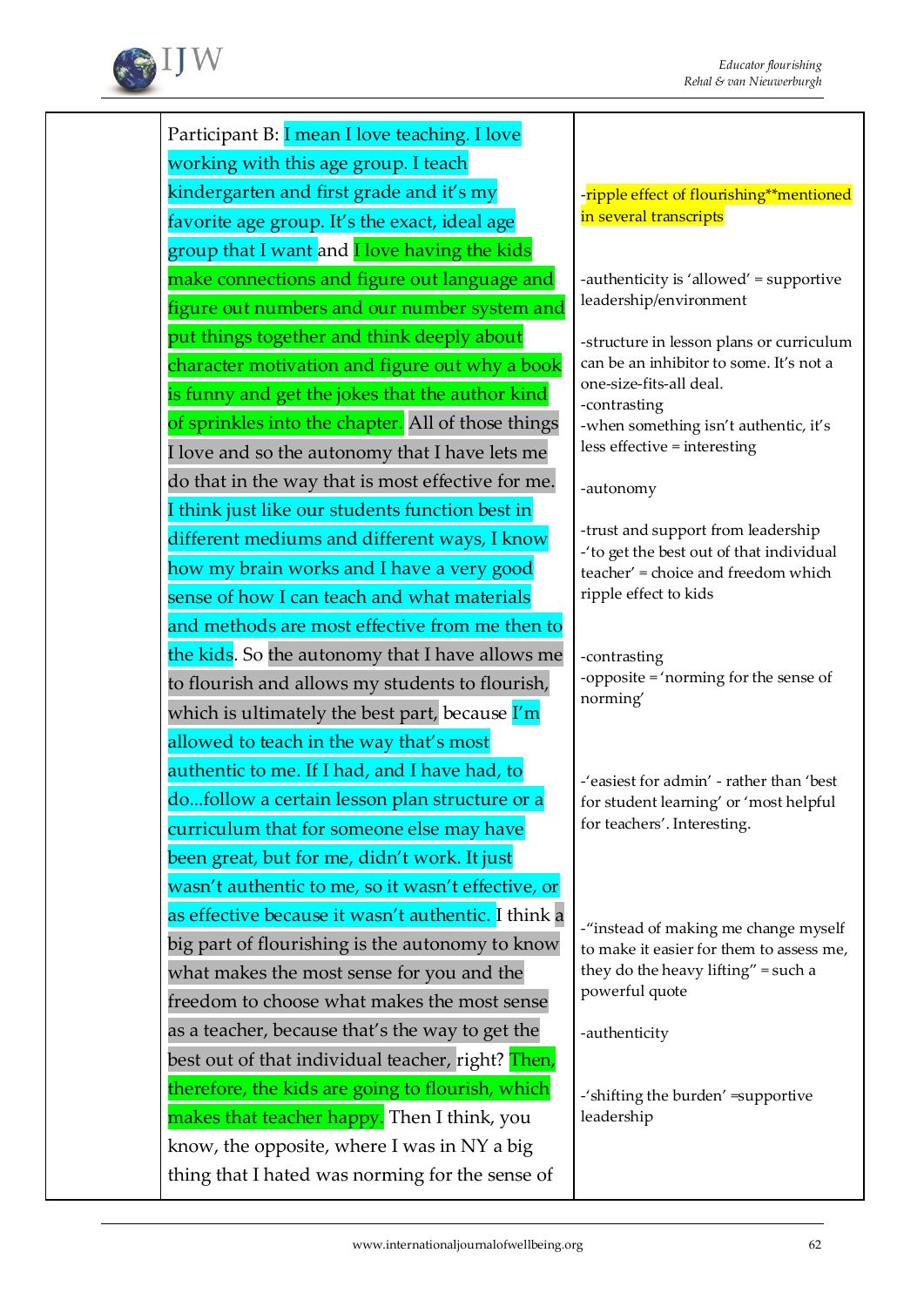

norming. So a big thing was across classrooms, across grades, things had to be the same for the sake of being the same because it was easiest for administrators to judge what was happening in a small amount of time or the same amount of time because everything was supposed to be the same. So I appreciate here that my administration, instead of making me change myself to make it easier for them to assess me, they do the heavy lifting of adapting their understanding around what they're looking at so that I can just be myself, right. It's shifting the burden of figuring out the different things from me to them. The two elementary schools that we have are very, very different. Ultimately, obviously, we want the same things, we want our kids to achieve similar benchmarks. But I will never teach the way that Sara teaches and she will never teach the way I teach and the fact that that's OK, and that neither one of us is being forced to be the other person contributes greatly to my sense of happiness. When Kevin comes to observe me, he's not comparing us. He's asking me questions to find out what's going on so he can assess the learning environment, the student achievement, the student talk, you know all of those things, it's not "well I saw this in Sara's class, what's the equivalent here" or vice versa, right. It's like "well, we all want the babies to read, so how are you getting towards reading?" and, again, it makes me feel very seen as an individual and appreciated for who I am as opposed to they put up with me in spite of it. -supportive admin -authenticity -'he's not comparing us' -letting teachers be authentic -all things being assessed are in relation to students -"very seen" = such a good feeling -supportive leadership -authenticity -contrasting -awareness -personality in context of a place -contrasting -specific memory -such an impactful question, "how can I support you" -authentic answer -authenticity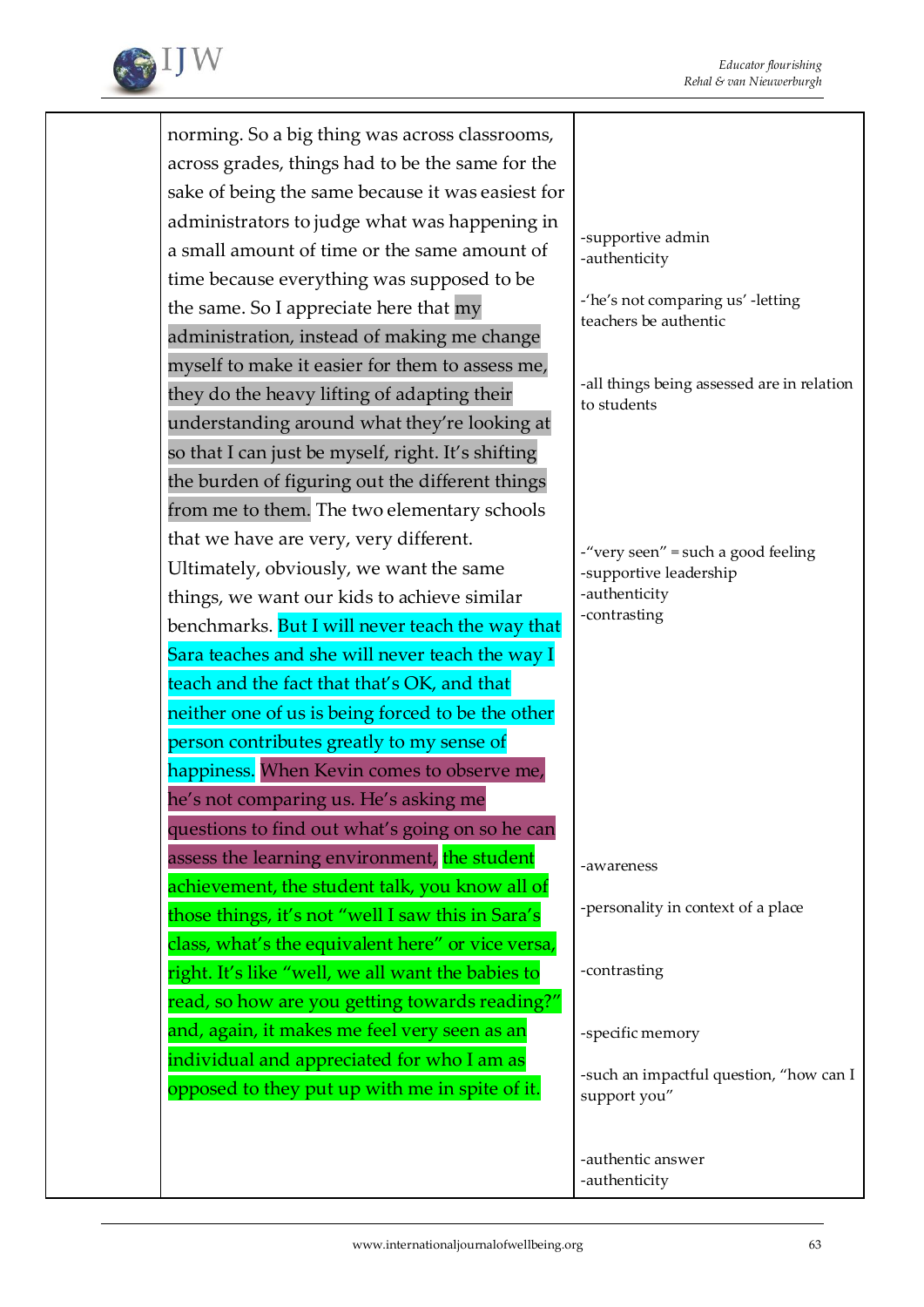

Researcher: You mentioned that before, you said previously that you felt really seen and recognized as an individual and as a teacher. So tell me more about feeling seen.

Participant B: I have a very strong personality [laughter] and...I have NY in my blood, I lived in NY and there's definitely a big part of me that's NY tough and not California hippydippy-woo-woo [laughter]. One of the things that I [laughter] appreciate the most about Jason, and even Kevin but mostly Jason, is he asked me in the beginning of the year, "So how can I support you? What's the best way for me to support you?" and I told him, "the best way for you to support me is to let me always speak freely to you and reign me in when I'm getting a little too heated." [laughter]. So I am able... when I talk to Jason I drop f-bombs all the time, if I'm annoyed or getting frustrated or passionate about...and I'm not directing them at him, obviously, I'm not being mean to him. But I express myself in the full breadth of my NY personality [laughter] without having to sensor myself. Then he does the interpreting for me, he goes, "OK, I'll talk to so-and-so about that for you, so you don't have to drop f-bombs" and, you know I told him to reign me in and I mean that so he's like, "you gotta calm down about that one, you know, you're just gonna have to deal with that" and I'm like "okay, you're right". I'm not judged for what I say, I'm not annoying, I'm not difficult, I'm not a troublemaker, all those negative things that people get labeled as when they speak out and they're passionate about what they do; I don't get that. You know, he knows I'm fiery and partly that's

-feels trusted enough to vent her frustration or passion -interesting that frustration and passion are closely related and can produce similar results

-authenticity

-supportive leadership

-supportive leadership/a type of leadership that fits this teachers' needs. Something here about differentiating leadership for teachers the way teachers differentiate content for students.

-interesting, people are labeled as such when they 'speak out and they're passionate' -autonomy -authenticity -'that's real'= humanity, real life

-supportive admin

-speculation about teacher tie to education and learning

-interesting reflection on how teacher passion is "extinguished" yet also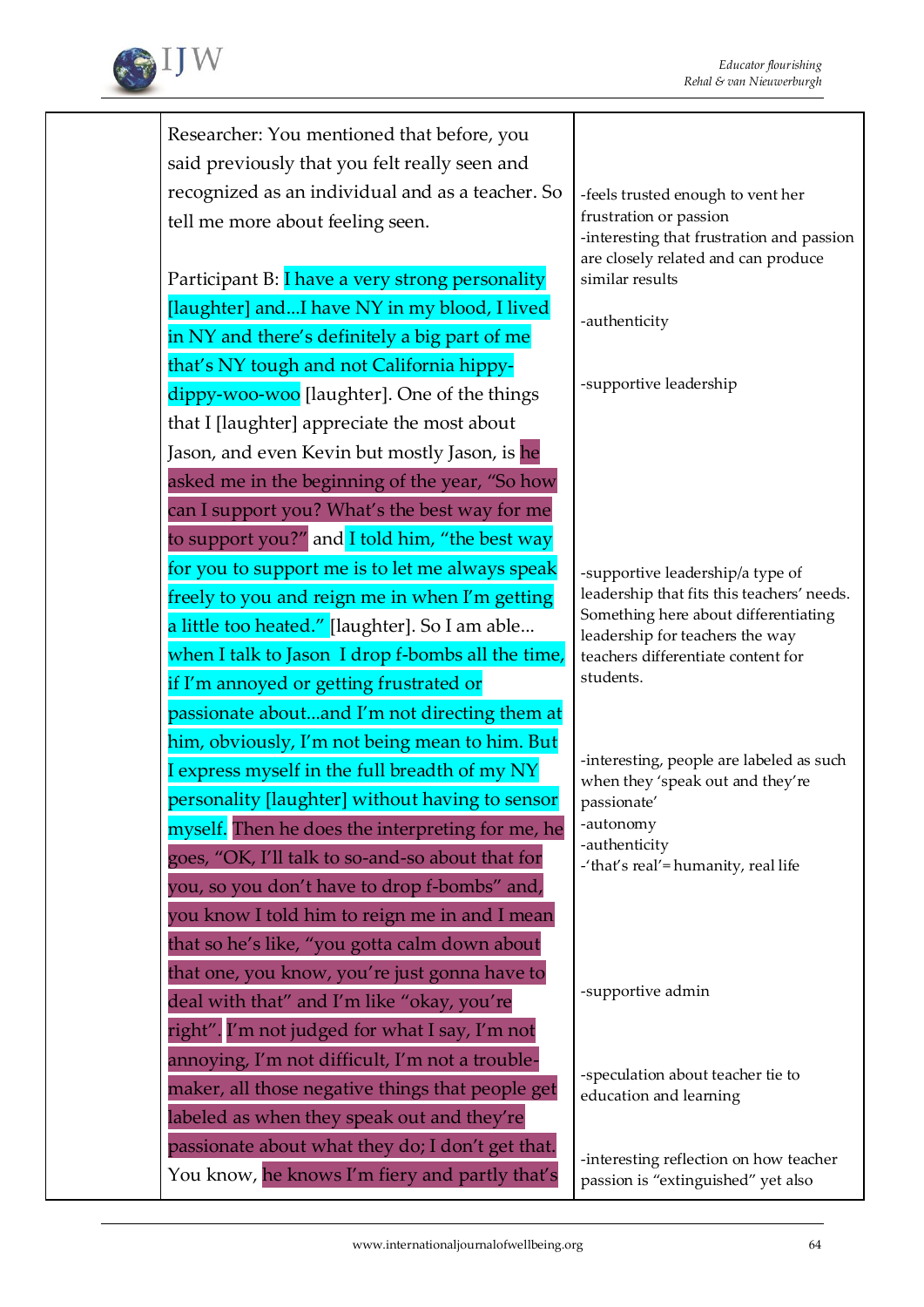

| why I'm good at my job because I'm super             | called upon                                                                         |
|------------------------------------------------------|-------------------------------------------------------------------------------------|
| passionate. Instead of asking me to relegate my      |                                                                                     |
| passion to a narrowly defined box that is only       |                                                                                     |
| for students, he just lets me be myself and then     | -contrasting of boundaries                                                          |
| helps navigate situations where you can't drop       |                                                                                     |
| f-bombs [laughter] right? Like that's real. Even     |                                                                                     |
| Kevin, I feel like I've dropped fewer f-bombs        | -interesting, boundaries can be broken                                              |
| with him, but I've definitely cursed with him        | as long as allowances are made for                                                  |
| and I've definitely been like, "no this is fucking   | "these other things" (i.e. lesson plans,                                            |
| stupid, like I hate this, blah blah blah" and he     | scripted curriculum, etc.)                                                          |
| just kind of goes, "yeah okay, hmm, so what do       | -all or nothing type of analogy for                                                 |
| you want to do about it" and to be able to talk      | passion                                                                             |
| to the CEO about that, like in that way, again I     |                                                                                     |
| think teachers, if they aren't anymore, at least     |                                                                                     |
| once were, incredibly, deeply passionate about       | -contrasting                                                                        |
| education and learning and students and              |                                                                                     |
| children andI don't think that it's possible to      |                                                                                     |
| ask someone to temper their passion in some          | -reference to burn out                                                              |
| placed without having it extinguish their            | -authenticity                                                                       |
| passion in other places. So, if you're asking me     |                                                                                     |
| to work hard, stay up late, work on weekends,        |                                                                                     |
| figure out how to do this for my students and        | -'emotional drain' = more impactful on                                              |
| I'm willing to do it because I love them and I       | her teaching performance than they<br>may realize                                   |
| adore them and I want what's best for them, but      |                                                                                     |
| then calm the fuck down about these other            | -at 100 all the time-how amazing if this<br>is possible for a majority of teachers. |
| things. I just don't think it's possible. I think    | Interestingly this is also identified as                                            |
| you either get it all or you don't get any of it. Or | 'nourishing' for her!                                                               |
| some sort of like sedated version in between. I      | -another contrasting, specifically being                                            |
| think asking teachers to do that, to temper          | 'caught'                                                                            |
| themselves because then their going to be            |                                                                                     |
| labeled troublemakers or blah, blah, blah, or        |                                                                                     |
| rioters, but then asking them to still be super      | $-$ 'no trap' = another powerful visual                                             |
| passionate about their studentsI think that's        | -amazing feeling<br>-supportive admin                                               |
| what eventually burns them out. So allowing          |                                                                                     |
| teachers to be their full selves, even when it's     |                                                                                     |
| not polite, in appropriate environments you          |                                                                                     |
| know, I'm not dropping f-bombs with parents,         |                                                                                     |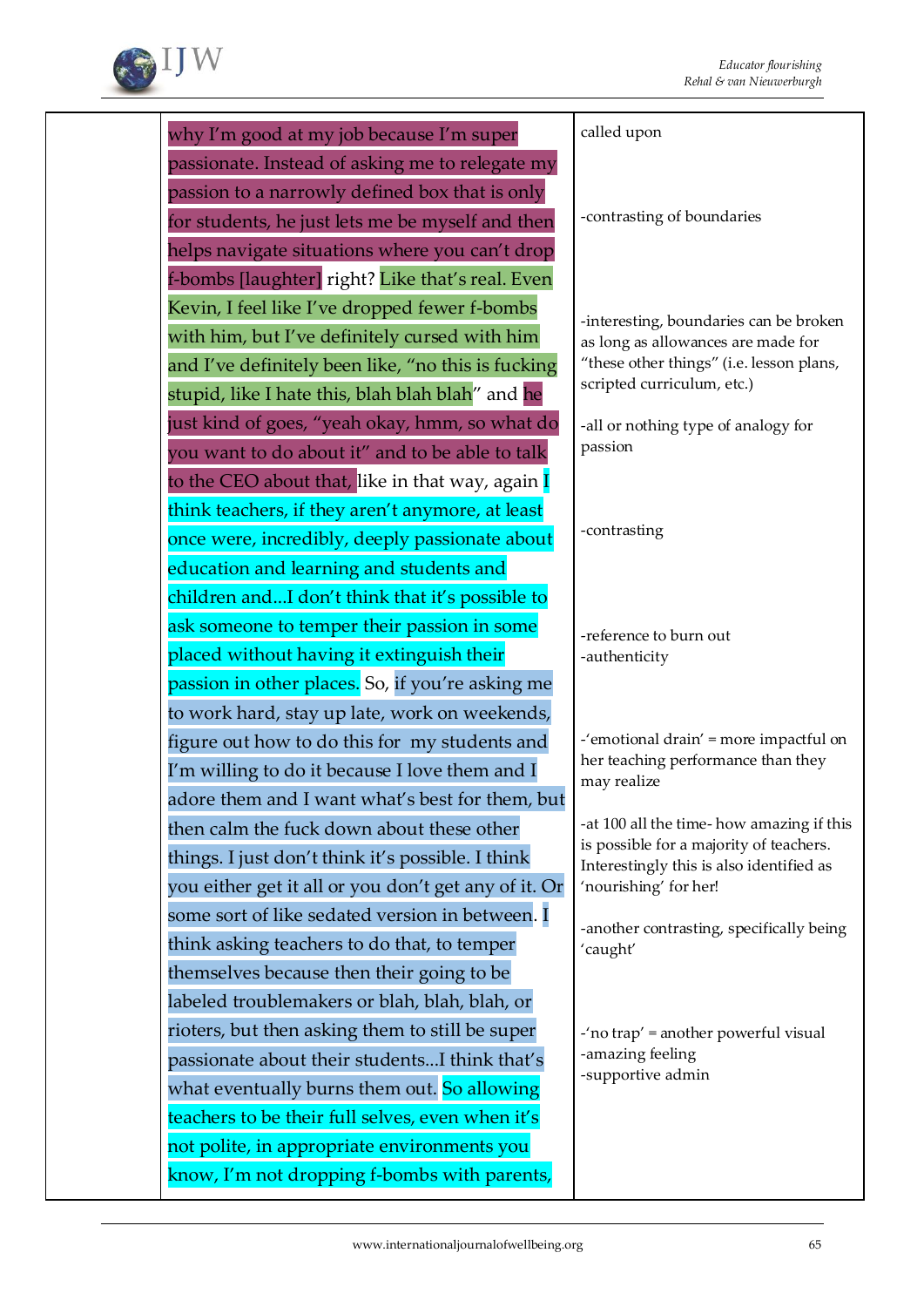

but I need to be...if you're talking to me about my opinion about something I need to be able to express it fully and not filter it for you. Because the act of filtering is such an emotional drain that it can't help but affect me in other ways. So the fact that I don't have to filter myself, that I can just be at 100 all the time, in my school, is so nourishing. Not only be at 100, but also know that I'm not secretly being judged, or I'm gonna feel the effects two months down the line at my observation or someones gonna try and catch me in something because I pissed them off you know, there's no trap about it. When I'm speaking my administrators, I never feel like I'm walking into a trap. Researcher: Part of what you said earlier that might...that I saw and noted down is you said the word authentic. So tell me more about being authentic. Participant B: I just get to be myself. I get to be my personality. I get to move and talk and teach and organize and plan and present and design and record and...the way that works for me and that is me. My classroom looks very different from the 2nd and 3rd grade classroom because Carrie is a different person and the way that she works and organizes and all of that. Within the basic requirements of -our students are meeting the standards, and -there's vertical alignment in terms of the skills and fundamental understandings that they have, we're allowed to just do it our way. I really -authenticity -classroom ethics -autonomy -authenticity the best job best

-supportive leadership

-authenticity potentially leading to effectiveness and flourishing (?)

-self-awareness -speculation many teachers are reflective and self-aware -many teachers 'prevented' from doing

-more trust in teachers to know their -authenticity

have not been asked to adapt to somebody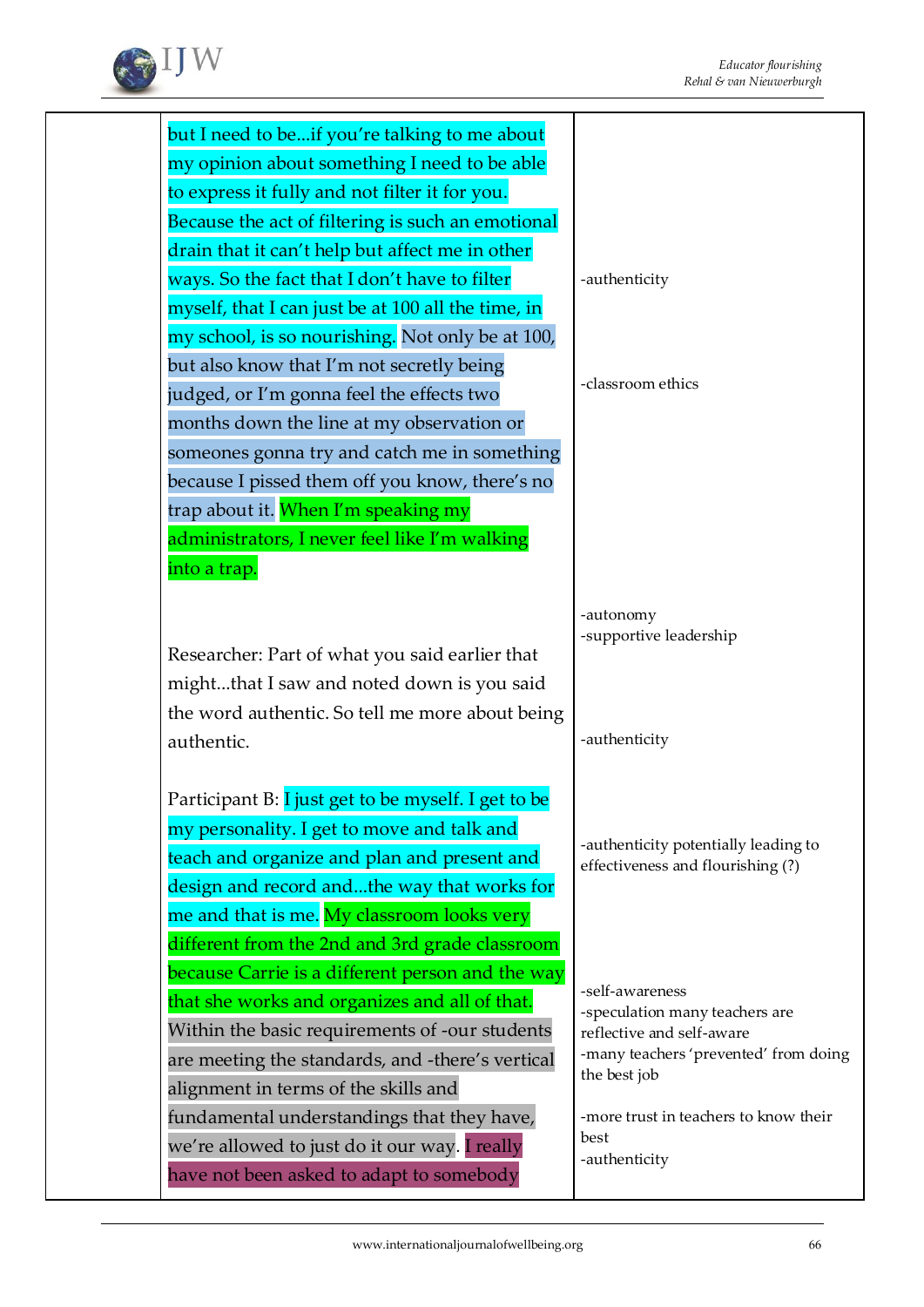

| else's way and I deeply appreciate that. I just      |                                                                   |
|------------------------------------------------------|-------------------------------------------------------------------|
| get to do my thing the way that I want to do it. I   |                                                                   |
| think authenticity is such a deeply important        | -authenticity                                                     |
| aspect of flourishing in teaching because            |                                                                   |
| ultimately the point of good teaching is that the    |                                                                   |
| children are flourishing, and I know that you're     |                                                                   |
| not asking about that, but, I recognize that         | -contrasting, able to know that it's not                          |
| when I am most myself, I am most effective.          | always great                                                      |
| Seeing myself be effective is a big part of that     | -so much value in 'getting to go in and                           |
| feeling of flourishing. I'm been in situations       | do my job'                                                        |
| where I felt hamstrung, right? Like, I'm very        | -administrative requests are draining                             |
| self-aware and I think a lot of teachers are         | and take away from actual teaching                                |
| pretty reflective and self-aware so we know          |                                                                   |
| when we're not doing our best job and we also        | -authenticity                                                     |
| know when somebody, like kneecapped us, and          |                                                                   |
| is preventing us from doing our best job. We         |                                                                   |
| know what it looks like when we're doing our         |                                                                   |
| best, we know how our kids respond, we know          |                                                                   |
| what it looks like in our classroom, we know         |                                                                   |
| what it feels like and so that knowledge             |                                                                   |
| combined with not being there is devastating.        |                                                                   |
| The ability to be my most authentic self is          |                                                                   |
| giving me the opportunity to be my most              |                                                                   |
| effective and know it. I have days where             |                                                                   |
| obviously things didn't go as well as planned        | -supportive leadership                                            |
| and blah, blah blah but by and large I'm killin'     |                                                                   |
| it and I know it [laughter]. And that's because I    |                                                                   |
| know I don't have to put up with a lot of            |                                                                   |
| bullshit. I just get to go in and do my job. I don't | -giving teachers options                                          |
| have to spend my emotional or intellectual           | -autonomy                                                         |
| energy on satisfying a bunch of administrative       |                                                                   |
| bullshit and then feel drained by the time I get     |                                                                   |
| to actual teaching. Isome people, everybody          | -meeting teachers where they are,                                 |
| plans in different ways. I don't write lesson        | different for different people/teachers<br>-supportive leadership |
| plans anymore. Like, I haven't written lesson        |                                                                   |
| plans since I was forced to in my first year of      |                                                                   |
| teaching, and I hated it then and I never wrote      |                                                                   |
|                                                      |                                                                   |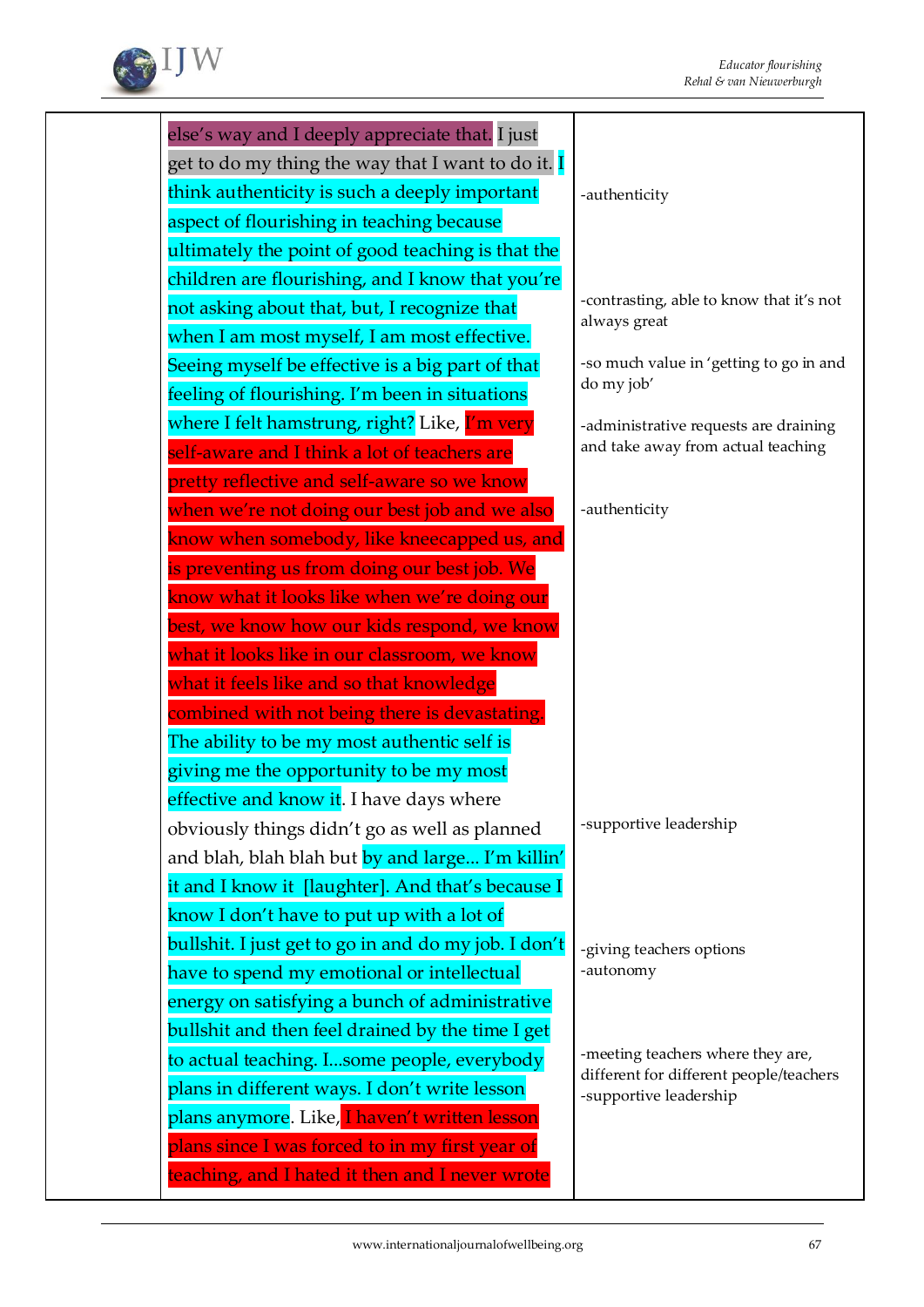

| them before. I would plan my lesson, I would       | -authenticity                                |
|----------------------------------------------------|----------------------------------------------|
| do all my prep, and then I would sit down and      |                                              |
| write the lesson plan, because lesson plans        |                                              |
| don't help me. I'm sure they help some people,     |                                              |
| they don't help me. No one has ever asked me       |                                              |
| here to write a lesson for them. When Kevin        |                                              |
| came to observe me, he had a pre-observation       |                                              |
| meeting and I had the opportunity tothere          |                                              |
| was like a form we needed to fill out, you         |                                              |
| know, he has a bunch of forms and stuff, and so    | -success measured by her students<br>success |
| he sent it to me ahead of time and he said "you    | (connection to Participant C and             |
| can fill it out ahead of time if you want or we    | Participant E)                               |
| can fill it out together when I'm there". I am not | -teacher knowledge, content knowledge        |
| a form-filler-outer so he sat there and he just    |                                              |
| asked me the questions and I just talked to him    |                                              |
| and then he filled out what he needed, right?      | -classroom ethics/community                  |
| For somebody else, they probably would've          |                                              |
| wanted to like sit down and think and type, you    |                                              |
| know, and have it all ready before they talked     |                                              |
| and like, that's what I mean when I say            | -specific example from her current           |
| authentic, I wasn't forced to do something a       | students                                     |
| way that doesn't work for me and is just extra     |                                              |
| steps because that's just not how my brain         |                                              |
| works and there was no judgment about it,          |                                              |
| right?                                             |                                              |
|                                                    |                                              |
|                                                    |                                              |
| Researcher: Earlier you mentioned that you feel    | -keeping the next teacher in mind by         |
| successful. Tell me more about feeling             | making sure she does what she can to         |
| successful.                                        | prepare her kiddos                           |
|                                                    |                                              |
| Participant B: My students are killin' it. I mean, |                                              |
| you know, I have benchmarks forI know what         | -compassion for their next teacher and       |
| on grade level looks like and what it means and    | their individual studies as students         |
| what phonics patterns mean and I know what         | -"measure" referenced                        |
| above grade level is and I have a very clear       | -SEL                                         |
| picture of that and % of my class is well above    |                                              |
|                                                    |                                              |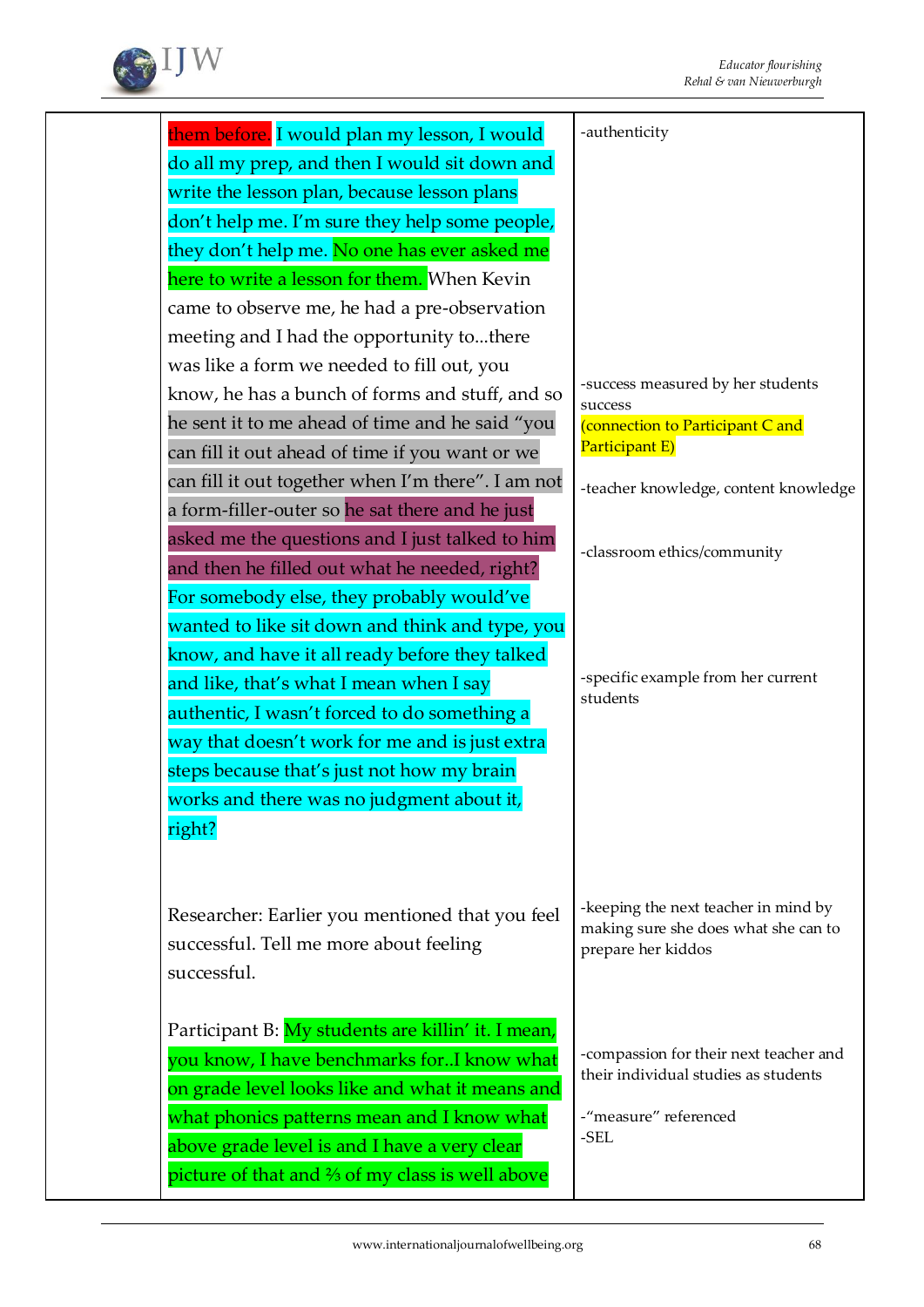

| grade level. I have some kids who are behind,        |                                    |
|------------------------------------------------------|------------------------------------|
| for various reasons but I have a solid group of      |                                    |
| kindergarteners coming into next year reading        |                                    |
| on a mid-first grade level already, half of my       |                                    |
| first graders are already going to second grade      | -specific example                  |
| reading on a third grade level, beginning third      |                                    |
| grade level already. And they came in high, it's     |                                    |
| not like I did all of it, I had a high group in both |                                    |
| grades. But, yeah my success is I consider           |                                    |
| myself successful if I feel like I am adequately     |                                    |
| preparing my kids for the next grade, and not        | -student success after 2 weeks     |
| just they're on grade level but my goal is for       |                                    |
| them to be above. Especially for the ones going      | -classroom ethics                  |
| to second grade because it's a different teacher.    |                                    |
| So I want them to enterI want things to be a         |                                    |
| little bit easier for them then she might expect.    |                                    |
| So they can dive deeper. That's one measure,         | -SEL                               |
| but also the like social-emotional environment. I    |                                    |
| had two kids in first grade that wereone             | -academic success coupled with SEL |
| especially was pretty much the reason the other      | success $(?)$                      |
| teacher retired, you know, the ones we love the      |                                    |
| most, the difficult kids and we got that shit        |                                    |
| turned around real fuckin' fast. You're              |                                    |
| changing all the names anyway so Susie came          | specific example                   |
| in not knowing her letter sounds in first grade      |                                    |
| because she was just, you know, quote end            |                                    |
| quote "silly" and she would just roll around on      |                                    |
| the floor and do nothing I don't even know           | $-SEL$                             |
| what she would do butwe just cut that shit           |                                    |
| out within like two weeks. And within two            |                                    |
| weeks she was working independently! And it's        |                                    |
| not because I was being a bitch to her, it's         | -classroom ethics                  |
| because she got 0 reinforcement for being silly, I   |                                    |
| was just like, "no, we're not doing that"            |                                    |
| [laughter] and she's so proud of herself. Like,      |                                    |
| she's so proud of herself. The fact that she can     |                                    |
| read andshe came in and didn't even really           |                                    |
|                                                      |                                    |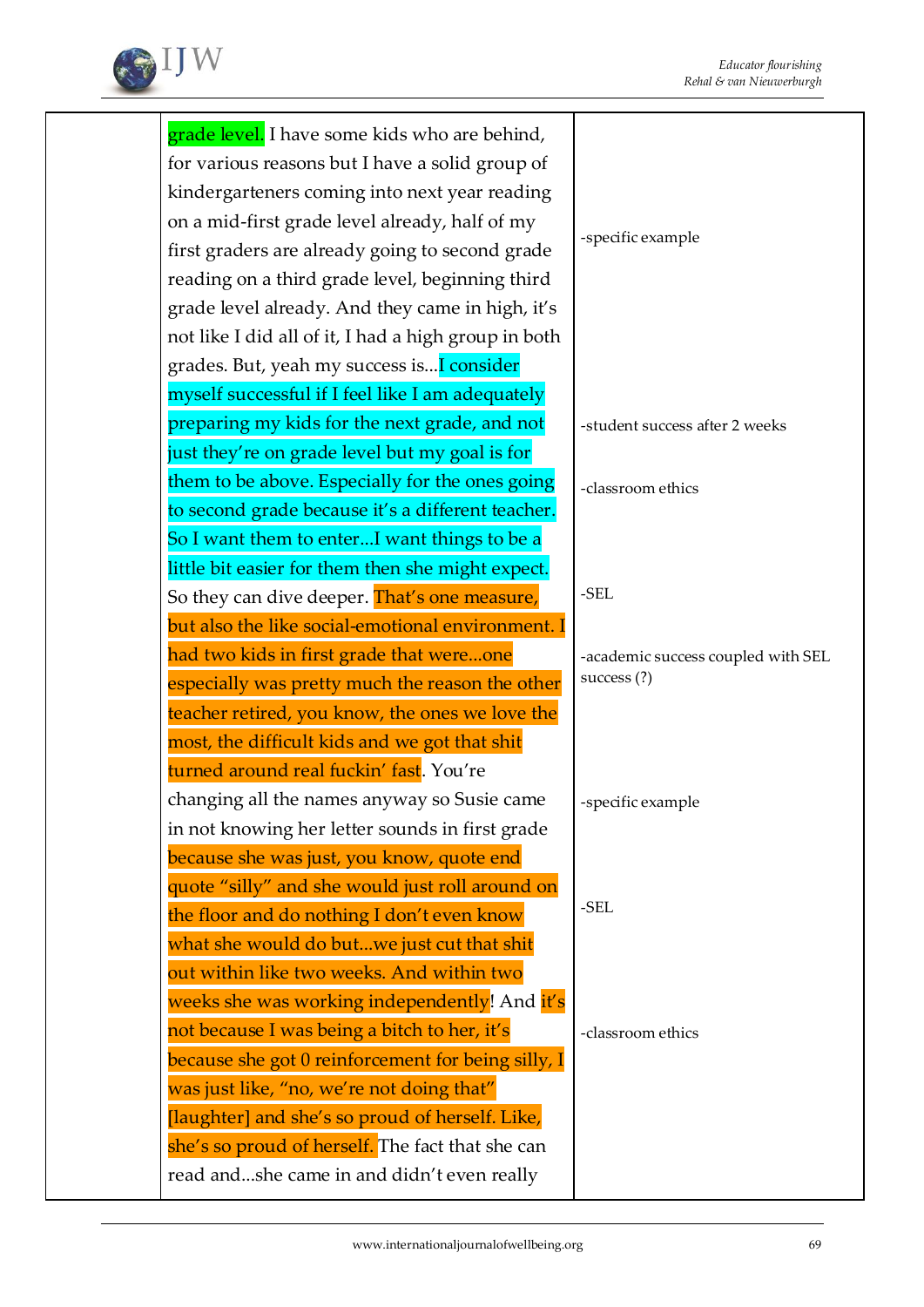

| know how to count properly and the other day         | $-SEL$                                  |
|------------------------------------------------------|-----------------------------------------|
| I did a number talk with her and it was like 4 +     |                                         |
| $7 + 9 + 3 + 6$ , I think, like I can't remember the |                                         |
| numbers but there were two pairs that added          |                                         |
| up to ten and then like a fifth number and she       | -SEL                                    |
| was able to walk me through, "Well I know 7+3        |                                         |
| is 10 and I know $6 + 4$ is 10 so that makes 20 and  |                                         |
| I just have the 9 so that makes 29." and she's so    |                                         |
| proud of herself! And Ethan, who was in              |                                         |
| trouble all the time and justI don't know, he        |                                         |
| just got away with murder last year and he has       | -teacher modeling SEL and reinforcing   |
| given me very few problems, once we got him          | consistent behavior                     |
| on a check-in, check-out behavior chart system.      |                                         |
| He loves me and he loves school and he does          |                                         |
| what he needs to do andso another marker             |                                         |
| would be creating an environment where my            | -personal growth                        |
| kids can feel academically successful, be            | -authenticity                           |
| academically successful but also feel it, like,      | -SEL                                    |
| they recognize it in themselves and where we         |                                         |
| don't have kids like wilin' out. [laughter] You      |                                         |
| know, because it's not good for them, you            |                                         |
| know, it's not good for children to tantrum.         |                                         |
| And one of my kids, Quinn, was apparently a          |                                         |
| huge crier and like his parents were so              |                                         |
| concerned, they brought like a 'calm down box'       | *clear                                  |
| and extra snacks because he just goesI mean, I       | -said without hesitation                |
| don't know, I never saw it because he never          |                                         |
| tantrumed in my class because the very first         |                                         |
| time he started I was like, "na uh, we don't do      |                                         |
| that here." And he was like, "oh, I guess we         |                                         |
| don't do that here" [laughter] and he's never        |                                         |
| tantrumed in my class. Not one time. And that I      |                                         |
| consider to be very successful. I feel successful    | -balance between semi-regular basis     |
| that I don't have children crying in my              |                                         |
| classroomout of manipulation, frustration, or        |                                         |
| any other bigtraumatic emotions that really          | -asking a question that is vague enough |
| shouldn't be associated with school. You know,       | to be answered directly                 |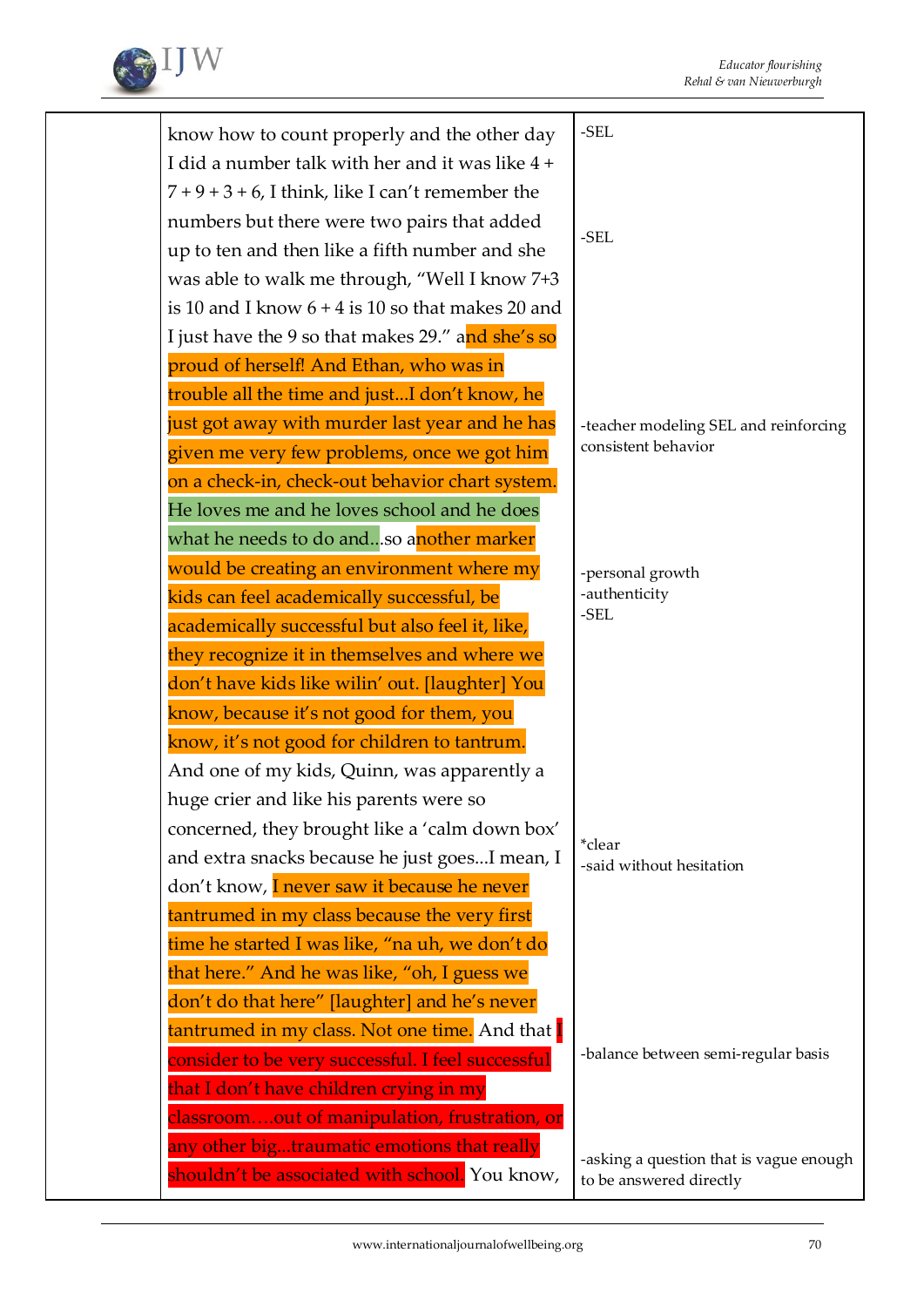

| I'm very bigI joke about it, but trauma<br>reduction is a huge marker of success because it<br>can be very traumatic to not know things and<br>get things wrong but it can also be like no deal<br>at all and that's successful. Like if my kids can<br>get something wrong and it's not even a thing<br>then great, that'sI've been successful.                                                                                                                                                                                                        | -supportive leadership<br>-"even though it's not really his job" -<br>connection to admin who help teachers<br>"above" or "below" their job<br>description<br>-again, being left along when needed<br>-autonomy |
|---------------------------------------------------------------------------------------------------------------------------------------------------------------------------------------------------------------------------------------------------------------------------------------------------------------------------------------------------------------------------------------------------------------------------------------------------------------------------------------------------------------------------------------------------------|-----------------------------------------------------------------------------------------------------------------------------------------------------------------------------------------------------------------|
| And they know that I love them and I care<br>about them and I'm happy to see them.                                                                                                                                                                                                                                                                                                                                                                                                                                                                      | -"leaves me alone" -support is the<br>absence of their presence and<br>persistence sometimes                                                                                                                    |
| Researcher: So of all of the things that you've<br>talked about that are the experiences of you as a<br>flourishing teacher, what are the most<br>important elements?<br>Participant B: Autonomy, trust and<br>authenticity. Empowerment.                                                                                                                                                                                                                                                                                                               | -"biggest thing" -strong language<br>-distinction between new teachers and<br>experienced teachers. They have<br>different needs, also a connection to<br>autonomy / authenticity.                              |
| Researcher: What would you say keeps you/or<br>sustains your flourishing?                                                                                                                                                                                                                                                                                                                                                                                                                                                                               | -again, repetition of "leave us alone"<br>-"annoying, adds unnecessary things"=<br>detracting from 100% teaching                                                                                                |
| Participant B: Honestly, Jason is really great at<br>checking in on a semi-regular basis. Not<br>annoyingly often, but often enough, and asking<br>like "is there anything you need? Can I help<br>support you?" and if I answer that question<br>with something that might be annoying like,<br>"can you scan all these report cards for me<br>because I didn't know I had to scan them. He'll<br>go, "sure!" and, he'll do it, even though it's not<br>really his job, like however I answer the<br>question. And if I go, "nah, I'm good." he'll go, | -supportive leadership<br>-connection to teacher happiness (?)                                                                                                                                                  |
| "okay" and then he goes away for a few weeks.<br>[laughter]                                                                                                                                                                                                                                                                                                                                                                                                                                                                                             |                                                                                                                                                                                                                 |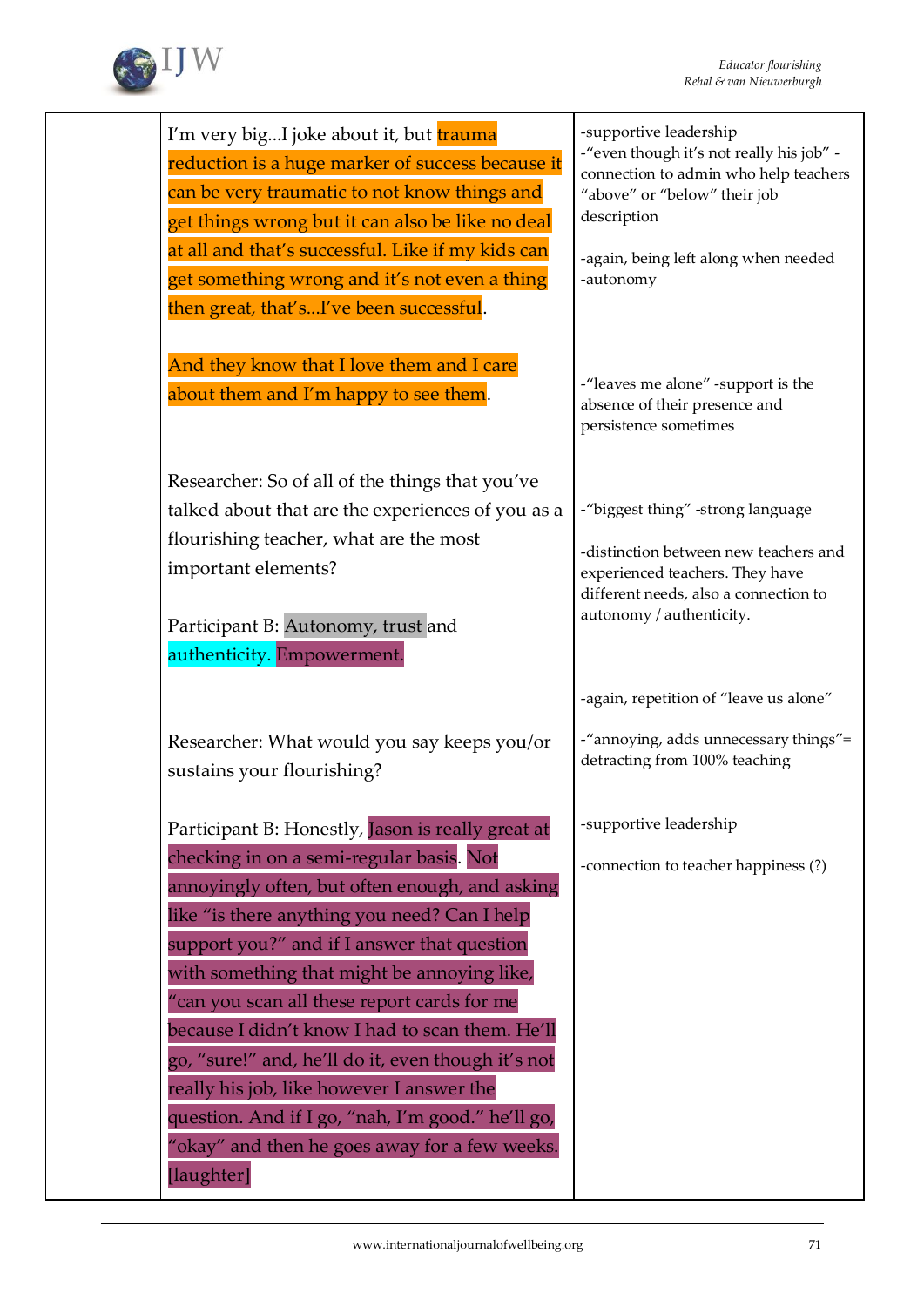

Like, literally, I mean not really because you know we have our weekly meetings when we have to talk about random things but you know he's not specifically bugging me. If I say, "Nah, I'm good" he goes, "okay", and then he leaves me alone. Like so many times in NY, I really think that the biggest thing administrators can do to support teachers who know what they're doing and are experienced and are not asking for mentoring and, you know, new teachers have different needs, but for teachers that are experienced; that feel capable and confident and basically have it down, just go away. [laughter] Just leave us alone and we will be fine [laughter]. The more you poke your nose in...that's just annoying and adds unnecessary things. It's almost like..they really don't need to do much. They just need to get out of our way. I really think that if every administrator could just get out of your way like 50% more then their doing, they'd probably be great. Like teacher happiness would skyrocket. [laughter]

Researcher: I will read you the definition that I posted to show what flourishing looks like in my research and then I will ask you if there is anything else you'd like to say about being a flourishing teacher. The definition is, "when teachers feel a sense of joy, play, laughter, and fun at work; when they are encouraged and supported to take risks in their teaching; and when they see they are making a difference in the lives of their students, school, and community". So is there anything else you'd

-another contrast between beginning teachers and experienced teachers -interesting point, possibly not possible for beginning teachers (?)

-"competent and capable" = connection to flourishing ?

-trial and error, -personal growth

-mentors, could be a connection to coaching

-contrasting experience

-different view of flourishing depending on where teachers are in their experience? Interesting.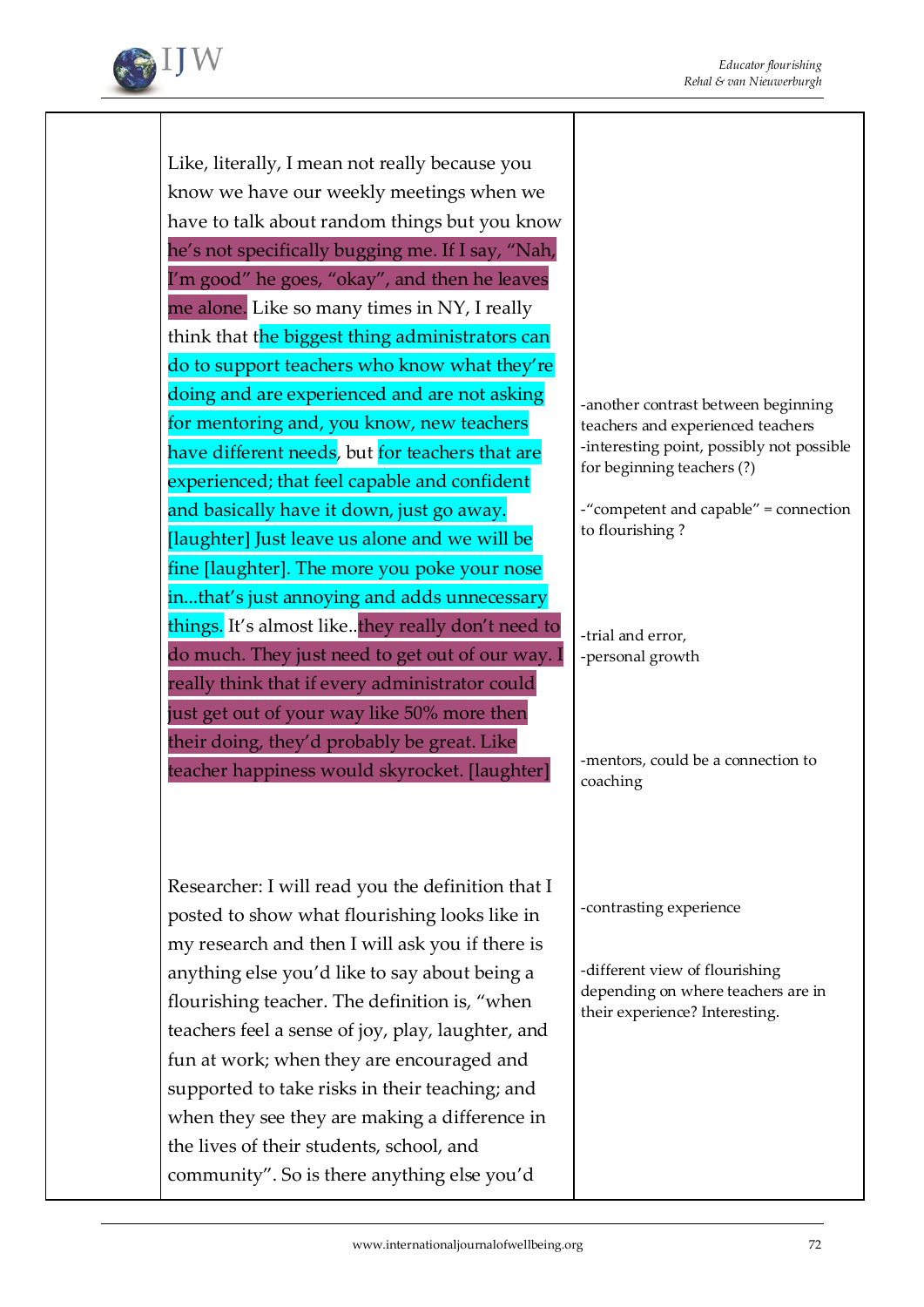

like to add about yourself being a flourishing teacher?

Participant B: I don't know whether it's truly possible to be a beginning and flourishing teacher. Like, I think a big part of my flourishing and the teachers that I see flourishing around me is the fact that I feel competent and capable. I don't know that it's possible to really flourish like your first year of teaching. I think a lot of the reasons that I flourish now are because of mistakes that I've made and learning things the hard way and falling flat on my face and learning things the hard way and having some great mentors that dragged me along a little bit. So, yeah. Just as you were reading that I was thinking about that. I think it requires a certain level of experience and you know, again, this is only my 4th year in the classroom so it's not like I'm a veteran right now but urban charters are a pressure cooker so 1 or 2 years there...and you're..you got it or you don't' and you're not teaching anymore but, yeah. That's not really here nor there but I just thought about it as you were reading it. What it would mean for a firstyear teacher or like a second-year teacher and what they need to get to flourishing probably looks very different.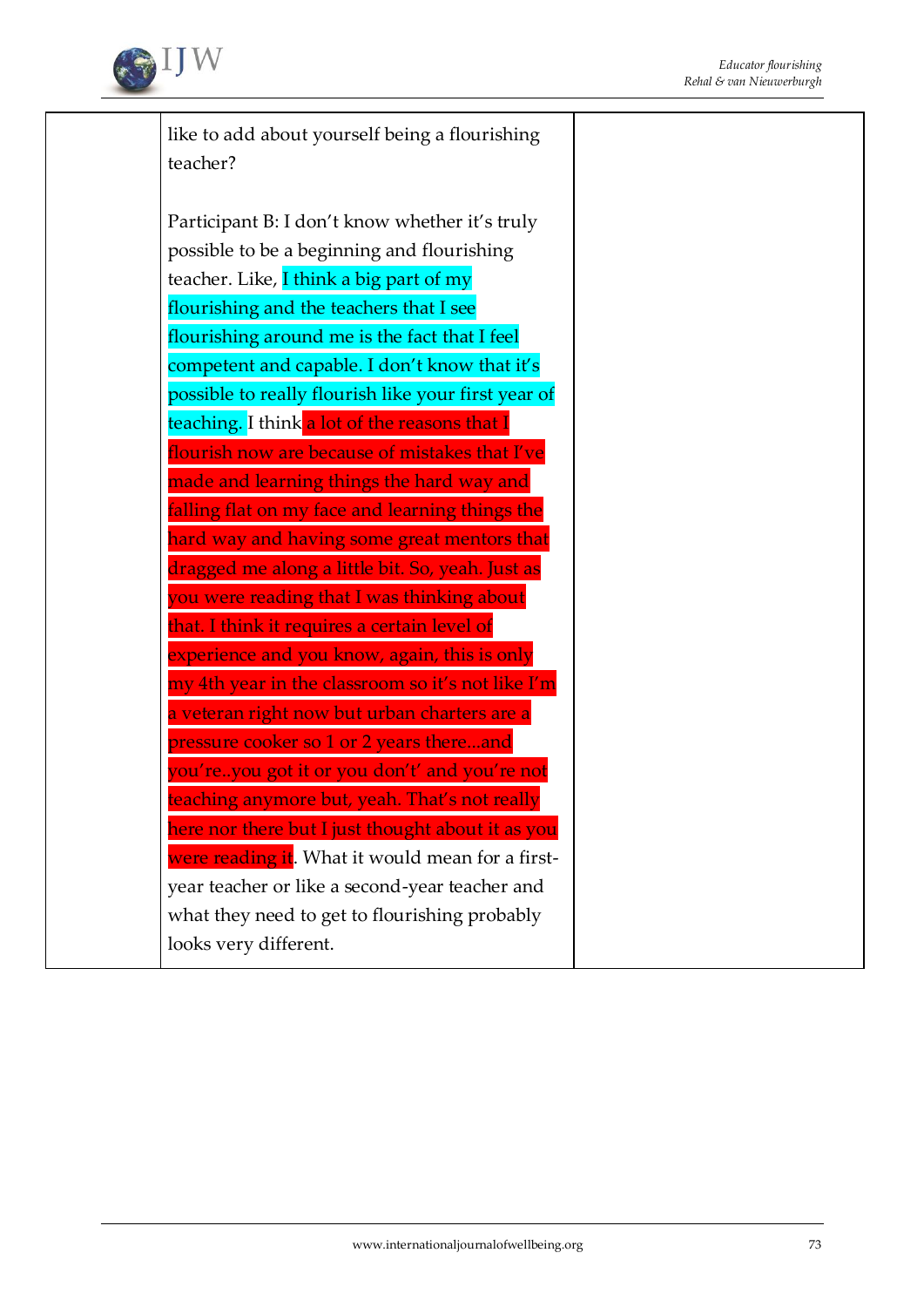# Participant H (educational leader)

Themes used throughout:

Actionable steps or examples of providing teachers with autonomy

Trust

Experience of Personal growth

Coaching/coaching approach

Vulnerability required from leaders

Empathy

Humanity modeled from leaders

Educator vs. teacher/ treated as a professional?

Presuming positive intentions for educators/everyone?

Infinite vs. Finite Mindset

Getting rid of things for educators and leaders

| Raw Transcript                                                                                                                                                                                                                                                                                                                                                                                                                                                     | Thoughts/noticings                                                                                    | Thoughts/noticings |
|--------------------------------------------------------------------------------------------------------------------------------------------------------------------------------------------------------------------------------------------------------------------------------------------------------------------------------------------------------------------------------------------------------------------------------------------------------------------|-------------------------------------------------------------------------------------------------------|--------------------|
| That's a big question. I was recently reading an<br>updated journal article that kind of concedes the<br>leadership in 2007 and then they rewrote/updated<br>their position in 2019. It was interesting because what<br>it suggests is that leaders are only 2nd to teachers in<br>terms of having an impact on student growth and<br>achievement. I think it's an interesting statement.<br>They revised it slightly but the overarching emphasis<br>is the same. | 2/23/2021                                                                                             | 3/5/2021           |
| Leaders creating the conditions for which teachers can<br>do really well. Some of them are the opportunity to<br>research, reflect and lead some of their own<br>professional learning in contrast to being directed in<br>terms of what to learn, when to learn, how to learn,<br>who to learn it from—the idea that a teacher is a                                                                                                                               | Importance of<br>teachers being<br>allowed and<br>supported to take<br>charge over their<br>learning. |                    |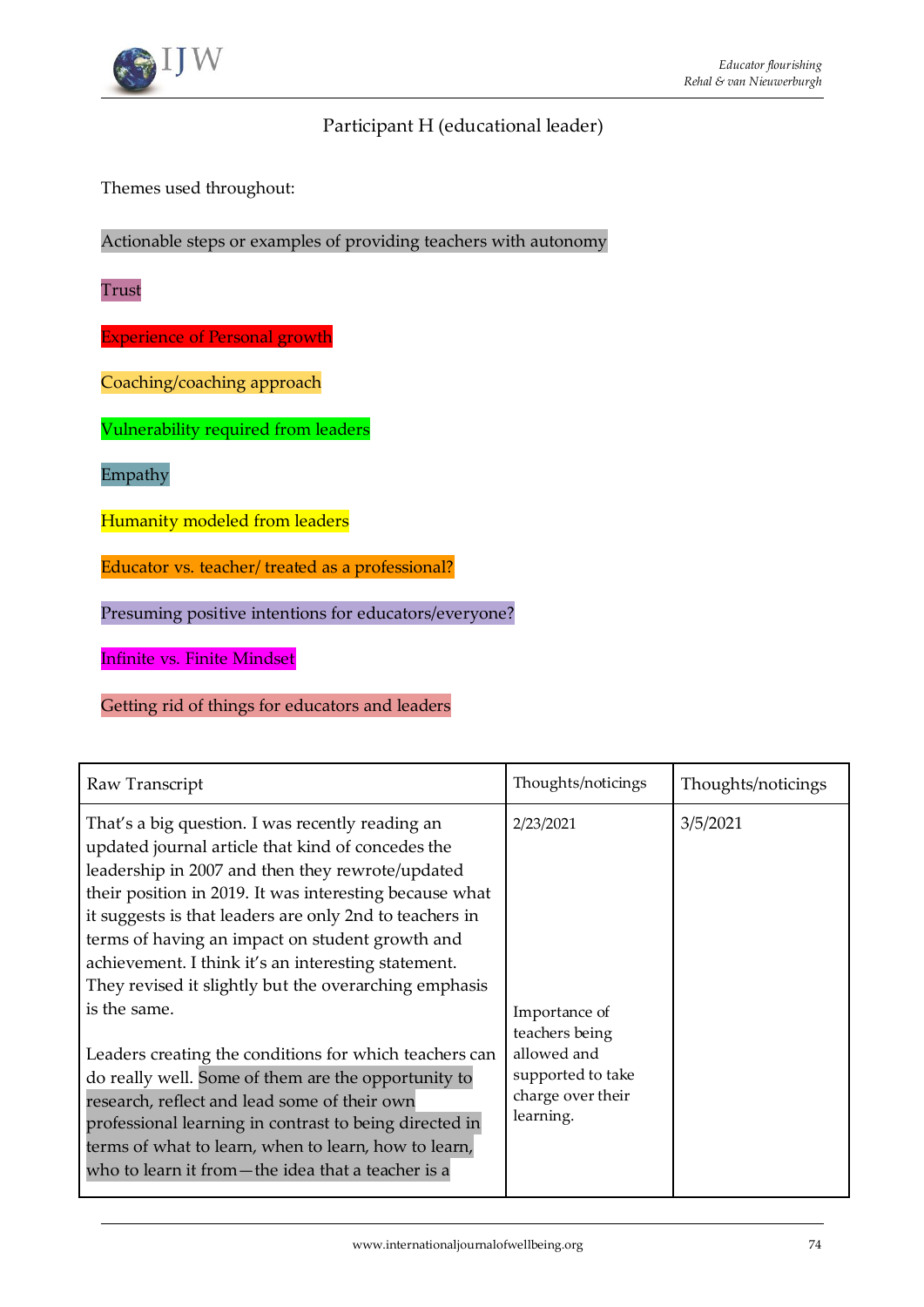

| leader in their own learning. There is a deep emphasis<br>on reflective practice and practice-based research.<br>The climate in which the teachers work in. Factors like<br>their ability to collaborate with other teachers, their<br>openness to communication, their orientation to<br>changethings like that are what systems are in place<br>in the school that promote teachers working<br>collaboratively with one another. Is the culture one<br>that facilitates things like learning lesson studies,<br>teacher research groups, coaching, or is it one that is<br>quite top-down and senior staff are giving directives<br>to teaching staff about what they're to be doing and<br>how to do it.<br>In terms of their orientation to change and openness<br>to communication, I think the way leaders<br>communicate to their staff is also quite important. I'm<br>referring to how often is that communication? Is the<br>communication 1-way communication or are there<br>opportunities for teachers themselves to lead the<br>communication or have more of a dialogic<br>relationship? | $\rightarrow$ interesting aspect<br>about 'systems in<br>place that promote<br>collaboration.<br>Potentially<br>flourishing?<br>$\rightarrow$ is dialogic<br>conversation/commu<br>nication a potential<br>theme? | -assumption<br>collaboration =<br>coaching   |
|---------------------------------------------------------------------------------------------------------------------------------------------------------------------------------------------------------------------------------------------------------------------------------------------------------------------------------------------------------------------------------------------------------------------------------------------------------------------------------------------------------------------------------------------------------------------------------------------------------------------------------------------------------------------------------------------------------------------------------------------------------------------------------------------------------------------------------------------------------------------------------------------------------------------------------------------------------------------------------------------------------------------------------------------------------------------------------------------------------|-------------------------------------------------------------------------------------------------------------------------------------------------------------------------------------------------------------------|----------------------------------------------|
| I'm trying to think of some of the things that don't go<br>well in places I've worked and some things I've tried<br>to make a little bit better.<br>I write about this a lot from a lot of different angles.<br>Some of the things that I think would support<br>teachers flourishing in England may sound irrelevant<br>in other contexts. When I think about teacher<br>flourishing, I think about concepts like teacher<br>wellbeing. You know teachers being well. I know<br>from an English perspective and leading an English<br>Primary School, I think about the concept of agency.<br>The idea of supported, developed decision-capital.<br>Teachers having a greater power and greater control<br>to make decisions that impact their day, their<br>professional time, their instructional practice, and I<br>think that often gets confused with "do whatever, do<br>whatever you want." But I don't think that's what it is<br>at all.                                                                                                                                                      | --communication 'the<br>way leaders<br>communicate'<br>"Supported,<br>developed, decision-<br>capital", great<br>wording<br>$\rightarrow$ agency and<br>autonomy;                                                 | -what trust looks like<br>in actionable ways |
| Agency is doing a million and one things that are less<br>noticeable. Some may be consistent and some less so.                                                                                                                                                                                                                                                                                                                                                                                                                                                                                                                                                                                                                                                                                                                                                                                                                                                                                                                                                                                          | synonymous?                                                                                                                                                                                                       |                                              |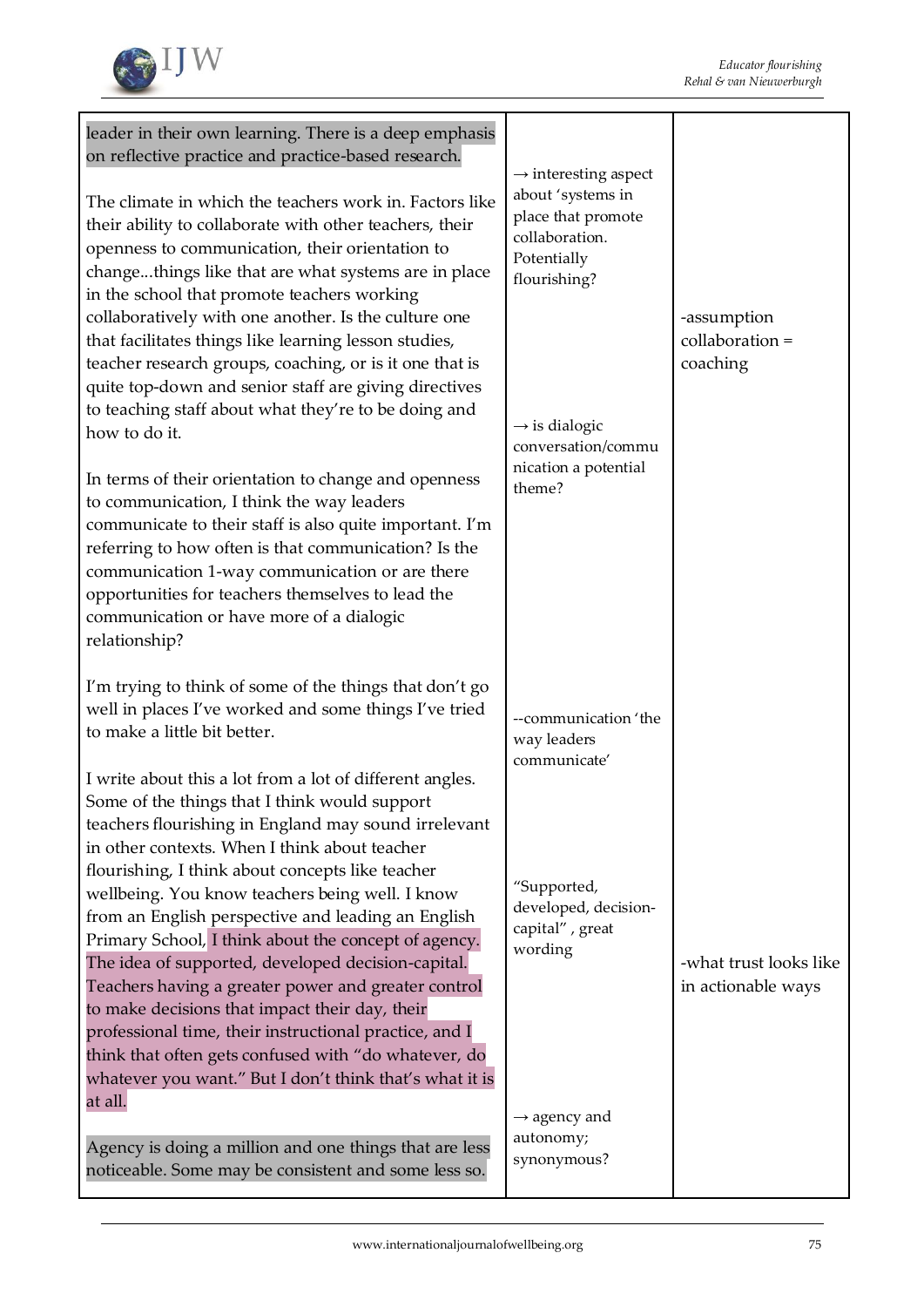

| When I think about agency, I think about marking,                                                                                                                                                                                                                                                                                                                                                                                                                                                                                                                                                                                                                                                                                                       |                                                                                                                                         |                                                                                                                       |
|---------------------------------------------------------------------------------------------------------------------------------------------------------------------------------------------------------------------------------------------------------------------------------------------------------------------------------------------------------------------------------------------------------------------------------------------------------------------------------------------------------------------------------------------------------------------------------------------------------------------------------------------------------------------------------------------------------------------------------------------------------|-----------------------------------------------------------------------------------------------------------------------------------------|-----------------------------------------------------------------------------------------------------------------------|
| planning, admin, their planning time. Teachers<br>allocating a part of their week to assessment and<br>planning and so it's giving professional people the<br>decision to do those sorts of things as they see fit in<br>alignment with the school goals for growth and<br>opportunity. Their planning time in my school doesn't<br>need to be taken on site, they can plan at home, they<br>can plan at a pub, they may want to do it<br>virtuallyit's the idea that there are certain things at                                                                                                                                                                                                                                                       | $\rightarrow$ this idea that two<br>truths can be true.<br>You can have agency<br>and autonomy and<br>also be directive<br>when needed. |                                                                                                                       |
| school that need to be told. If a fire breaks out, I'm<br>going to tell them what they need to be doing. I think<br>there's absolutely a place for that in leadership, but<br>far too often it's become the default.                                                                                                                                                                                                                                                                                                                                                                                                                                                                                                                                    | Potential definition<br>for autonomy in<br>schools/among<br>educators?                                                                  |                                                                                                                       |
| When I talk about agency I'm talking about where<br>there is scope and where we have supported,<br>developed people to make informed choices about<br>their work, their time, their space, their instructional<br>practice, that we do that as often as possible. We<br>continue to keep systems in place for them to further<br>develop themselves as professional people.                                                                                                                                                                                                                                                                                                                                                                             | $\rightarrow$ what flourishing is<br><b>NOT</b>                                                                                         | $\rightarrow$ idea of 'systems<br>in place for them to<br>$\mathcal{L}$ " really<br>important. Where<br>does this go? |
| That also comes down to the ideas of monitoring,<br>scrutiny, accountability as it relates to agency and<br>teachers flourishing. I think the implicit message in all<br>of those mechanisms is "we don't trust you. If you're<br>left to your own devices you're not going to do a great<br>job." I think that relates directly to teacher flourishing<br>because if the implicit message is always "we don't<br>trust you. We think you need to be monitored or you<br>wont perform well. We think you need to be<br>scrutinized." It's always this deficit model. Within the<br>teacher is the problem and someone else needs to<br>come in and solve it. I think it implicitly weakens<br>everybody on staff. I think people are far less likely to | $\rightarrow$ also related to<br>systemic structure of<br>educational<br>hierarchies                                                    |                                                                                                                       |
| flourish in those conditions.<br>I also think its about professional challenge and<br>inspiration that leaders have a responsibility to<br>challenge their professional people. So it doesn't mean<br>"do whatever you want and let's hope it works out."<br>It means leaders asking teachers the right kinds of<br>questions to help them solve instructional problems,<br>fall in love with their work again if that's what's<br>necessary. I think leaders have a job to influence                                                                                                                                                                                                                                                                   | $\rightarrow$ could this theme<br>be<br>personal/professional<br>growth? Are they<br>synonymous?                                        | Is this part of                                                                                                       |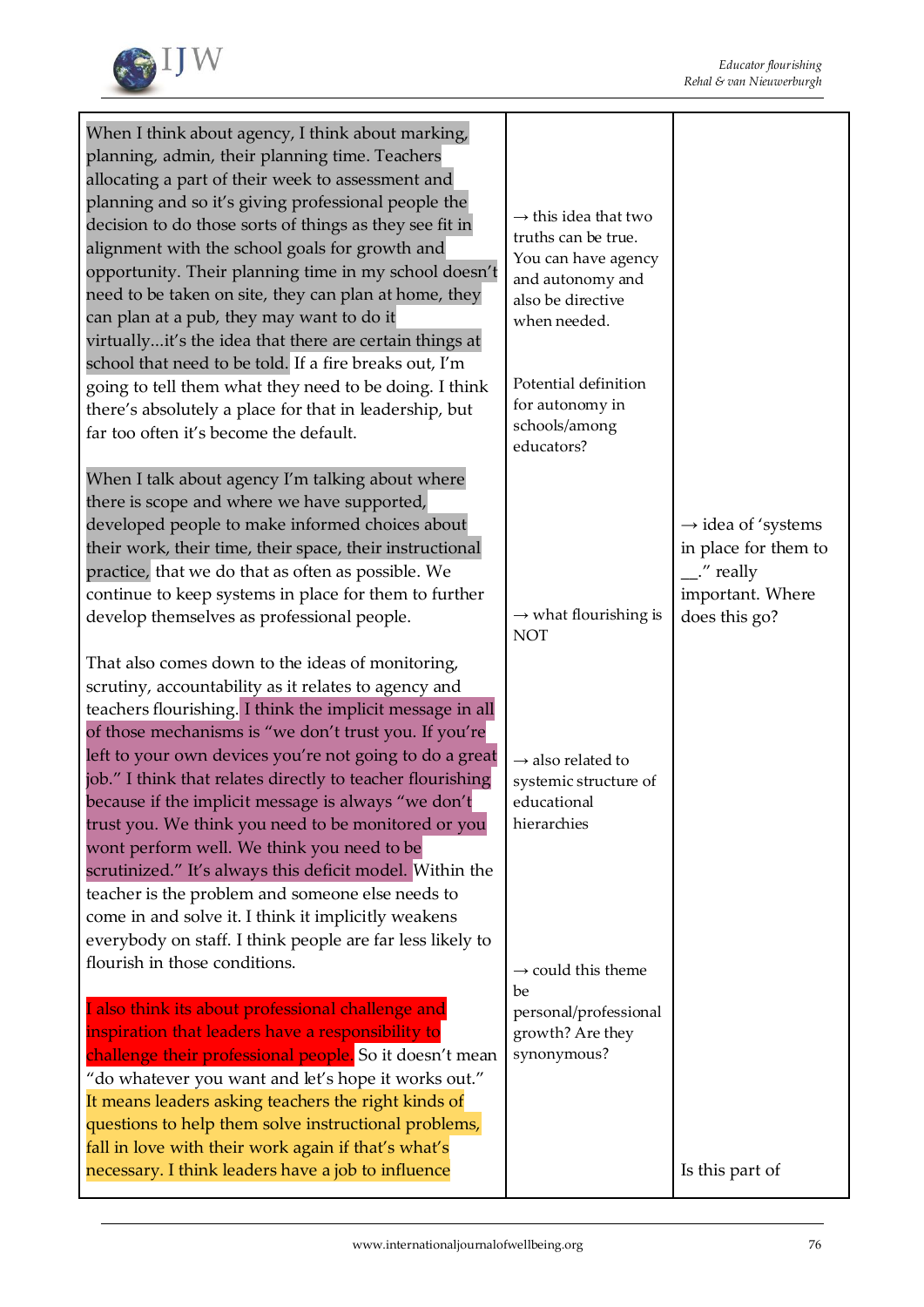

| professional teachers and help them to be their very<br>best. That involves challenging them and inspiring<br>them. That involves a note and a level in kindness in<br>all of that. If there is a teacher that is performing not<br>in the standard they normally do or not to the<br>standard that we expect, I don't think it's about more<br>monitoring, more scrutiny, more accountability<br>measures; I think it's about how we influence that<br>person to be their very best. But it's also a vulnerable                                                                                                                                                                                | $\rightarrow$ kindness =<br>humanity?                                                                                                                                                                                                                         | wanting teachers to<br>flourish? Having<br>that challenge that<br>may be<br>personal/professiona<br>12 |
|-------------------------------------------------------------------------------------------------------------------------------------------------------------------------------------------------------------------------------------------------------------------------------------------------------------------------------------------------------------------------------------------------------------------------------------------------------------------------------------------------------------------------------------------------------------------------------------------------------------------------------------------------------------------------------------------------|---------------------------------------------------------------------------------------------------------------------------------------------------------------------------------------------------------------------------------------------------------------|--------------------------------------------------------------------------------------------------------|
| position from a school leaders perspective in<br>understanding why it is that person's not performing.<br>Because sometimes it's technical; you can look at it as<br>'skill' or 'will'. You know they don't have the skill set<br>to perform fully or they don't want to perform well,<br>they're lazy and they're not performing well so they're<br>not happy. But so often in schools there are so many                                                                                                                                                                                                                                                                                       | $\rightarrow$ I like this concept<br>of 'skill or will'                                                                                                                                                                                                       |                                                                                                        |
| other things going on. Maybe they're going through a<br>messy divorce, maybe somebody close to them is<br>dying, there are all sorts of factors that take place in<br>one's life that can affect performance. Assuming<br>kindness and understanding that we're all going<br>through stuff is helpful and I think people flourish in<br>that environment where they feel understood and<br>treated like a normal person. There's lots of pressure<br>and change that has to be dealth with. For teachers to                                                                                                                                                                                     | $\rightarrow$ beautiful example<br>of humanity and<br>empathy. Could<br>empathy encompass<br>humanity and<br>kindness towards self<br>and others (in terms<br>of themes?)                                                                                     |                                                                                                        |
| be in a flourishing environment I think the first thing<br>is that you need to default to kindness, empathy and<br>trust.                                                                                                                                                                                                                                                                                                                                                                                                                                                                                                                                                                       | $\rightarrow$ mores about HOW<br>we speak than what<br>we say                                                                                                                                                                                                 |                                                                                                        |
| I think the way we respond to people. Calm, caring,<br>considerate responses rather than emotional, or<br>emotive responses to teachers in the working<br>environment.                                                                                                                                                                                                                                                                                                                                                                                                                                                                                                                          | professional/educatio<br>n as a calling vs. job.                                                                                                                                                                                                              |                                                                                                        |
| I think it's also about purpose. Getting teachers to<br>work together is an incredible thing and I think there<br>are benefits to that on it's own, especially when there<br>is a focus on learners and learning. The other side of<br>that and thinking about the idea of agency is voice. If<br>we're going to have people working together<br>collaboratively, there has to be an end, a result that's<br>going to come from that. It can't be that we ask people<br>to come together to talk about how we teach math and<br>then they come back to us with their ideas and then<br>those ideas get shelved. If we're going to have<br>teachers in collaborative environments then they need | $\rightarrow$ I don't know what<br>this theme sounds<br>like yet but I'm<br>curious about what<br>this concept is<br>regarding voice,<br>meaningful<br>contribution and co-<br>creation. Maybe this<br>is a balance of the<br>paradox between<br>autonomy and | -idea of <i>how</i> we<br>speak is here again.                                                         |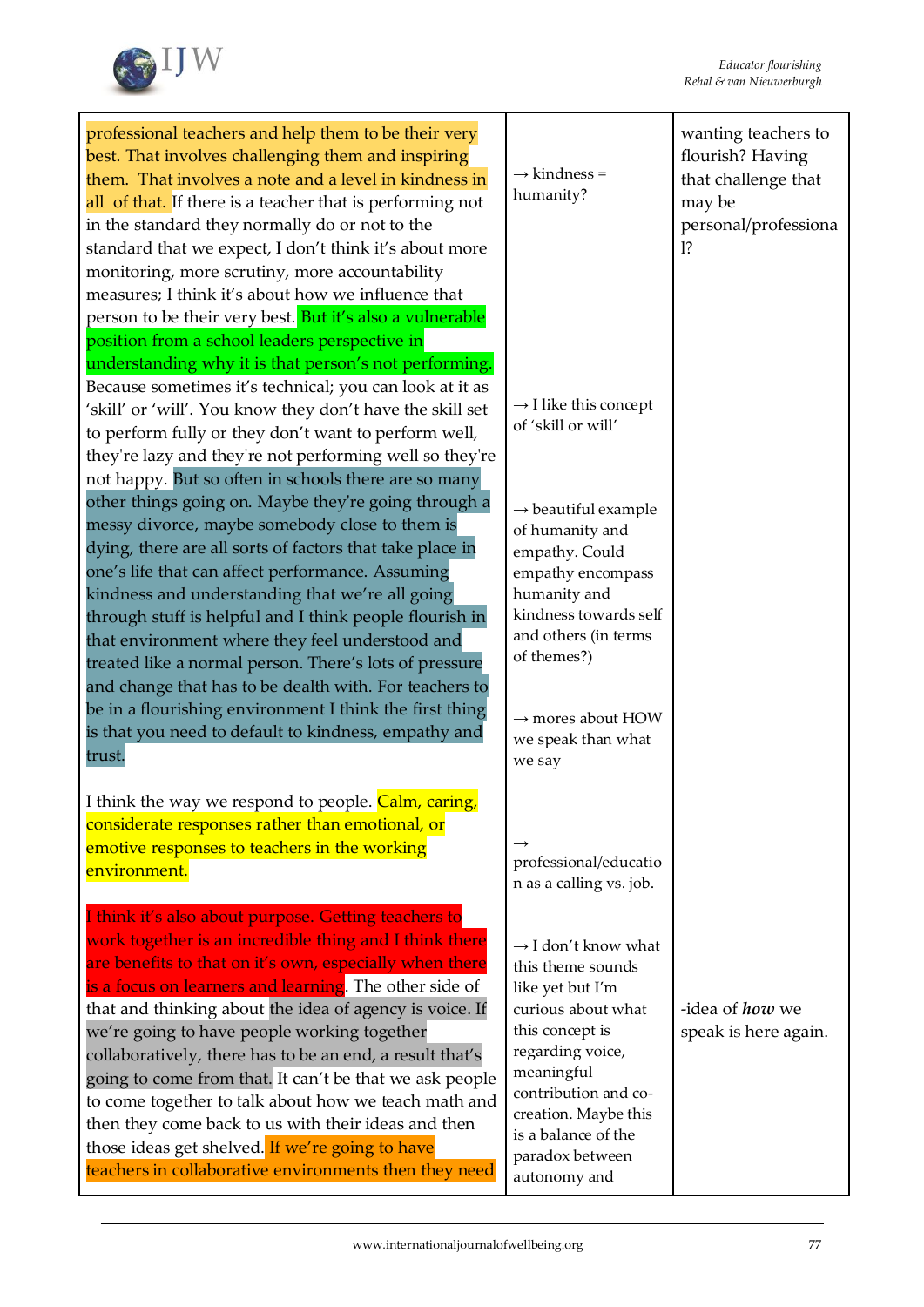

| to be meaningfully collaborative environments. They                                                                                                                                                                                                                                                                                                                                                                                                                                                                                                                                                                                                                                                                                                                                                                                                                                                                                                                                                               | collective voice?                                                                                                                                                                                                                        |                                                                         |
|-------------------------------------------------------------------------------------------------------------------------------------------------------------------------------------------------------------------------------------------------------------------------------------------------------------------------------------------------------------------------------------------------------------------------------------------------------------------------------------------------------------------------------------------------------------------------------------------------------------------------------------------------------------------------------------------------------------------------------------------------------------------------------------------------------------------------------------------------------------------------------------------------------------------------------------------------------------------------------------------------------------------|------------------------------------------------------------------------------------------------------------------------------------------------------------------------------------------------------------------------------------------|-------------------------------------------------------------------------|
| need to have a point. I think that often there are lots of<br>initiatives that take place at school where people are<br>tokenistically put into collaborative working groups<br>or professional learning communities or any other<br>incarnation of teacher collaboration and at the end of                                                                                                                                                                                                                                                                                                                                                                                                                                                                                                                                                                                                                                                                                                                       | $\rightarrow$ potential theme or<br>theme integration of<br>'meaning' (also part<br>of PERMA)                                                                                                                                            |                                                                         |
| all of it, it doesn't go very far. So people don't engage<br>as meaningfully because at the end it all just goes<br>away.                                                                                                                                                                                                                                                                                                                                                                                                                                                                                                                                                                                                                                                                                                                                                                                                                                                                                         | $\rightarrow$ what collaborative<br>learning / creation is<br><b>NOT</b>                                                                                                                                                                 |                                                                         |
| All of this referencing my core idea that the wellbeing,<br>the flourishing needs to be in the work itself. The<br>work needs to be the joy. There are all sorts of things<br>that I hear about in England at least that are wellbeing<br>or environmental flourishing initiatives that all have<br>to do with distracting people from the fact that their<br>work is not great. You know the work is crappy or we<br>get treated poorly but if we bring in a yoga instructor<br>once a week that will distract people from the fact that<br>this work isn't great or if we bring in tea, coffee and<br>cookies in the staffroom it makes up for the fact that<br>we're observing them six times a year and giving<br>them one-way feedback. The idea of a teacher<br>flourishing has to be inside the work itself. All of<br>these things that I'm speaking about, all are<br>adjustments, in the English context, to the traditional,<br>relationship between the school leadership and<br>teachers themselves. | $\rightarrow$ I want to explore<br>this idea, "the work<br>needs to be the joy".<br>Very insightful look<br>into what wellbeing<br>is not. It's not a<br>distraction from a<br>toxic work<br>environment, it's an<br>intentional target. | -meaning, being a<br>stakeholder having a<br>voice as an educator       |
| My view is that if we get the work right, then a lot of<br>the initiatives that we put in place to help teachers<br>flourish or improve their state of being well-a lot of<br>that stuff disappears. Because when the work is the<br>joy, people far more naturally flourish in that<br>environment. People want to be their best in that kind<br>of environment.                                                                                                                                                                                                                                                                                                                                                                                                                                                                                                                                                                                                                                                 |                                                                                                                                                                                                                                          |                                                                         |
| As an example, at my school the way that we do<br>"performance management" which is the traditional<br>term how it's described in England and in itself<br>sounds unpleasant. The idea that if we want to<br>challenge our professional people, allowing them to                                                                                                                                                                                                                                                                                                                                                                                                                                                                                                                                                                                                                                                                                                                                                  | $\rightarrow$ a better way to                                                                                                                                                                                                            | Example of setting a                                                    |
| be in a condition whereby they can ask questions,<br>lines of inquiry, about their own professional growth<br>and development. They can ask questions about their<br>own teaching that is of interest to them. Throughout                                                                                                                                                                                                                                                                                                                                                                                                                                                                                                                                                                                                                                                                                                                                                                                         | evaluate<br>educators/progress<br>$\rightarrow$ coaching culture,                                                                                                                                                                        | 'just cause' for<br>educators -<br>connection to Simon<br><b>Sineck</b> |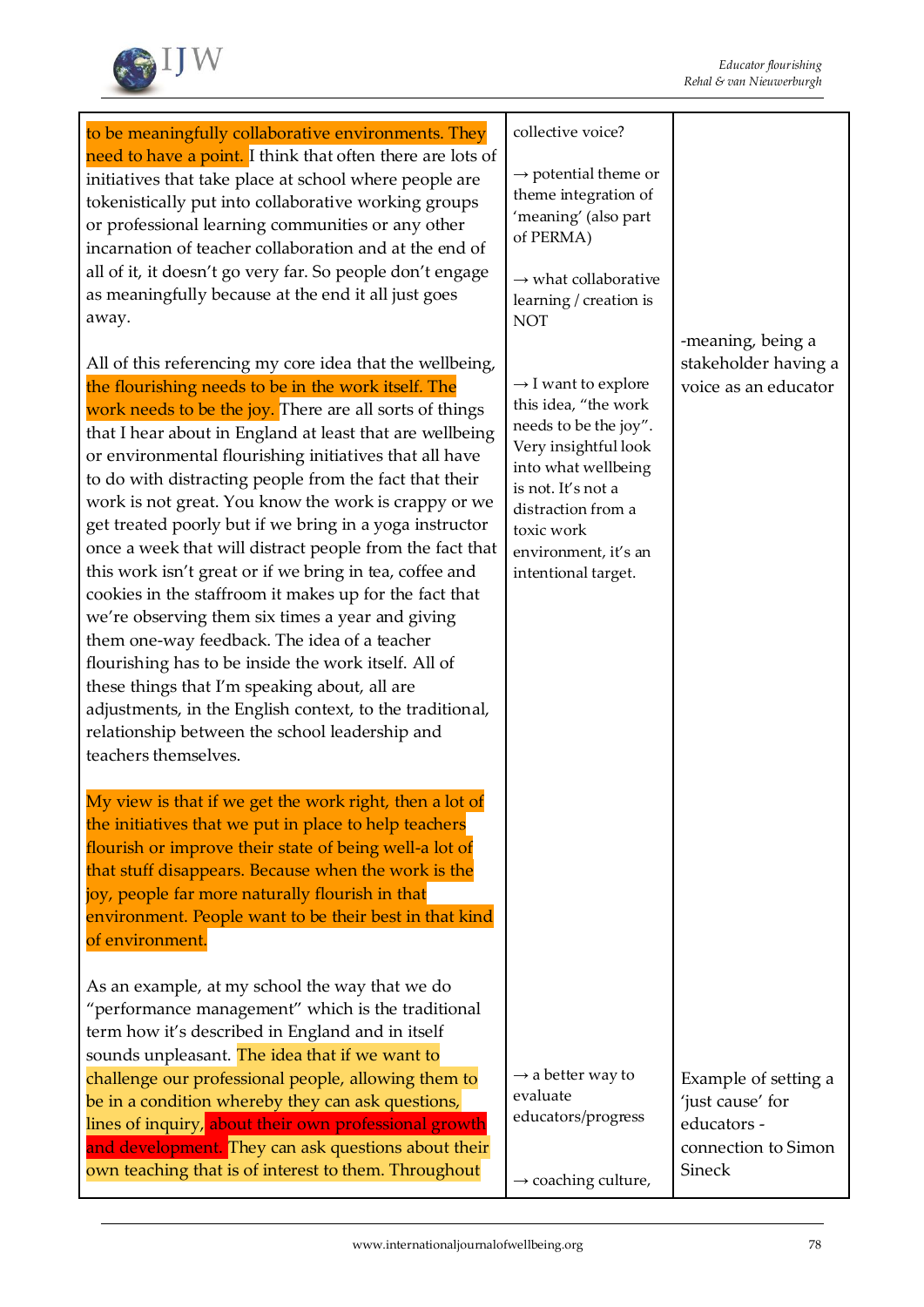

| the course of the year they can meet with another<br>teacher for a coaching conversation about their<br>journey towards answering that question and they<br>can meet with someone like me as their line manager,<br>a few times a year, about how answering that<br>question that they asked is having an impact on them<br>professionally and the children that they serve.                                                                                                                                                                                                                                                                                                                                       | coaching 'norm',<br>normalizing<br>questions and<br>introspection and<br>also personal growth       | -the coaching<br>questions are<br>professional growth<br>that are self-selected                                                                        |
|--------------------------------------------------------------------------------------------------------------------------------------------------------------------------------------------------------------------------------------------------------------------------------------------------------------------------------------------------------------------------------------------------------------------------------------------------------------------------------------------------------------------------------------------------------------------------------------------------------------------------------------------------------------------------------------------------------------------|-----------------------------------------------------------------------------------------------------|--------------------------------------------------------------------------------------------------------------------------------------------------------|
| In terms of challenging our professional people,<br>outside of the view of actual capability or<br>performance. If a teacher is neglecting or abusing<br>some of the children, obviously the response is not a<br>line of inquiry-those things are taken much more<br>seriously. But in a general sense believing and<br>understanding that all our teachers wants to be the                                                                                                                                                                                                                                                                                                                                       |                                                                                                     | "Of interest to<br>THEM"                                                                                                                               |
| very best teacher they can possibly be; the idea of<br>challenging professional people means involving<br>ourselves in conversations with them where we're<br>creating a framework whereby they can ask<br>challenging questions of themselves and their<br>profession and professional development. Then we<br>provide the conditions to which they can go and<br>answer those questions. I think that that's part of it.<br>Also having an ambitious set of overarching priorities                                                                                                                                                                                                                               | $\rightarrow$ balance of the<br>paradox of<br>autonomy/agency                                       |                                                                                                                                                        |
| for the development of the school. That doesn't need<br>to come solely from the Principal. It might be the<br>Principal who lays the groundwork or asks the staff<br>the right questions in the direction we want to go. But<br>it's also important to have ambitious targets for the<br>whole school. Both for pupil achievement but also<br>around the wider development of the whole person.                                                                                                                                                                                                                                                                                                                    | $\rightarrow$ again, this idea of<br>a collective purpose<br>that educators are<br>stakeholders in. |                                                                                                                                                        |
| We have three kind of overarching development<br>themes. 1 is the development of the whole person and<br>we call that the 'whole family'. So it's looking at the<br>children, the staff, governors, the community and<br>how it is that we're being ambitious with their<br>growth, development and achievement as children,<br>maybe for parents the courses we're running, the<br>opportunities we're providing them with, and it's<br>more than just quantitative data. Asking the<br>community the things that are important to them and<br>then it's about supporting them achieving the things<br>that are important to them. Ambitious targets for<br>teachers that are about the development of the school | $\rightarrow$ autonomy balance<br>with community and<br>connection                                  | $\rightarrow$ actionable step of<br>creating the<br>conditions<br>-something deeper<br>here about ambitious<br>priorities. Does this<br>tie into Simon |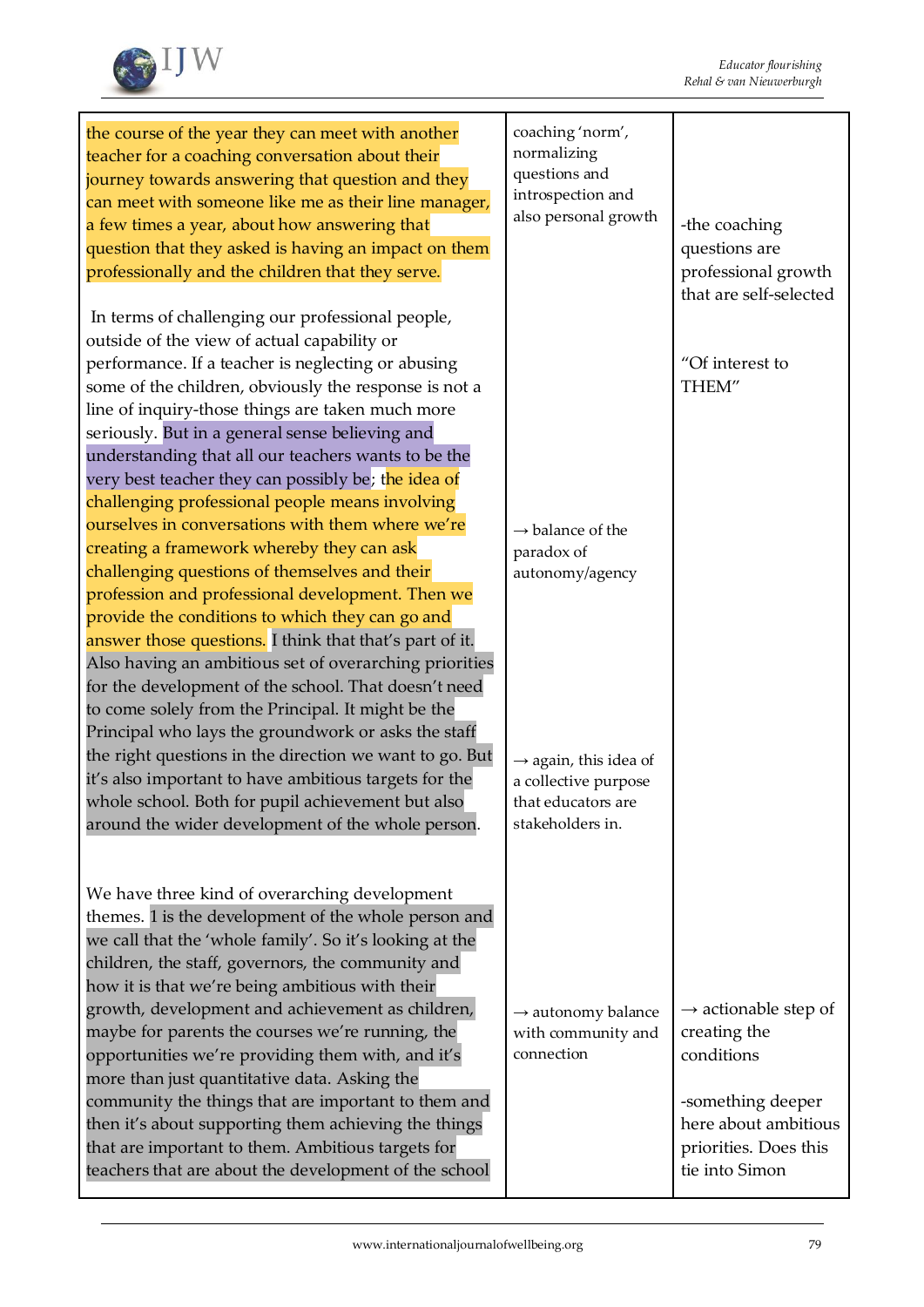

| but are aligned with the teaching staff themselves.                                                                                                                                                                                                                                                                                                                                                                                                                                                                                                                                                                                                                                                                                                                                                                                                                                                                                                                                                                                                                                                                                                         |                                                                                                                                                                                                                                                                                                                                                                                                                                                         | Sinecks 'just cause'?                                                                        |
|-------------------------------------------------------------------------------------------------------------------------------------------------------------------------------------------------------------------------------------------------------------------------------------------------------------------------------------------------------------------------------------------------------------------------------------------------------------------------------------------------------------------------------------------------------------------------------------------------------------------------------------------------------------------------------------------------------------------------------------------------------------------------------------------------------------------------------------------------------------------------------------------------------------------------------------------------------------------------------------------------------------------------------------------------------------------------------------------------------------------------------------------------------------|---------------------------------------------------------------------------------------------------------------------------------------------------------------------------------------------------------------------------------------------------------------------------------------------------------------------------------------------------------------------------------------------------------------------------------------------------------|----------------------------------------------------------------------------------------------|
| In the last few years, we've been trying to rewrite our<br>curriculum in a way that diversifies, decolonizes and<br>includes a variety of voices, perspectives and people;<br>but those aren't targets that were driven by me. Those<br>are conversations that we've had as a staff so that all<br>of us are bringing these targets along together and<br>then supporting teachers in how their individually<br>determining how they want to contribute.                                                                                                                                                                                                                                                                                                                                                                                                                                                                                                                                                                                                                                                                                                    |                                                                                                                                                                                                                                                                                                                                                                                                                                                         |                                                                                              |
| Which is where the challenge is. If we're trying to<br>develop the whole schools approach to curriculum,<br>the challenge is aligning each of the teacher's to their<br>contribution of that.                                                                                                                                                                                                                                                                                                                                                                                                                                                                                                                                                                                                                                                                                                                                                                                                                                                                                                                                                               |                                                                                                                                                                                                                                                                                                                                                                                                                                                         |                                                                                              |
| In terms of creating the right culture, I think the most<br>important overarching philosophy I wrote about a<br>year or two ago. It was a philosophy from the<br>company Huel. Which has a slogan, you know their<br>main slogan on the side of their wall which is, "don't<br>be a dick". I don't know if that's quotable for your<br>research. Because I think it's really important and it<br>gets overlooked a lot. There are school leaders in tons<br>of countries and there's lots of pressure and change<br>that has to be dealt with, you're dealing with money,<br>you're dealing with HR, you're dealing with the<br>human beings in the building, your dealing with<br>attainment; there's lots of different angles and there's<br>lots of different pressure and the easiest position to<br>default to is just short, curt, and I guess it's kind of<br>what we were saying before. When things aren't<br>going well, people default to what they know and<br>what's easiest to them. Which in many cases is to<br>protect themselves and treat other people poorly and<br>blame other people.<br>There are always going to be people who take | Funny and so<br>relevant, "don't be a<br>dick".<br>$\rightarrow$ example of impact<br>and actionable step<br>taking AFTER<br>LISTENING to what<br>teachers want<br>$\rightarrow$ again, concept of<br>kindness, empathy,<br>humanity. Can I find<br>a definition of<br>empathy that<br>encompasses self-<br>kindness and<br>kindness towards<br>others?<br>$\rightarrow$ what flourishing<br>leading is not and<br>what happens when<br>it gets tested. | $\rightarrow$ actionable step to<br>support them<br>achieve<br>"Alignment with<br>educators" |
| advantage and who don't live up to their expectations<br>of themselves or your expectations of them but that's<br>not true for most people. Erring on the side of<br>kindness will often win you far more than you will<br>lose in the short term of the 1 person who's going to                                                                                                                                                                                                                                                                                                                                                                                                                                                                                                                                                                                                                                                                                                                                                                                                                                                                            | $\rightarrow$ SOLID GOLD                                                                                                                                                                                                                                                                                                                                                                                                                                | Paradox of<br>autonomy                                                                       |
| take advantage.<br>Finding a way to get rid of things like the high-stakes                                                                                                                                                                                                                                                                                                                                                                                                                                                                                                                                                                                                                                                                                                                                                                                                                                                                                                                                                                                                                                                                                  | --->Big connection to<br>Simon Sinnek=<br>infinite vs. finite<br>mindset, long-term                                                                                                                                                                                                                                                                                                                                                                     |                                                                                              |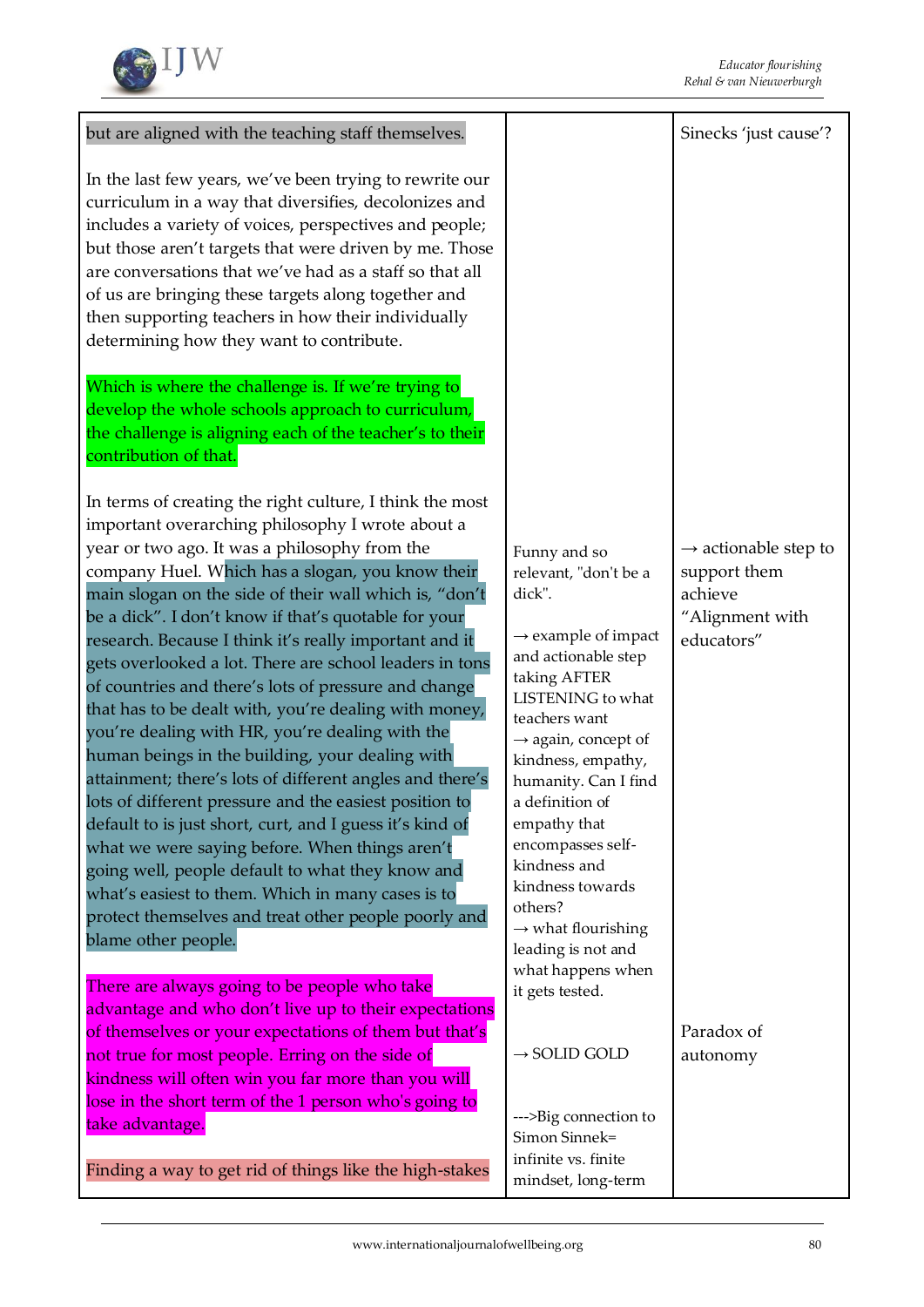

| accountability regimes in schools. That doesn't                                                | vs. short-term                    |                       |
|------------------------------------------------------------------------------------------------|-----------------------------------|-----------------------|
| resonate in every country, like in Canada, Ontario we                                          |                                   |                       |
| don't have that kind of system so it would be                                                  |                                   |                       |
| irrelevant. That's one of the things in a system like                                          |                                   |                       |
| that which allows teachers to flourish. They're not                                            |                                   |                       |
| jumping through hoops of high stakes accountability                                            |                                   |                       |
| at the expense of everything else. What their able to                                          | $\rightarrow$ #thereisabetterway  |                       |
| do is ensure children achieve through some of the                                              | $\rightarrow$ is this positive    |                       |
| methods we talked about earlier; collaboration and                                             | relationships or is it            |                       |
| community                                                                                      | something else? The               |                       |
|                                                                                                | paradoxical                       |                       |
| Treating people kindly is the most important thing                                             | community that's                  |                       |
| and the second thing is finding a way to change all or                                         | created when we                   |                       |
| most of the things that place the greatest amount of                                           | have autonomy?                    |                       |
| stress, anxiety and pressure on teachers and find a                                            |                                   |                       |
| way to turn those things into something else.                                                  |                                   |                       |
| Reflective time for self-directed learning, turn them                                          |                                   | -Connection to Jim    |
| into instructional consistency so maybe monitoring                                             |                                   | Collins, 'opening bid |
| isn't as important; moving people away from the cliff                                          |                                   | of trust'             |
| edge. Being kind to people and being certain that the                                          |                                   |                       |
| system structures metrics you have for measuring or                                            |                                   |                       |
| enacting change in your school are not like do or die.                                         |                                   |                       |
| Their not sudden death. If it doesn't work you're                                              |                                   |                       |
| going to get fired. There needs to be an element of                                            |                                   |                       |
| trust built into them, there needs to be an element of                                         |                                   |                       |
| time built into them and, there needs to be elements of                                        | $\rightarrow$ strong language     |                       |
| support, challenge and development built into them.                                            | 'sudden death' 'going             | Great quote about     |
|                                                                                                | to get fired'                     | 'buffering teachers'  |
| Treating people kindly, erring on the side of kindness                                         |                                   | and example of        |
| and then replacing anything that is cliff edge, high-                                          |                                   | transforming the old  |
| stakes, anxiety inducing. Buffering teachers from                                              |                                   | or replacing the old  |
| anything that's a distraction to growing, developing                                           | $\rightarrow$ not only protecting | traditions            |
| and helping children achieve.                                                                  | time but being                    |                       |
|                                                                                                | proactive in terms of             |                       |
| There needs to be real clarity around "what is it that                                         | distractions because              |                       |
| we're here to do". For example in England, or there                                            | distractrations for               |                       |
| historically has been a heavy emphasis on<br>standardized tests as a measure, I should say the | teachers take away                |                       |
| measure of school effectiveness. If that is the                                                | from the growth,                  |                       |
| overarching end goal; that all children achieve well on                                        | development of<br>children.       |                       |
| standardized tests and that's the only goal that you                                           |                                   |                       |
| set for yourself. Then you need to brand yourself                                              | $\rightarrow$ importance of       |                       |
| really clearly that that's what you're out here to do,                                         | knowing our 'why'                 |                       |
| you need to attract the right kind of people to your                                           |                                   |                       |
| organization who also believe in that as their passion                                         | $\rightarrow$ paradox of two      |                       |
| and mission as well and you need to check everything                                           | truths being true and             |                       |
|                                                                                                | that we can find and              |                       |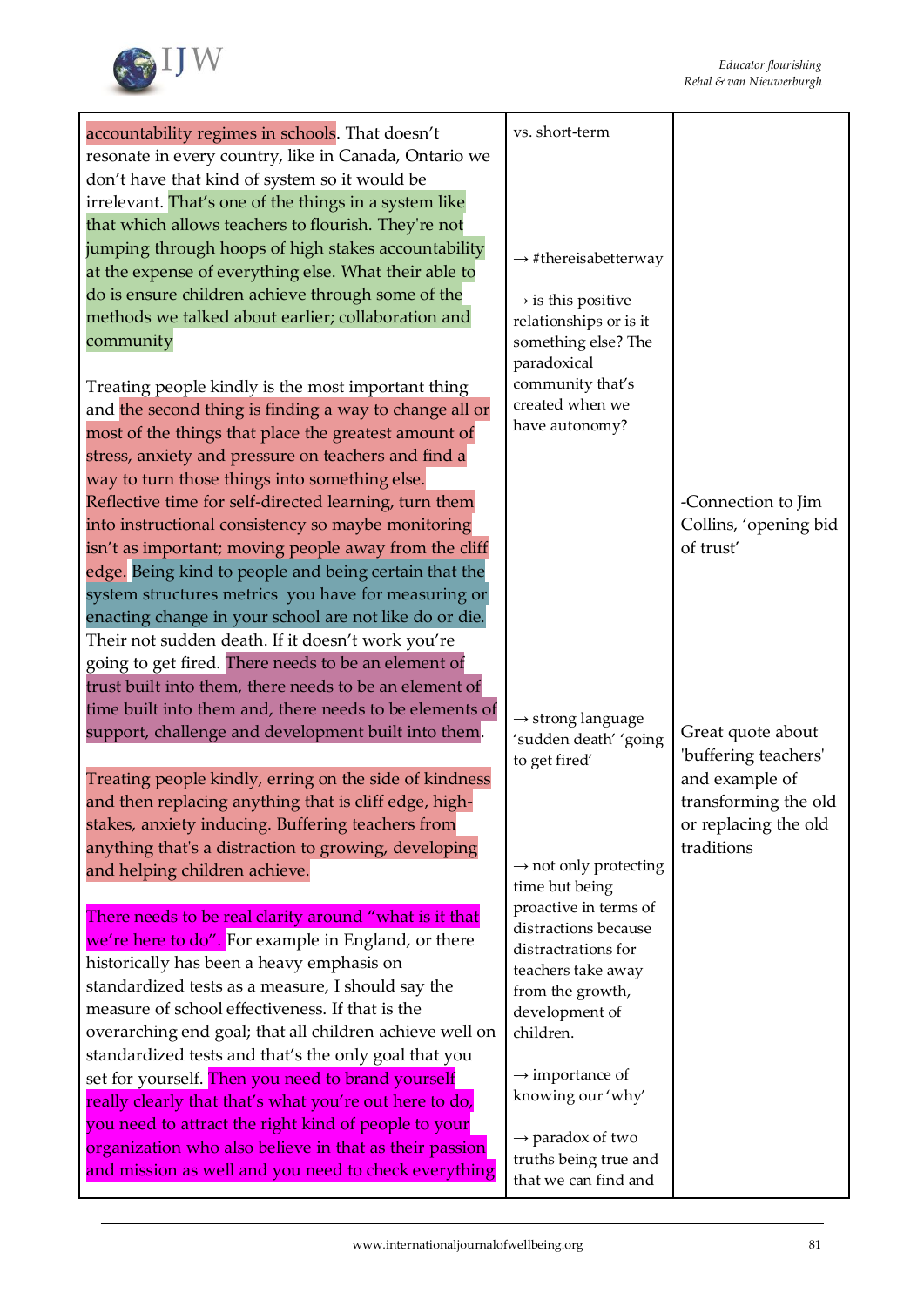

| that you're doing in your school against that as the<br>overarching target. Now the challenge that I faced<br>with that in particular is that I don't believe that is<br>think one of the core ideas is that children can leave<br>here and read, write and solve problems, they're<br>academically strong, but I was really clear with staff<br>from the start that that's only part of the puzzle. That<br>needs to be balanced with developing young people                                                                                                                                                                                                                                                                       | create better ways to<br>achieve goals<br>$\rightarrow$ clarity, "clear is<br>kind, unclear is<br>unkind" from Brene<br>Brown, also using<br>data to drive<br>innovation/reflection                             | $\rightarrow$ Where does this<br>go?!?<br>$\rightarrow$ actionable step is<br>figuring out the way<br>to balance |
|--------------------------------------------------------------------------------------------------------------------------------------------------------------------------------------------------------------------------------------------------------------------------------------------------------------------------------------------------------------------------------------------------------------------------------------------------------------------------------------------------------------------------------------------------------------------------------------------------------------------------------------------------------------------------------------------------------------------------------------|-----------------------------------------------------------------------------------------------------------------------------------------------------------------------------------------------------------------|------------------------------------------------------------------------------------------------------------------|
| who are critical, happy and fierce, sassy, courageous.<br>It's a piece of the puzzle.<br>Once you've established what it is your setting out to<br>do, which in our case was different to the national<br>aims. You need to find a way to balance what the<br>national aims are with what your aims as a school are<br>and then collaboratively and collectively make<br>decisions about how you're going to achieve those                                                                                                                                                                                                                                                                                                           | $\rightarrow$ this concept of<br>teachers flourishing<br>potentially leading to<br>educators who can<br>develop the 'whole<br>person' including<br>courage-building,<br>happiness, etc.                         | Super strong<br>language about what<br>high-stakes<br>accountability feels<br>like for teachers<br>"handcuffs"   |
| things. For us I guess, it was important that in order to<br>remove the handcuffs of monitoring, scrutiny and<br>high-stakes accountability, which often is very much<br>directed at the teacher. The reason it's primarily<br>directed at teachers is because school leaders need<br>some form of certainty that students are going to do<br>well on the standardized test. So it's kind of going<br>back a level and saying okay if we want them to do<br>well on a standardized test, what are the key<br>ingredients. For our school it was having a consistent<br>and evidence-based instructional program was the<br>key. Our school didn't have that when I came here. In<br>order for children to achieve consistently well, | $\rightarrow$ hold the tension of<br>paradox between<br>what you want, what<br>teachers and<br>community wants,<br>and national aims                                                                            |                                                                                                                  |
| everyone doing their own thing, especially when<br>there is high turnover in inner London schools,<br>doesn't make any sense. Because all you have to do<br>then is turn up the monitoring, scrutiny and<br>accountability regimes. If your workforce is<br>constantly in it's infancy, you have to manage<br>complexity. The only way to do that is to have<br>somebody go in your class, tell you if what you're<br>doing is good enough or not and then if it's not good                                                                                                                                                                                                                                                          | $\rightarrow$ example of how<br>the intention is often<br>good or at least<br>understandable, yet<br>the actions or way to<br>get results is what<br>negatively impacts<br>teachers/schools/socia<br>l climates |                                                                                                                  |
| enough tell you what you need to do to make it better<br>and if it is good enough tell you to help other people<br>be better. But the problem with that is that it leaves<br>most people on that cliff edge. They are constantly<br>worried that the next time somebody comes in and<br>watches it's not going to be very good, or they have a<br>disagreement about what that person thinks about as                                                                                                                                                                                                                                                                                                                                | $\rightarrow$ another paradox of<br>what autonomy is not<br>$\rightarrow$ this makes me<br>think of schools that<br>are not new, yet they<br>feel new because the<br>vision is wishy washy                      | $\rightarrow$ maybe this is an<br>example of<br>transparency and<br>collective alignment/<br>collaboration?      |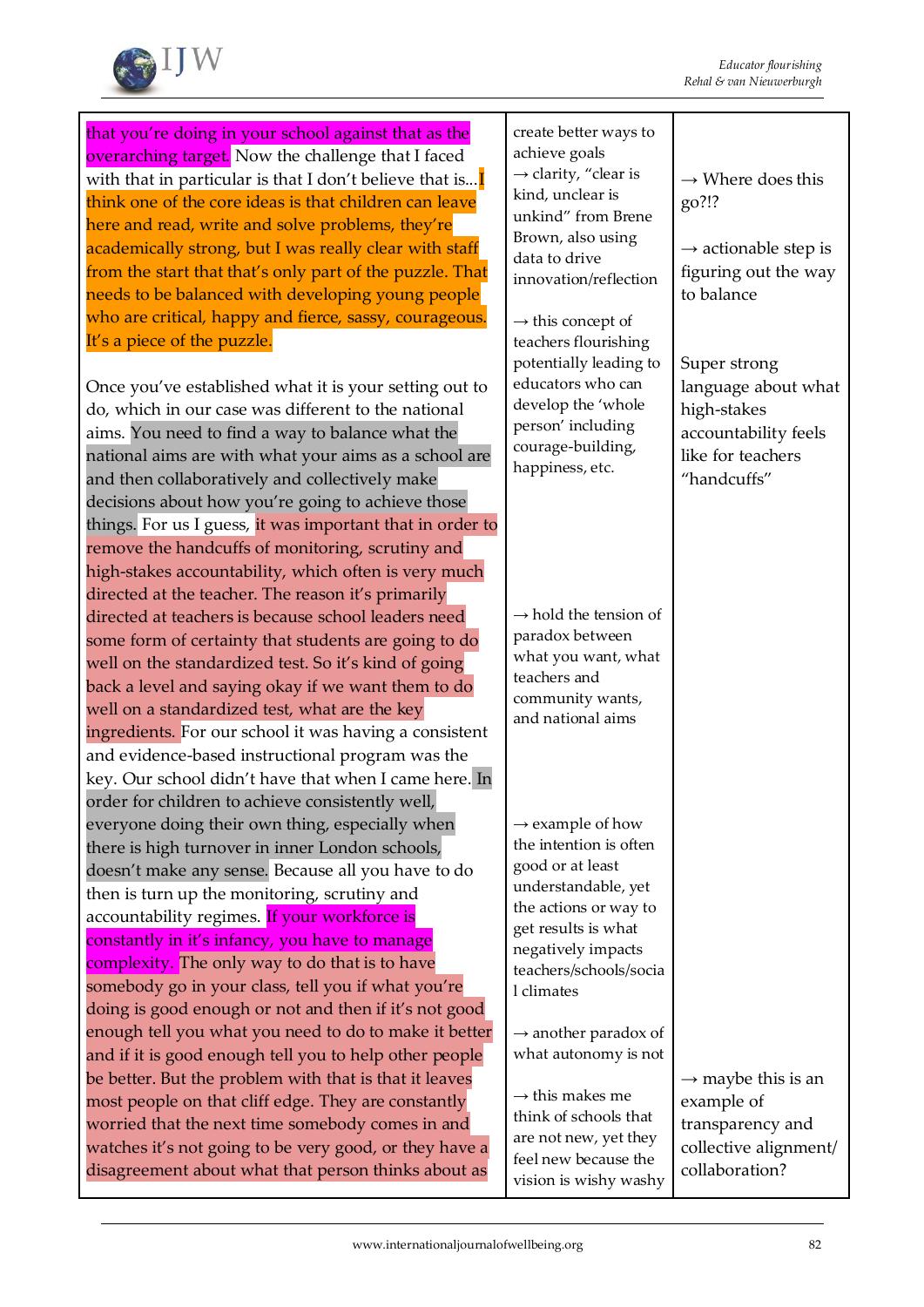

good and what they think is good and it's never going to align and therefore their job is at risk so they leave. It's always this volatile, volatility that always exists there.

The easiest way to sort that out is come up with a consistent view of what great instructional practice in a specific subjects looks like. That, in a nutshell in it's simplest form, summarizes how we got away with the idea that people don't need to be monitored and scrutinized all the time because we collaboratively designed a consistent instructional program for the time children start with us to the time they leave. That took time, but once that was established, people can step away from the cliff edge because we weren't talking about whether what people were doing was good enough or not, we were all doing the same kind of thing.

The only way to buffer teachers from those sorts of distractions and the anxiety and stress that comes along with high stakes stuff is to ask what it is that's creating that issue in the first place and then creatively solve it.

Inside of that process there are more specific things that take place. Working in this school, working in a previous school, working in different roles, I ask people what it is that was driving them out and making them stressed and anxious and unhappy and there were common themes there. Often the highstakes accountability, the constant monitoring, scrutiny and pressure. I just implemented practices that took that pressure and stress away but solved the problem they were trying to get at anyway.

I guess that's it. When you ask people why they do those things; why do they observe teachers and grade them, why do they monitor them and scrutinize their books and their planning, they'll often talk about consistencies or they want better results or to be able to predict how kids are going to do on a test, they want the highest quality of education or teaching. They come up with answers that I don't think anybody would consider wrong. I want the children to have a world class education for our students, I

or has nothing to do with student/teacher learning and there is no shared purpose

 $\rightarrow$  personal connection to how awful this is. Especially educators who feel teaching as a calling and then aggressive critique or tumultuous relationships are an attack on our selfworth.

 $\rightarrow$  what theme is this? I'm not sure but this is important. This idea of clarity, defining the problem in order to have a great solution. This takes away personal judgment and makes this tangible (Einstein, "If I had an hour to solve a problem, I'd spend 55 minutes defining the problem and 5 minutes solving it.")  $\rightarrow$  asking coaching questions to better understand

 $\rightarrow$  negative ways of accomplishing goals  $\rightarrow$  ability to see merit even when the way it's gone about isn't agreed with

 $\rightarrow$  again, this theme emerges of 'there is a better way, and if there isn't YET-YOU create it as a leader with your community

The new way doesn't terminate the overarching goal of the old way of monitoring and scrutinizing, it's just a better way. For everyone.

 $\rightarrow$  open-minded that it's not only ONE way to do this.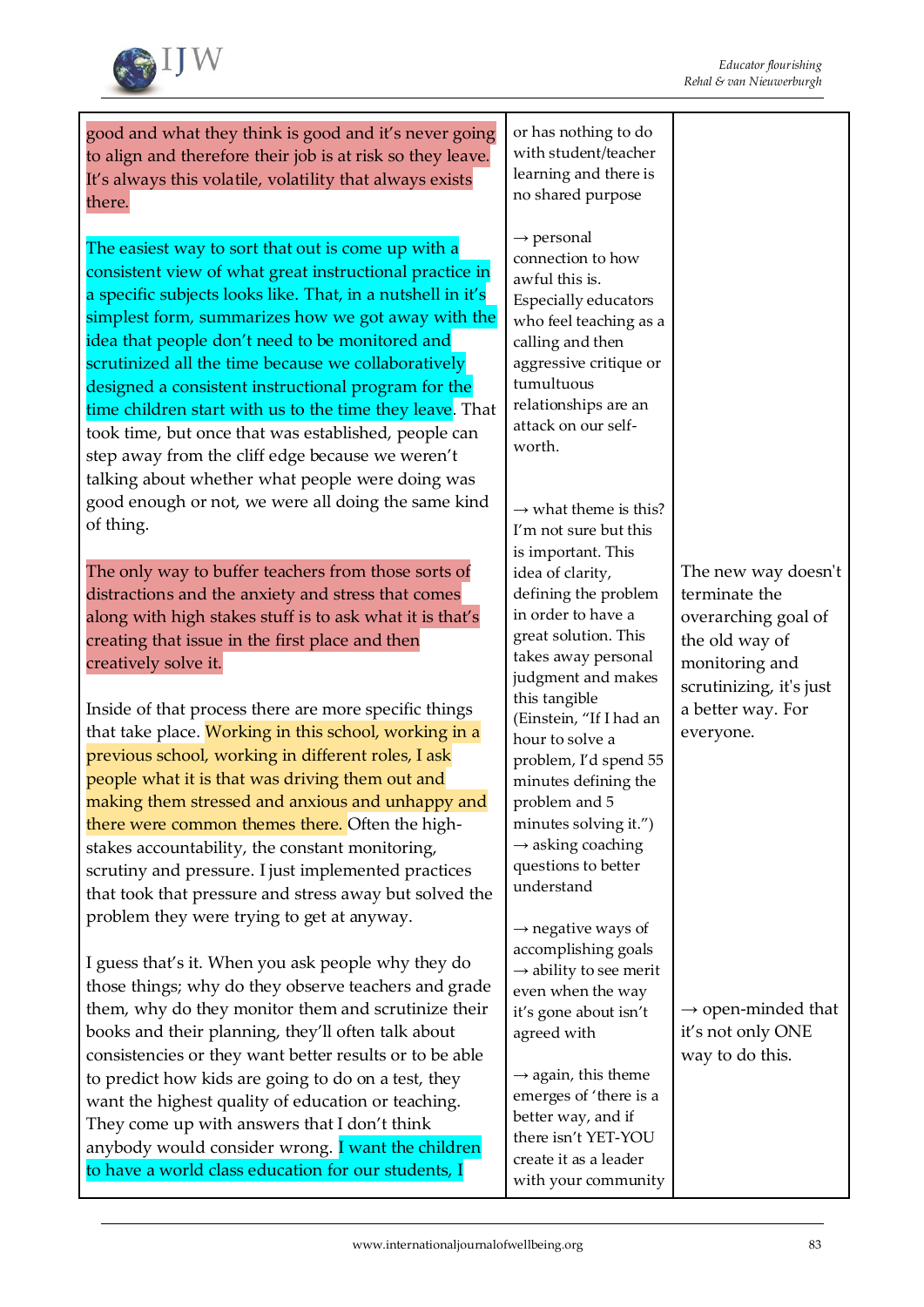

want them to achieve really well, I want them to understand deeply and understand lots of things, as many as they possibly can understand deeply. But the view that there's only one way to do that and that way is cliff edge is wrong. At the root of all of that is how do we buffer teachers from these things; as leaders we need to be experienced enough to know a variety of ways of getting to the same endpoint. If you're not reading as a leader, if you're not visiting other schools and other systems, if you're not understanding different ways of achieving high results, if you're not asking yourself challenging questions about how people work and how the organization works and how it can work better. If you're not asking yourself challenging questions as a leader, you're never going to find better answers.

You can't buffer teachers unless you know better and you're confident. There needs to be an emphasis on the development of leaders. The same way I'm talking about the support and growth of teaching staff, leaders need to embrace that same culture themselves

Alignment. In the development of the ambitious things we're trying to achieve at the school, at the school level it's making sure those conditions for teachers to flourish are responses to the needs of the teaching group that you have. There was a time a few years ago that teachers really wanted to get into other teachers' classrooms to experience how other teachers are teaching. I think we called it 'sharing incredible practice' where every teacher had an opportunity to go and see another teacher teaching, write a reflection on it and then debrief and talk about the decisions they made. But if we did that today, I don't think they would get the same things out of it and I don't think they would want to do that necessarily. It's really about adapting and adjusting the systems you have in place for teachers to flourish, to meet the needs of those teachers. Sometimes, that means asking them. "What is it that you would want to do, what is it that you would find beneficial?" But sometimes you get to the point where the knowledge in the room is only the knowledge in the room. There's a really great Henry Forb quote where he says, "if I asked them what they wanted, they would have said faster

of teachers, parents, children, etc.'

-Fantastic quote. Connection to how leaders must also experience personal and professional growth, infinite mindset and a growth-oriented mindset  $\rightarrow$  GOLD  $\rightarrow$  this is really interesting and personally relatable. The same way educators need challenge, leaders also need challenge and need context in terms of knowing the environment and having experience as a teacher to make better decisions as a leader. I don't know if this is personal growth or something bigger. Maybe a theme about the need for educational leaders to lead from experience as a teacher? Or is this part of 'there is a better way'?  $\rightarrow$  temporary highlight for authenticity but this

is something bigger.

Being able to recognize when something is bigger than what leaders can handle/know. Maybe intellectual humility?

 $\rightarrow$  there is something here about personal growth as leaders and the constant seeking of better ways to do things. Does this connect to mindset? \*\*important

Differentiation for teachers.

-intellectual humility and how it benefits educators

 $\rightarrow$  again, a collective vision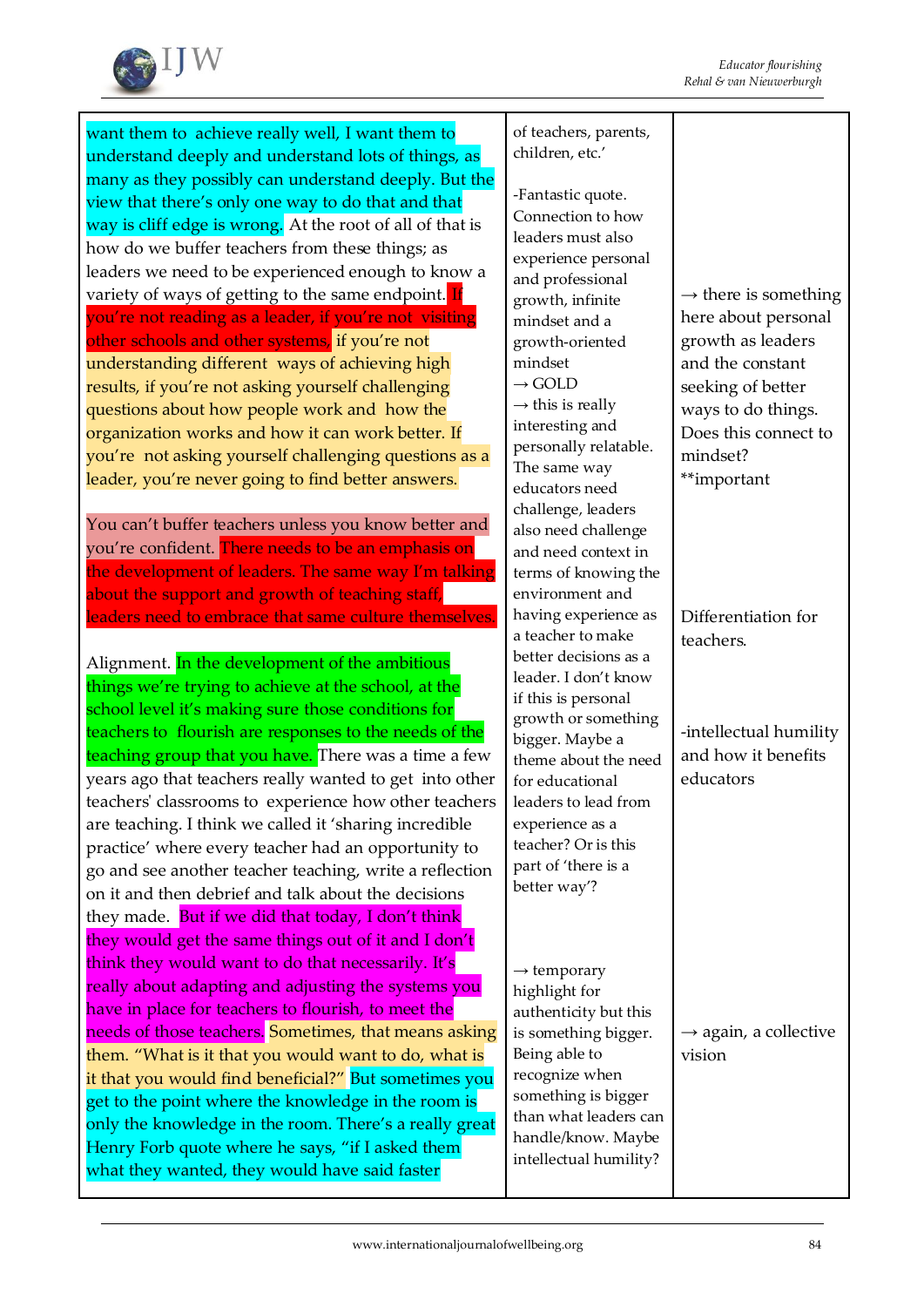

horses." You get to a point where you can ask your staff over and over again but they're limited by what they know. So part of the leadership experience is going beyond what is known in your building and coming up with alternatives and different ideas. Part of that is experience. Part of that is having been through all of those things yourself as a teacher. So when it comes time to help support and develop your own staff, you've got an array of views and opportunities that they don't know exist yet. It's about all the factors I think.

At the teacher level, they need to feel quite aligned to who we are as an organization. That means constantly involving them in processes so that the direction the school is taking isn't just the direction of one person. It's not just the Head Teacher or the Principal. The direction the school is taking it has involved the students, it's involved the staff, it's involved the community so that people are coming to work in a place and trying to achieve things for themself professionally in a school that they feel deeply aligned to.

Helping people continue to flourish means ensuring the system adapts to meet the needs of people, it means involving then in those design processes and whatever ambitious targets your setting for yourselves in a given period of time, they feel aligned to it and they understand how they're going to contribute. I think that it's also knowing when you need to let go of people. I think our school is really great, I feel lucky to work here and I know other people feel the same. There will come a time when some of the teachers that are here need to leave here to continue to grow. So knowing your staff really well and being able to have open andhonest conversations with them about their career goals, about their development priorities, about who they are and what it is they're willing to achieve. It's also about connecting them and signposting them to those sorts of opportunities.

 $\rightarrow$  this idea that the 'better way' is fluid and not fixed.

 $\rightarrow$  a potential theme about differentiating for educators the way educators are taught to differentiate for students. Or maybe a broader theme of alignment in terms of schools with clarity in what they expect from students, expect similar from educators/leaders and thus all members of staff demonstrate, model and embody best practices. One of which is differentiation and meeting people/students where they are.

 $\rightarrow$  aspect of alignment. Does this come up in other transcripts?

-not sure if this is the accurate theme about educators contributing. I'm thinking that when educators are respected as professionals, they're involved in the overall process. But there is something bigger here about community and inclusion. Also about alignment for educators.

\*\*\*very strong quote to demonstrate infinite mindset "knowing when you need to let go of people"  $\rightarrow$  the 'dark side' of flourishing?  $\rightarrow$  personal connection to 'honest conversations'. How I felt when my supervisor helped me find/create opportunities. This bigger picture thinking advances the whole field of education far beyond one school.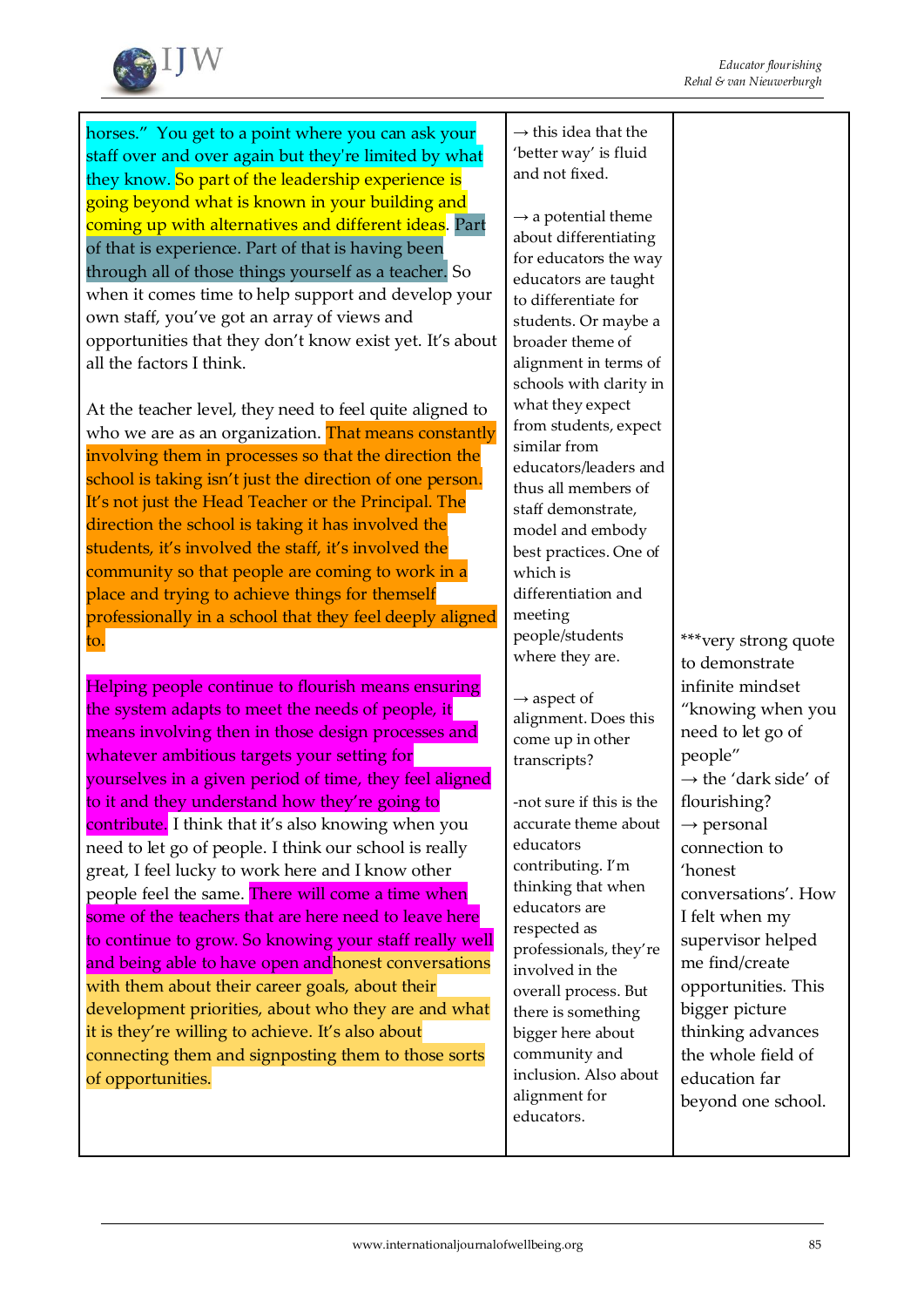

# **Appendix C**

*First iteration of flourishing educator theory*

Factors that influence the flourishing of educators:

| Theme:                                                                               | Definition:                                                                                                                                                                                                                                                      |
|--------------------------------------------------------------------------------------|------------------------------------------------------------------------------------------------------------------------------------------------------------------------------------------------------------------------------------------------------------------|
| <b>Experience of Personal Growth</b>                                                 | Engaging in activities, events,<br>opportunities both within and outside<br>of school to support personal growth.                                                                                                                                                |
| Feeling seen and celebrated                                                          | Feeling a sense of connection and<br>belonging in being seen. Feeling<br>celebrated by earning promotions,<br>acknowledgment, etc.                                                                                                                               |
| Feeling a sense of autonomy                                                          | Educators are allowed to teach in<br>different ways and with different skills,<br>they feel trusted and they feel they have<br>choice.                                                                                                                           |
| Experience and benefit/grow from<br>holistic leadership                              | The Administrative Team or Head<br>Administrator models growth by<br>creating opportunities for educators,<br>shows empathy, seeks to understand<br>and leans into leadership rather than<br>managing/scrutinizing.                                              |
| Authenticity                                                                         | In school, being authentic looks like<br>teaching in a style that's<br>authentic/natural to who they are as a<br>person rather than how the school<br>wants them to teach. Allowed to be who<br>they are and bring their strengths to<br>their work environment. |
| Own their calling as a holistic educator<br>rather than a temporary 'job' of teacher | Calling vs. profession. Educators<br>educate the whole child and own their<br>responsibility as role models, regardless<br>of if they are "off" work or not.                                                                                                     |
| Positive relationships                                                               | Positive relationships among students,<br>staff, admin, etc.                                                                                                                                                                                                     |